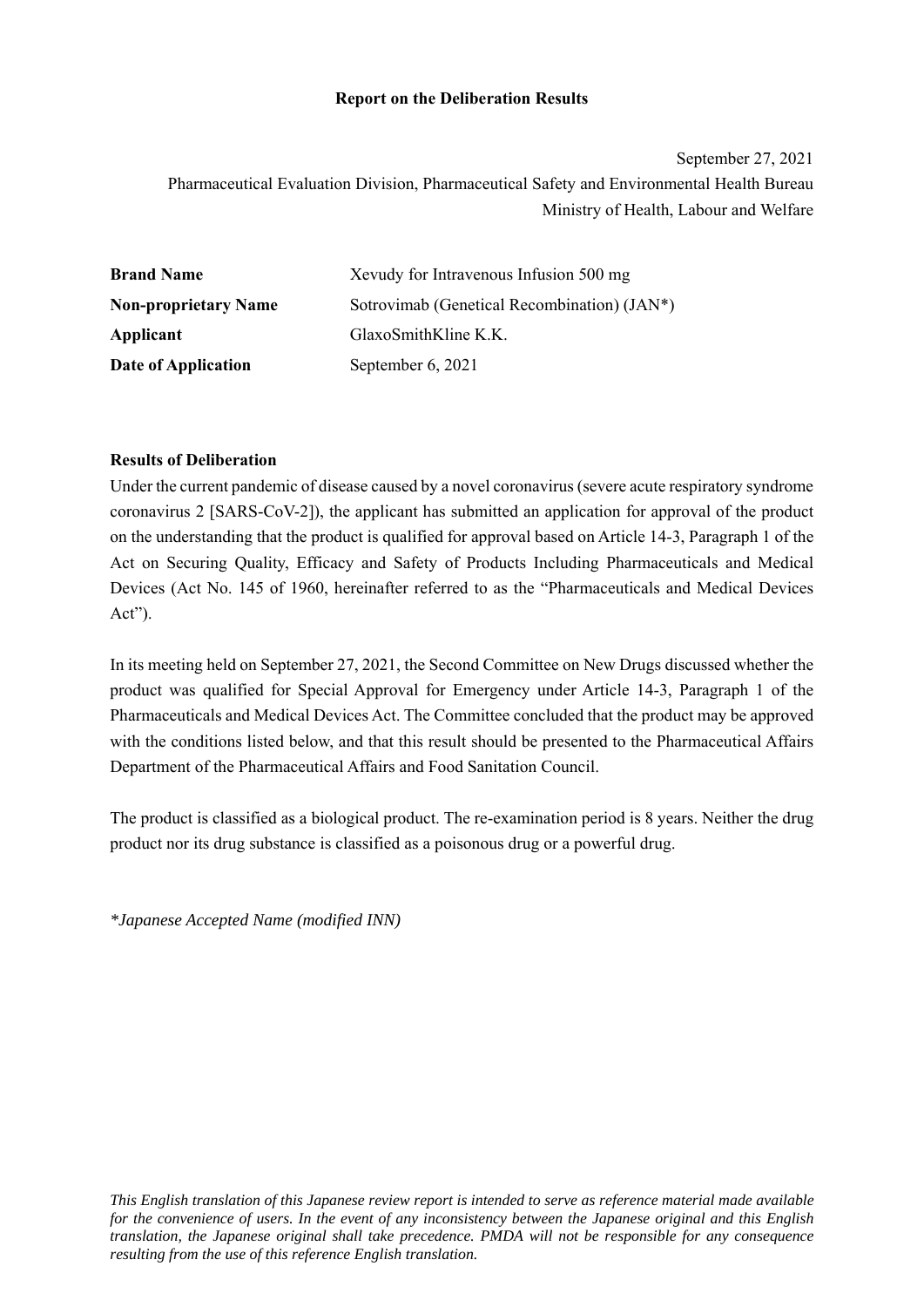## **Approval Conditions**

- 1. The applicant is required to develop and appropriately implement a risk management plan.
- 2. The applicant is required to request that physicians administer the product only to patients considered eligible for treatment with the product who, or whose legally acceptable representatives, have been provided with the efficacy and safety information of the product in written form, and have provided written informed consent before the treatment.
- 3. Under Article 41 of the Ministerial Ordinance for Enforcement of the Pharmaceuticals and Medical Devices Act, the grace period for data submission is 4 months after the approval. If newly submitted data, etc., necessitate a change in the approved product information, the change may be ordered in accordance with the provision in Article 74-2, Paragraph 3 of the Pharmaceuticals and Medical Devices Act.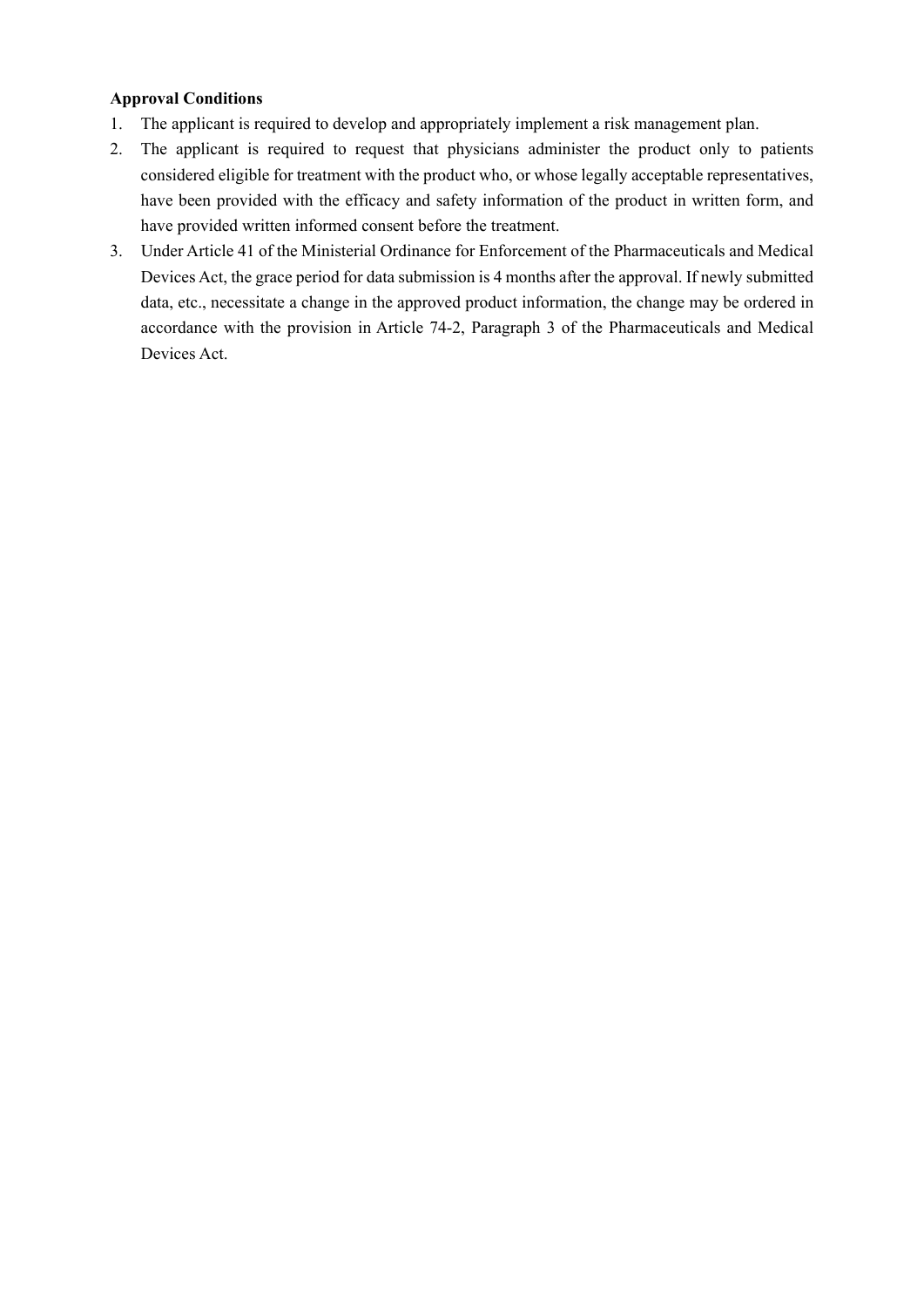### **Report on Special Approval for Emergency**

September 22, 2021 Pharmaceuticals and Medical Devices Agency

The following are the results of the review of the following pharmaceutical product submitted for marketing approval conducted by the Pharmaceuticals and Medical Devices Agency (PMDA).

| <b>Brand Name</b>                 | Xevudy for Intravenous Infusion 500 mg                                                                                                                                                                                                                                                                                                                                                                                                                                                                                                   |
|-----------------------------------|------------------------------------------------------------------------------------------------------------------------------------------------------------------------------------------------------------------------------------------------------------------------------------------------------------------------------------------------------------------------------------------------------------------------------------------------------------------------------------------------------------------------------------------|
| Non-proprietary name              | Sotrovimab (Genetical Recombination)                                                                                                                                                                                                                                                                                                                                                                                                                                                                                                     |
| Applicant                         | GlaxoSmithKline K.K.                                                                                                                                                                                                                                                                                                                                                                                                                                                                                                                     |
| Date of Application               | September 6, 2021                                                                                                                                                                                                                                                                                                                                                                                                                                                                                                                        |
| <b>Dosage Form/Strength</b>       | Injection: each vial (8 mL) contains 500 mg of Sotrovimab<br>(Genetical Recombination).                                                                                                                                                                                                                                                                                                                                                                                                                                                  |
| <b>Application Classification</b> | Prescription drug, (1) Drug with a new active ingredient                                                                                                                                                                                                                                                                                                                                                                                                                                                                                 |
| <b>Definition</b>                 | Sotrovimab is a recombinant anti-SARS-CoV-2<br>spike<br>protein monoclonal antibody derived from human IgG1. In the H-<br>chain, the amino acid residues at positions 438 and 444 are<br>substituted by Leu and Ser, respectively. Sotrovimab is produced in<br>Chinese hamster ovary cells. Sotrovimab is a glycoprotein<br>(molecular weight: ca. 149,000) composed of 2 H-chains ( $\gamma$ 1-chains)<br>consisting of 457 amino acid residues each and 2 L-chains $(\lambda$ -chains)<br>consisting of 214 amino acid residues each. |

Xevudy for Intravenous Infusion 500 mg\_GlaxoSmithKline K.K.\_Report on Special Approval for Emergency

*This English translation of this Japanese review report is intended to serve as reference material made available for the convenience of users. In the event of any inconsistency between the Japanese original and this English translation, the Japanese original shall take precedence. PMDA will not be responsible for any consequence resulting from the use of this reference English translation.*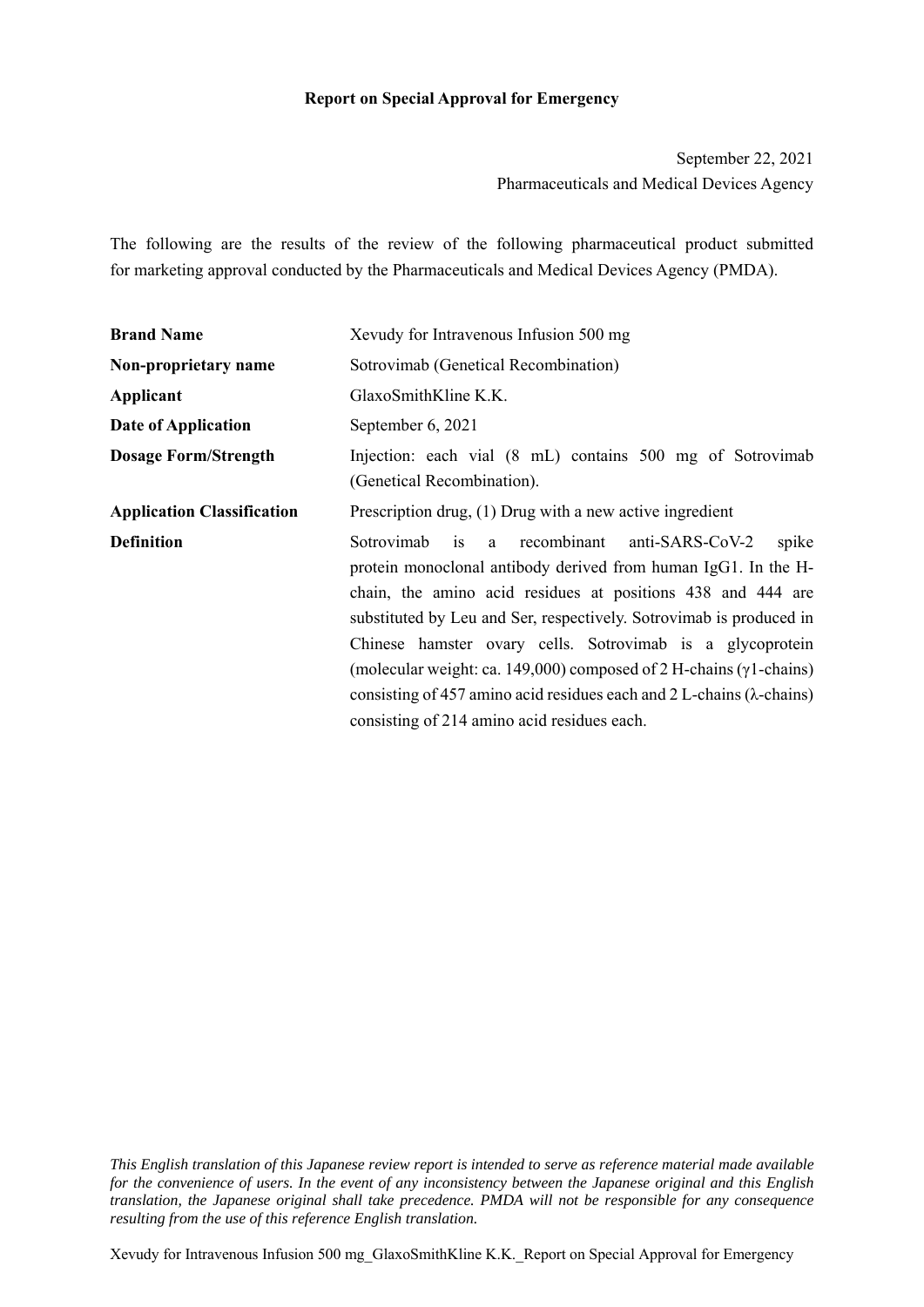### **Structure**

Amino acid sequence:

## L-chain

EIVLTQSPGT LSLSPGERAT LSCRASQTVS STSLAWYQQK PGQAPRLLIY GASSRATGIP DRFSGSGSGT DFTLTISRLE PEDFAVYYCQ QHDTSLTFGG GTKVEIKRTV AAPSVFIFPP SDEQLKSGTA SVVCLLNNFY PREAKVQWKV  $\mathbf{I}$ DNALQSGNSQ ESVTEQDSKD STYSLSSTLT LSKADYEKHK VYACEVTHQG LSSPVTKSFN RGEC

#### H-chain

QVQLVQSGAE VKKPGASVKV SCKASGYPFT SYGISWVRQA PGQGLEWMGW ISTYQGNTNY AQKFQGRVTM TTDTSTTTGY MELRRLRSDD TAVYYCARDY TRGAWFGESL IGGFDNWGQG TLVTVSSAST KGPSVFPLAP SSKSTSGGTA ALGCLVKDYF PEPVTVSWNS GALTSGVHTF PAVLQSSGLY SLSSVVTVPS SSLGTQTYIC NVNHKPSNTK VDKKVEPKSC DKTHTCPPCP APELLGGPSV FLFPPKPKDT LMISRTPEVT CVVVDVSHED PEVKFNWYVD GVEVHNAKTK PREEQYNSTY RVVSVLTVLH QDWLNGKEYK CKVSNKALPA PIEKTISKAK GQPREPQVYT LPPSRDELTK NQVSLTCLVK GFYPSDIAVE WESNGQPENN YKTTPPVLDS DGSFFLYSKL TVDKSRWQQG NVFSCSVLHE ALHSHYTQKS LSLSPGK

Intrachain disulfide bonds: Shown in solid lines.

Interchain disulfide bonds: C214 (L-chain)-C230 (H-chain), C236 (H-chain)-C236 (H-chain), C239 (Hchain)-C239 (H-chain)

Pyroglutamate formation (partial): Q1 in H chain

Glycosylation site: N307 in H chain

Partial processing: G456 and K457 in H-chain

Putative structure of main carbohydrate chain:

$$
\text{Gal}_{0,1}\left\{\begin{matrix}(\beta1-4)\text{GlcNAc}(\beta1-2)\text{Man}(\alpha1-6)\\|\beta1-4)\text{GlcNAc}(\beta1-2)\text{Man}(\alpha1-3)\end{matrix}\right\}
$$
  
Man(31-4)  
Gen<sub>0,1</sub>

 $\frac{1}{2}$   $\frac{1}{2}$   $\frac{1}{2}$   $\frac{1}{2}$   $\frac{1}{2}$ 

 $\mathcal{D}$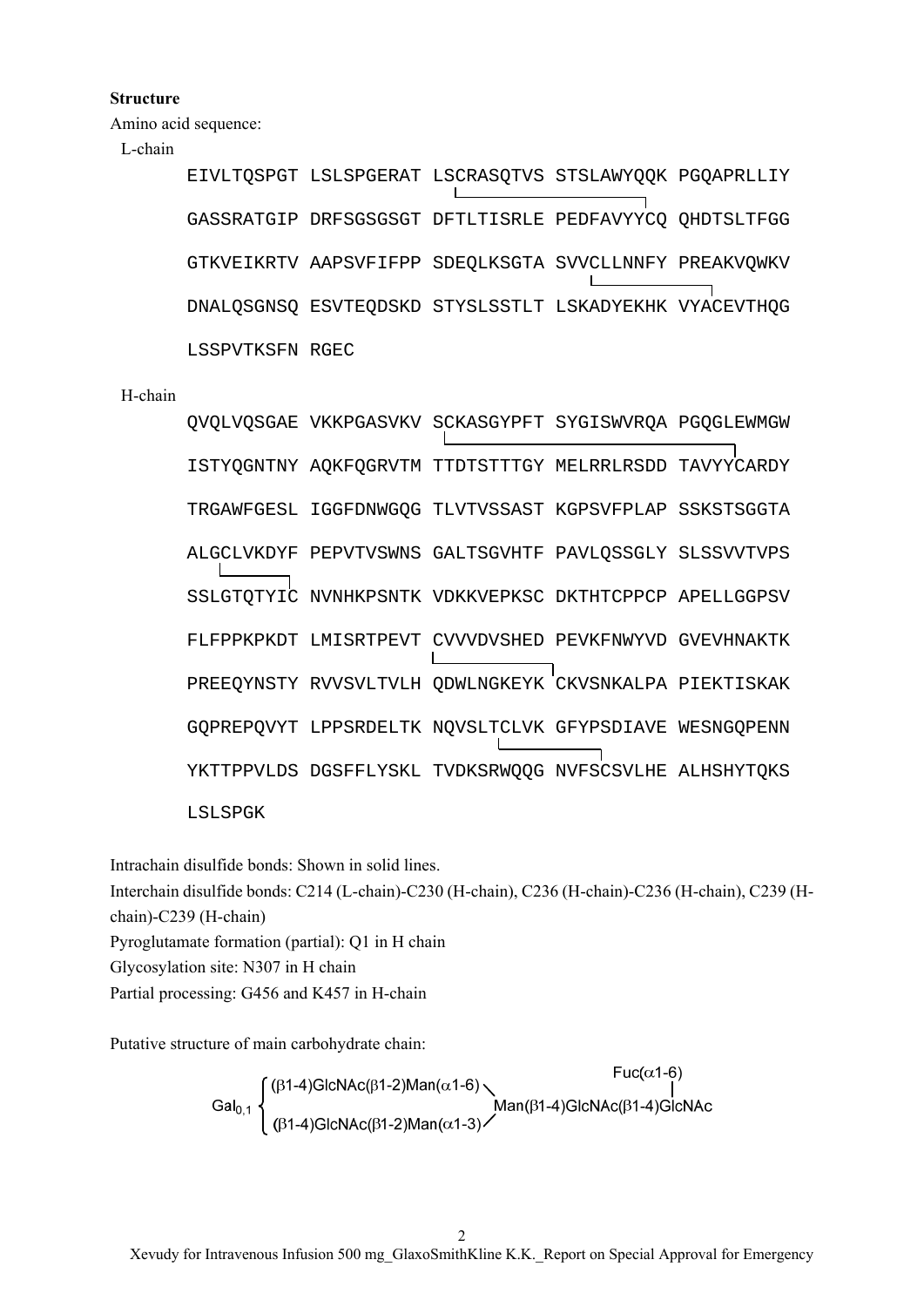Gal, galactose; GlcNAc, N-acetylglucosamine; Man, mannose; Fuc, fucose

Molecular formula:  $C_{6492}H_{10060}N_{1744}O_{2038}S_{40}$  (protein portion composed of 4 chains) Molecular weight: Approx. 149,000

| <b>Items Warranting Special Mention</b> | The product is handled as a product that requires approval    |
|-----------------------------------------|---------------------------------------------------------------|
|                                         | from the Minister of Health, Labour and Welfare prescribed    |
|                                         | in Article 14, Paragraph 1 of the Pharmaceuticals and Medical |
|                                         | Devices Act, pursuant to the provisions of Article 14-3,      |
|                                         | Paragraph 1 of the Act (PSEHB/PED Notification 0903-1,        |
|                                         | dated September 3, 2021, issued by the Director of the        |
|                                         | Pharmaceutical Evaluation Division, Pharmaceutical Safety     |
|                                         | and Environmental Health Bureau, Ministry of Health,          |
|                                         | Labour and Welfare).                                          |
|                                         | Priority Review based on "Policy on regulatory review of      |
|                                         | drugs, etc. against coronavirus disease (COVID-19) (No. 2)"   |
|                                         | (PSEHB/PED Notification No. 0617-9 and PSEHB/MDED             |
|                                         | Notification No. 0617-1, dated June 17, 2021)                 |
|                                         |                                                               |
|                                         |                                                               |

**Reviewing Office Contract Office of New Drug IV** 

## **Results of Review**

On the basis of the data submitted, PMDA has concluded that the product has efficacy against disease caused by SARS-CoV-2 infection (COVID-19), and that the product has acceptable safety in view of its benefits (see Attachment).

As a result of its review, PMDA has concluded that the product may be approved for the indication and dosage and administration shown below, with the following conditions.

### **Indication**

Disease caused by SARS-CoV-2 infection (COVID-19)

### **Dosage and Administration**

The usual dosage in adults and pediatric patients ( $\geq$ 12 years of age weighing  $\geq$ 40 kg) is 500 mg of Sotrovimab (Genetical Recombination) administered as a single intravenous infusion.

## **Approval Conditions and Other Requirements**

1. The applicant is obliged to fulfill the following duties set forth in each Item of Article 28, Paragraph 3 of the Cabinet Order for Enforcement of Pharmaceuticals and Medical Devices Act, pursuant to the provisions of Article 14-3, Paragraph 2 of the Pharmaceuticals and Medical Devices Act.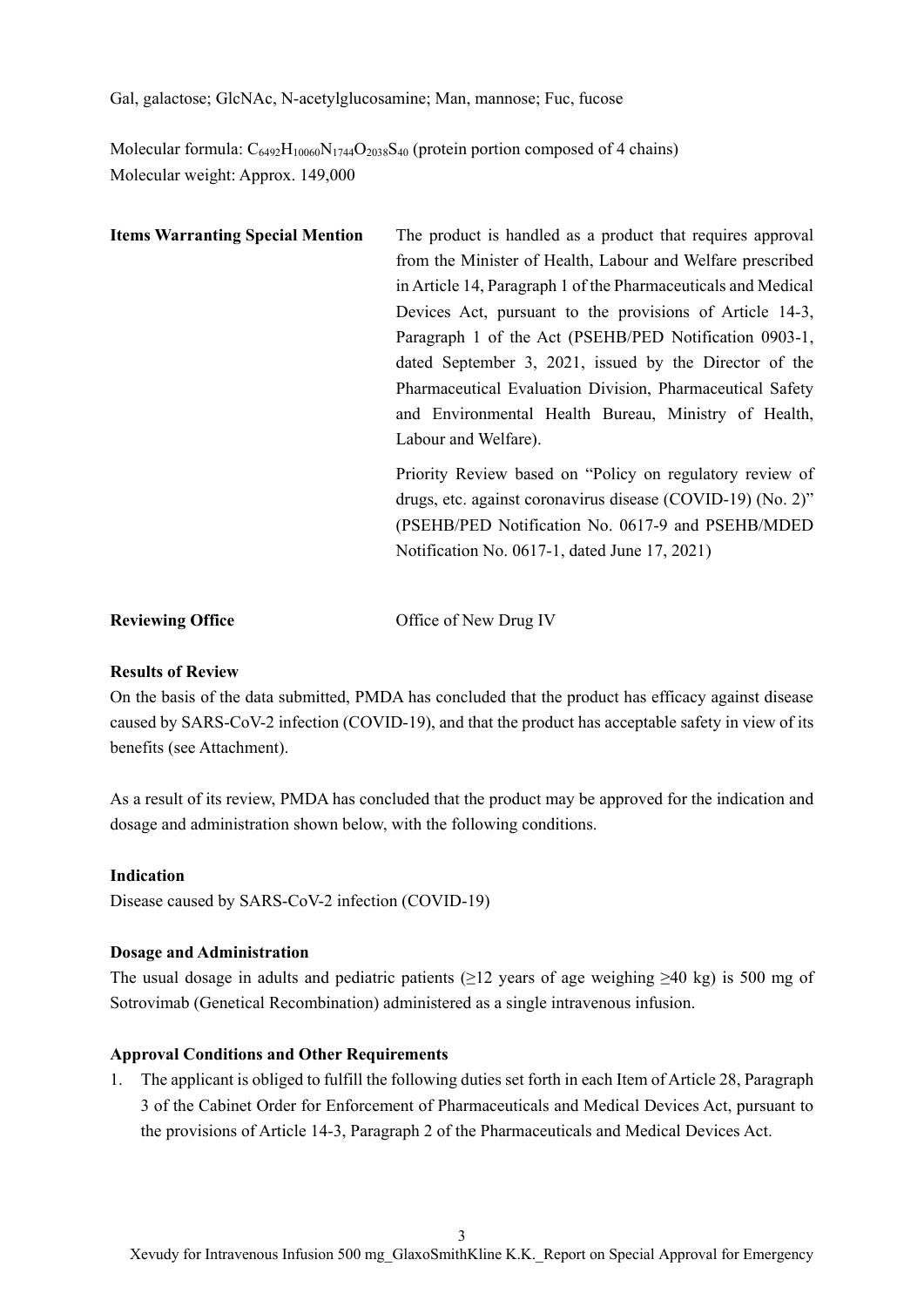(1) Matters related to Item 1

Some of the data of clinical studies were not available for evaluation in the application review. The complete data should be submitted as soon as additional clinical data become available.

(2) Matters related to Item 2

When learning about diseases, disorders, or death suspected to be caused by the product, the applicant is required to report them promptly.

(3) Matters related to Item 3

The applicant is required to take necessary actions to ensure that healthcare professionals who use the product can understand, and appropriately explain to patients (or their legally acceptable representatives), that the product has been granted Special Approval for Emergency and the objectives of said approval.

- (4) Matters related to Item 4 The applicant is required to report the quantity of the product sold or provided, as necessary.
- 2. The product is approved with the following conditions, based on the provisions of Article 79, Paragraph 1 of the Pharmaceuticals and Medical Devices Act:
	- (1) The applicant is required to develop and appropriately implement a risk management plan.
	- (2) The applicant is required to request that physicians administer the product only to patients considered eligible for treatment with the product who, or whose legally acceptable representatives, have been provided with the efficacy and safety information of the product in written form, and have provided written informed consent before the treatment.
	- (3) Under Article 41 of the Ministerial Ordinance for Enforcement of the Pharmaceuticals and Medical Devices Act, the grace period for data submission is 4 months after the approval. If newly submitted data, etc., necessitate a change in the approved product information, the change may be ordered in accordance with the provision in Article 74-2, Paragraph 3 of the Pharmaceuticals and Medical Devices Act.
- 3. The product is approved based on Article 14-3, Paragraph 1 of the Pharmaceuticals and Medical Devices Act. The approval may be withdrawn in accordance with the provision in Article 75-3 of the Act in a case where (1) the product does not conform to any Item of Article 14-3, Paragraph 1 of the Act or (2) the withdrawal is necessary to prevent the emergence or expansion of public health risks.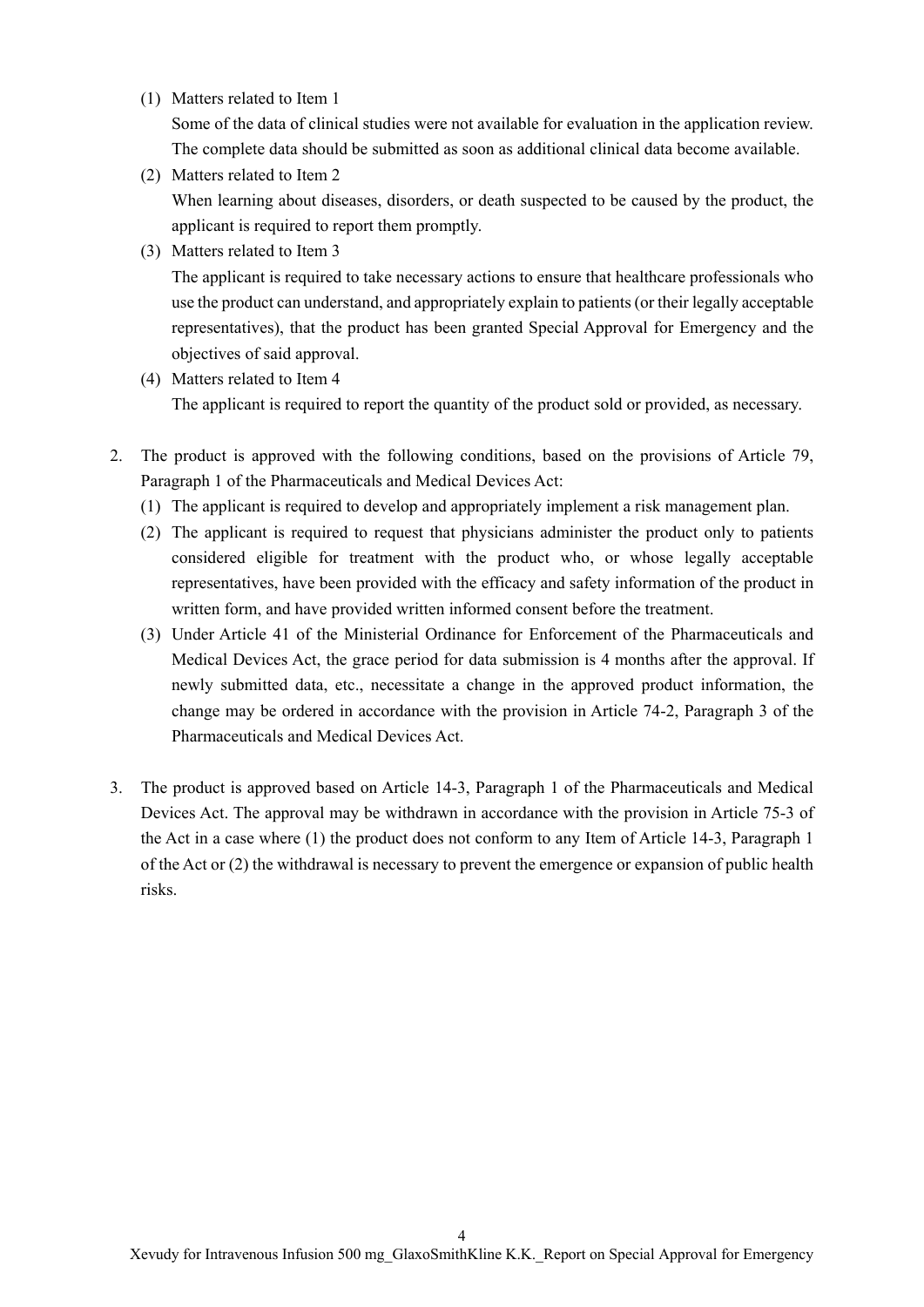### **Attachment**

### **Report on Special Approval for Emergency (1)**

September 9, 2021

The following is an outline of the data submitted by the applicant and content of the review conducted by the Pharmaceuticals and Medical Devices Agency (PMDA).

| <b>Product Submitted for Approval</b> |                                                                      |
|---------------------------------------|----------------------------------------------------------------------|
| <b>Brand Name</b>                     | Xevudy for Intravenous Infusion 500 mg                               |
| <b>Non-proprietary Name</b>           | Sotrovimab (Genetical Recombination)                                 |
| Applicant                             | GlaxoSmithKline K.K.                                                 |
| Date of Application                   | September 6, 2021                                                    |
| <b>Dosage Form/Strength</b>           | Injection: each vial (8 mL) contains 500 mg of Sotrovimab (Genetical |
|                                       | Recombination).                                                      |

#### **Proposed Indication**

Disease caused by SARS-CoV-2 infection (COVID-19)

### **Proposed Dosage and Administration**

The usual dosage in adults and pediatric patients (≥12 years of age weighing ≥40 kg) is 500 mg of Sotrovimab (Genetical Recombination) administered as a single intravenous infusion.

### **Table of Contents**

| 6. Summary of Biopharmaceutic Studies and Associated Analytical Methods, Clinical Pharmacology, and Outline |  |
|-------------------------------------------------------------------------------------------------------------|--|
|                                                                                                             |  |
|                                                                                                             |  |
| 8. Results of Compliance Assessment Concerning the New Drug Application Data and Conclusion Reached by      |  |
|                                                                                                             |  |
|                                                                                                             |  |

#### **List of Abbreviations**

See Appendix.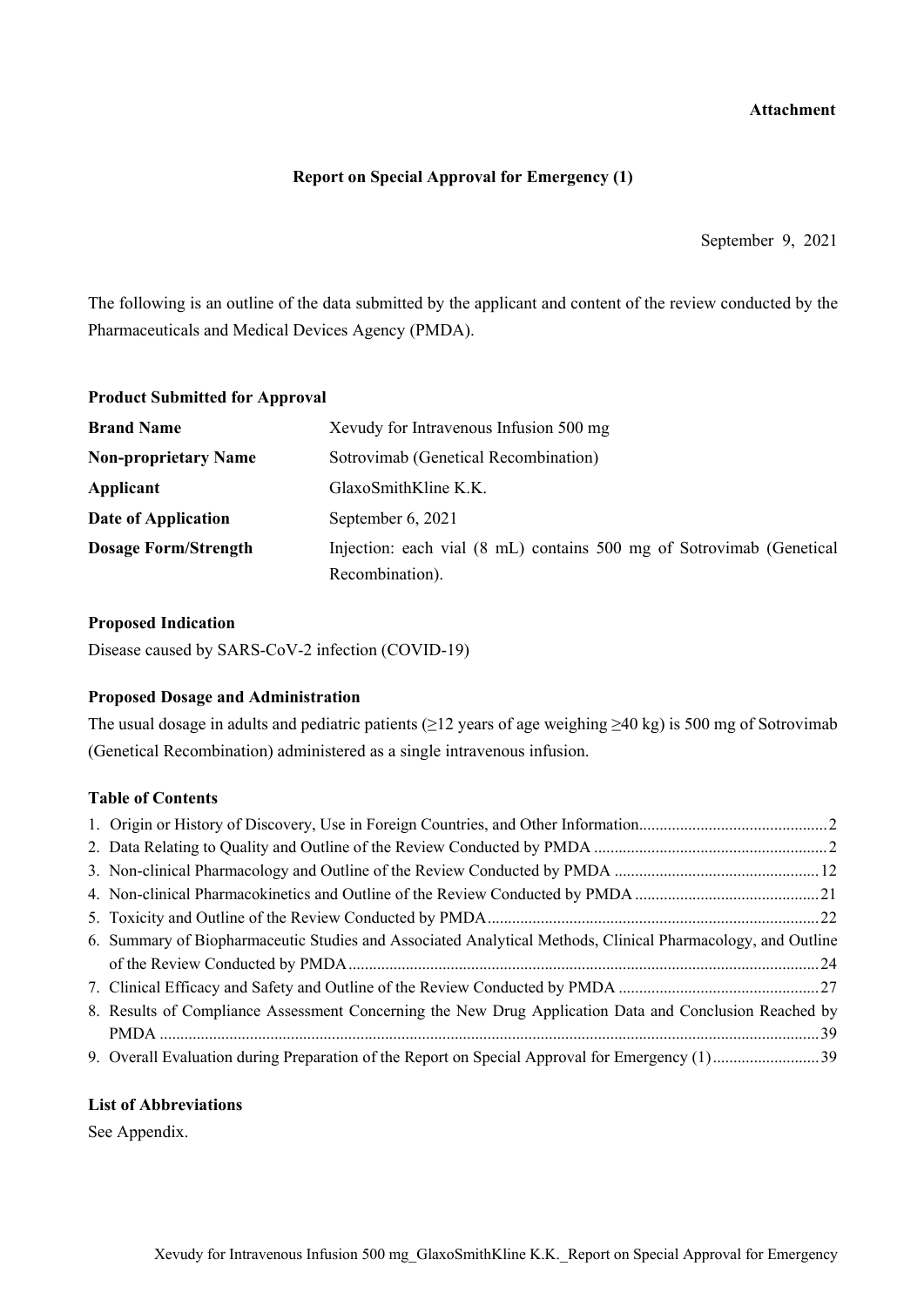### **1. Origin or History of Discovery, Use in Foreign Countries, and Other Information**

COVID-19 is a disease caused by SARS-CoV-2 infection. SARS-CoV-2 enters host cells through binding of the spike protein (S-protein) on the viral surface to angiotensin converting enzyme 2 (ACE2) on the host cells, resulting in infection (*Cell*. 2020;181:271-80). Main symptoms reported include pyrexia, cough, acute respiratory symptoms other than cough, and serious pneumonia.<sup>1)</sup>

In Japan, the first patient infected with SARS-CoV-2 was identified on January 15, 2020. On February 1, 2020, COVID-19<sup>2)</sup> was classified as a Designated Infectious Disease<sup>3)</sup> pursuant to the Act on the Prevention of Infectious Diseases and Medical Care for Patients with Infectious Diseases (Infectious Diseases Control Act) and as a Quarantinable Infectious Disease<sup>4)</sup> pursuant to the Quarantine Act. In Japan, as of September 6, 2021, 1,571,372 people have been infected (positive for polymerase chain reaction [PCR] test). Among them, 184,732 (including 2,198 with severe disease) required hospitalization for treatment, 1,364,300 were discharged or released from medical treatment, and 16,354 died.<sup>5)</sup>

Sotrovimab (genetical recombination; hereinafter referred to as "sotrovimab") was discovered by Vir Biotechnology, Inc. in the US. It is a recombinant human monoclonal immunoglobulin G (IgG)1 antibody against the receptor binding domain (RBD) of SARS-CoV-2 S-protein. It inhibits the entry of SARS-CoV-2 into host cells.

In response to the Emergency Use Authorization issued by the US Food and Drug Administration (FDA) and based on the data of the foreign phase II/III study (the COMET-ICE study), etc., the applicant has submitted an application for Special Approval for Emergency of sotrovimab on the understanding that sotrovimab is qualified for approval based on Article 14, Paragraph 1 of the Pharmaceuticals and Medical Devices Act, pursuant to Article 14-3, Paragraph 1 of the Act. This report contains the result of review conducted based on the data submitted by the applicant, in accordance with the "Handling of drugs intended to be submitted for Special Approval for Emergency (Request)" (PSEHB/PED Notification 0903-1, dated September 3, 2021).

## **2. Data Relating to Quality and Outline of the Review Conducted by PMDA**

### **2.1 Drug substance**

### **2.1.1 Generation and control of cell substrate**

Sotrovimab was derived based on the amino acid sequences of the light and the heavy chains from the parent antibody S309 isolated in 20<sup>\*\*</sup> from B cells of a patient with a history of SARS-CoV infection. Using gene

 $\overline{a}$ <sup>1)</sup> Symptoms of 29,601 patients reported to the National Epidemiological Surveillance of Infectious Diseases Program between February 1 and August 5, 2020 [Infectious Disease Weekly Report Japan, Vol. 22, No. 31 and 32 (combined issue):

https://www.niid.go.jp/niid/images/idsc/idwr/IDWR2020/idwr2020-31-32.pdf (last accessed on September 6, 2021)]

<sup>&</sup>lt;sup>2)</sup> Limited to the disease caused by coronavirus of genus *Betacoronavirus* that was reported as "transmissible to humans" from the People's Republic of China to WHO in January 2020.

<sup>&</sup>lt;sup>3)</sup> The term Designated Infectious Disease means already known infectious diseases (excluding Class I Infectious Diseases, Class II Infectious Diseases, Class III Infectious Diseases, and Novel Influenza Infection, etc.) specified by Cabinet Order as a disease which would be likely to seriously affect the health of the public in the event of its spread if the provisions of the Infectious Diseases Control Act, in whole or in part, did not apply mutatis mutandis (Article 6 of the Infectious Diseases Control Act).

<sup>&</sup>lt;sup>4)</sup> The term Quarantinable Infectious Disease means diseases specified by Cabinet Order as those which require inspection in order to prevent pathogens of infectious diseases not endemic to Japan from entering the country (Article 2, Item 3 of the Quarantine Act).

<sup>5)</sup> Ministry of Health, Labour and Welfare: https://www.mhlw.go.jp/stf/covid-19/kokunainohasseijoukyou.html (last accessed on September 6, 2021)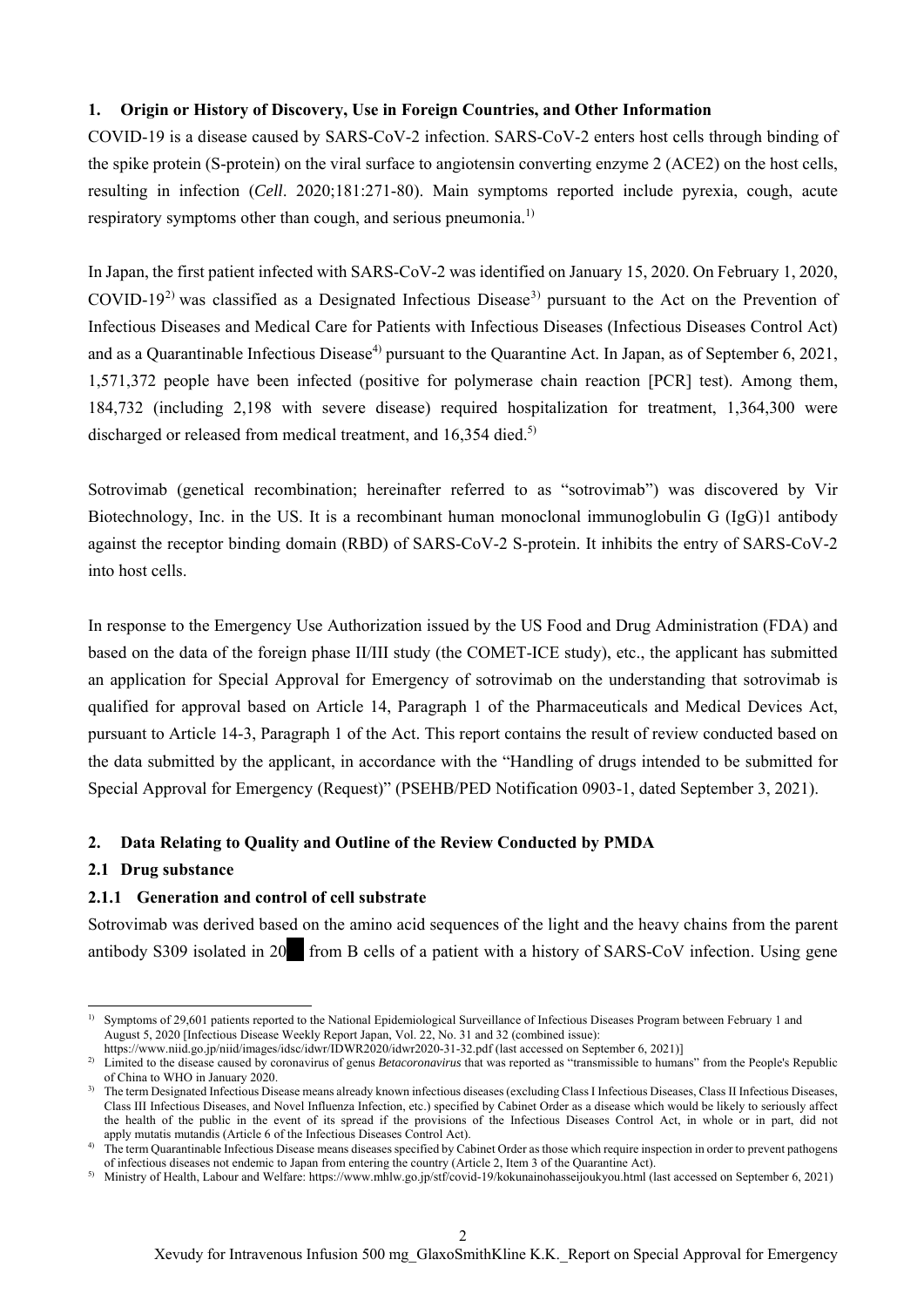fragments encoding the heavy chains, the gene expression construct of the heavy and light chains of sotrovimab was engineered as follows:

- (a) One amino acid mutation introduced in the heavy chain complementarity-determining region with the aim of enhancing antibody production, and
- (b) Two amino acid mutations introduced in the heavy chain Fc region to increase neonatal Fc receptor (FcRn) binding affinity with the aim of extending the half-life.

The gene expression construct of sotrovimab was thus introduced into Chinese hamster ovary (CHO) cells, which were cultured in a medium containing a selective antibiotic to obtain a \*\*\*\*\*\*\*\*\*\*\*\*\* bank. A master cell bank (MCB) was prepared from the optimal clone for the manufacture of sotrovimab from among the cells obtained during the preparation process of the \*\*\*\*\*\*\*\*\*\*\* bank.

bank, MCB, and end of production cell bank (EOPCB) were subjected to characterization and purity tests according to ICH Q5A (R1), Q5B, and Q5D Guidelines. Results confirmed the genetic stability during the manufacturing period. Within the range of the tests performed, no viral or non-viral adventitious agents were detected except endogenous retrovirus-like particles commonly observed in cell lines of rodent origin.

MCB is stored in the vapor phase of liquid nitrogen. There is no \*\*\*\*\*\*\*\*\*\*\*\* MCB. The applicant explained that working cell bank (WCB) is currently undergoing qualification test and, after confirming the qualification, WCB will be used as the strain for manufacturing sotrovimab.

### **2.1.2 Manufacturing process**

The manufacturing process for the drug substance consists of the following steps: MCB thawing, seed culture, expansion culture, manufacturing culture, harvesting, \*\*\*\*\*\*\*\*\*\*\*\*\*\*\*\* chromatography, viral inactivation  $\alpha$ , depth filtration,  $\beta$  chromatography, virus removal by filtration, ultra/dia-filtration, preparation of the drug substance, final dialysis/filling, and test/storage.

except the  $\qquad$  are defined as critical steps.

The commercial-scale manufacturing process of the drug substance was subjected to process validation.

### **2.1.3 Safety evaluation of adventitious agents**

No raw materials of biological origin except CHO cells, the host cells, are used in the manufacturing process of the drug substance.

Purity tests were performed on the stable pool bank, MCB, and EOPCB [see Section 2.1.1]. The pre-harvest unprocessed bulk at commercial scale was subjected to bioburden test, mycoplasma test, *in vitro* adventitious virus test, mouse minute virus test, and retrovirus tests (\*\*\*\*\*\*\*\*\*\*\*\*\* with \*\*\*\*\*\*\*\*\*\*\*\*\* and \*\*\*\*\*\*

). None of the tests detected contamination with either viral or nonviral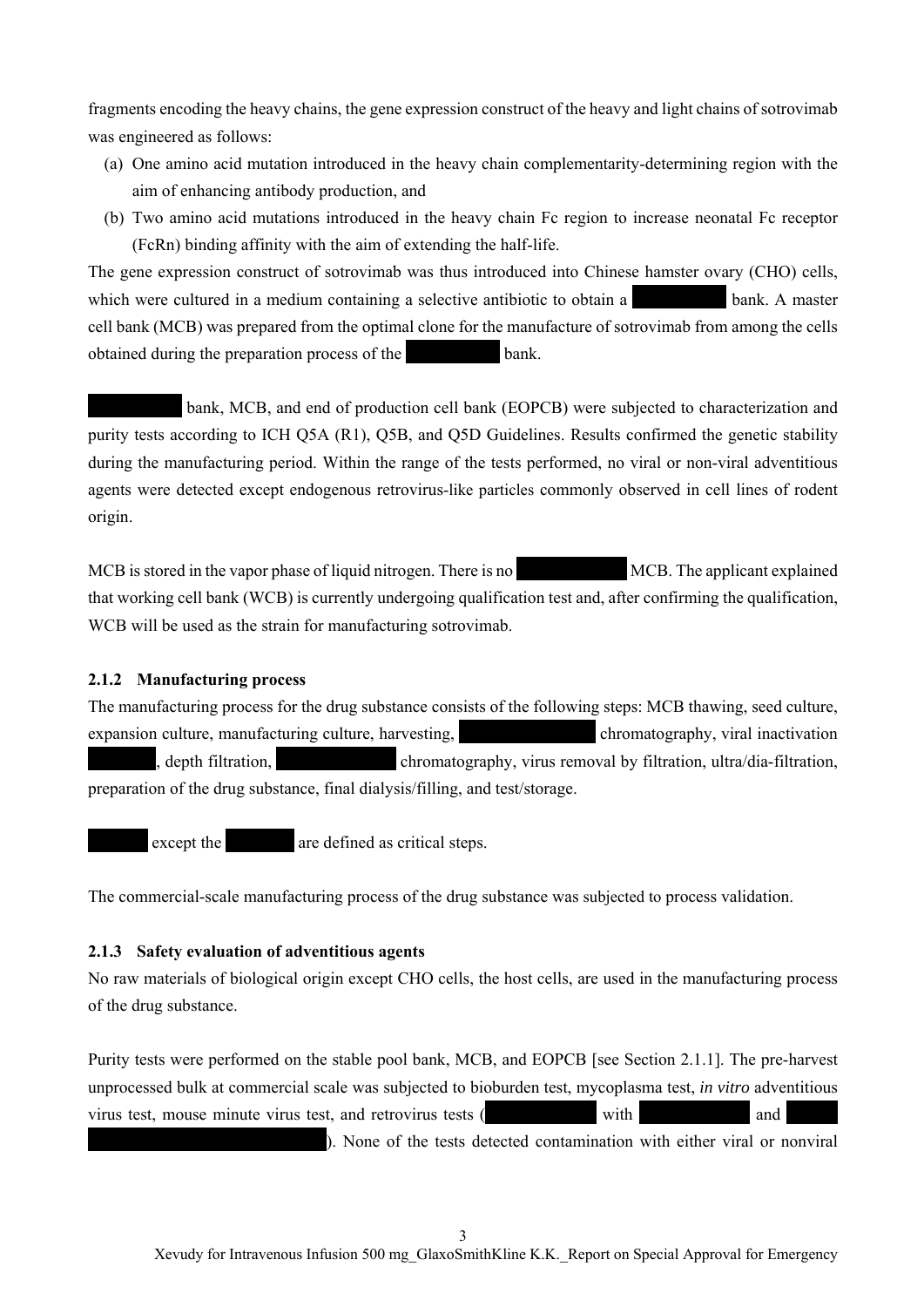adventitious agents. The bioburden test, mycoplasma test, *in vitro* adventitious virus test, and mouse minute virus test on the pre-harvest unprocessed bulk are included as in-process control tests.

Viral clearance studies of the purification process were performed with model viruses. The results demonstrated that the purification process has a certain level of viral clearance capacity, as shown in Table 1.

|                              |                                     | Tabic 1. Results of viral cicaralice studies |                 |                      |  |  |  |  |
|------------------------------|-------------------------------------|----------------------------------------------|-----------------|----------------------|--|--|--|--|
|                              | Virus reduction factor $(log_{10})$ |                                              |                 |                      |  |  |  |  |
| Manufacturing process        | Xenotropic murine<br>leukemia virus | Pseudorabies virus                           | Reovirus type 3 | Minute virus of mice |  |  |  |  |
| chromatography               |                                     |                                              |                 |                      |  |  |  |  |
| Viral inactivation           |                                     |                                              |                 |                      |  |  |  |  |
| chromatography               |                                     |                                              |                 |                      |  |  |  |  |
| Virus removal by filtration  |                                     |                                              |                 |                      |  |  |  |  |
| Total virus reduction factor | >19.41                              | 15.70                                        | >11.68          | >13.60               |  |  |  |  |

## **Table 1. Results of viral clearance studies**

### **2.1.4 Manufacturing process development**

During the development process of the drug substance, the following changes were made to the manufacturing process (each manufacturing process is referred to as Process A, Process B, Process C, Process D, and the proposed commercial process).

- Process A to Process B: Change of \*\*\*\*\*\*\*\*\*\*\*\*\*\*, optimization of \*\*\*\*\*\*\*\*\*\*\*\*\*\*\*
- Process B to Process C: Introduction of MCB,<sup>6)</sup> changes of  $\blacksquare$ , formulation, etc., and optimization of \*\*\*\*\*\*\*\*\*\*\*\*\*\*\* and \*\*\*\*\*\*\*\*\*\*\*\*\*\*\*
- Process C to Process D: Change of \*\*\*\*\*\*\*\*\*\*\*\*\*\*, optimization of \*\*\*\*\*\*\*\*\*\*\*\*\*\*
- Process D to proposed commercial process: Changes of \*\*\*\*\*\*\*\*\*\* and \*\*\*\*\*\*\*\*\*\*\*\*\*\*\*\*\*\*\* of \*\*\*\*\*\*\*\*\*\*\*\*\*; and optimization of \*\*\*\*\*\*\*\*\*\*\*\*\*\*\* and  $*{\mathbb Z}$

The drug product produced from the drug substance manufactured by Process B was used in the foreign phase II/III study.

In association with the above changes of the manufacturing processes, the quality attributes of drug substances were evaluated before and after the change and shown to be comparable.

In the development of manufacturing process of the drug substance, quality by design (QbD) approach was used [see Section 2.3].

### **2.1.5 Characterization**

### **2.1.5.1 Structure and characteristics**

Sotrovimab was subjected to characterization tests described in Table 2.

 $\overline{a}$ 

<sup>6)</sup> The \*\*\*\*\*\*\*\*\*\*\* bank was used in the manufacture of batches before MCB introduction.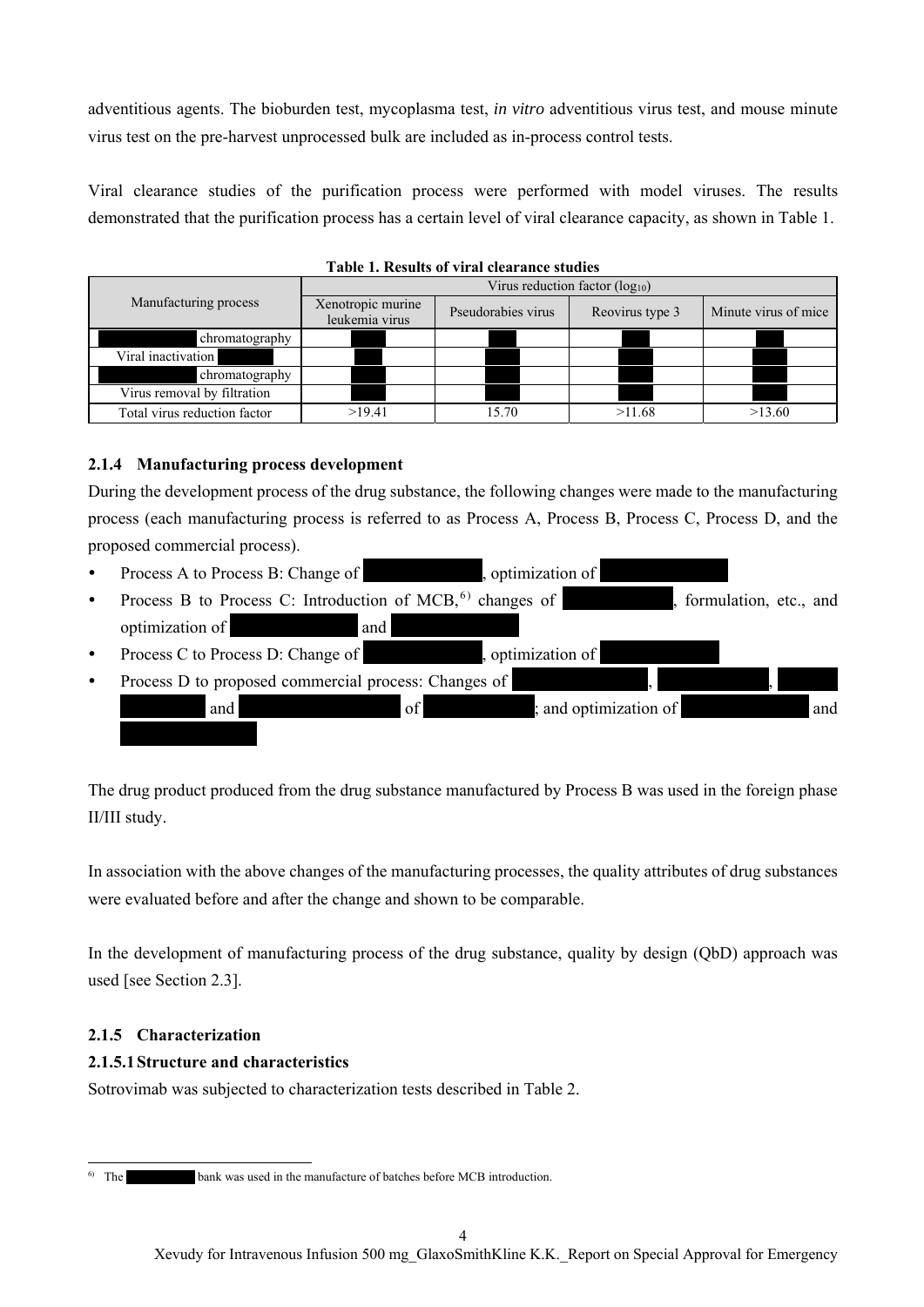| Primary structure/higher<br>order structure | Amino acid sequence, N- and C-terminal amino acid sequences,<br>posttranslational modification (pyroglutamylation, oxidation, deamidation, Asn<br>succinimidization, Asp isomerization), disulfide bonds, free thiol groups, secondary<br>structure, tertiary structure |
|---------------------------------------------|-------------------------------------------------------------------------------------------------------------------------------------------------------------------------------------------------------------------------------------------------------------------------|
| Physicochemical properties                  | Molecular weight, heat stability, absorption coefficient, size variants, charge<br>variants                                                                                                                                                                             |
| Carbohydrate structure                      | N-linked carbohydrate chain profile                                                                                                                                                                                                                                     |
|                                             | Binding activity to SARS-CoV-2 S-protein                                                                                                                                                                                                                                |
| Biological properties                       | Binding affinity to FcyRIIa, FcyRIIIa, FcRn, and C1q                                                                                                                                                                                                                    |
|                                             | Neutralization activity                                                                                                                                                                                                                                                 |
|                                             | ADCC activity, ADCP activity                                                                                                                                                                                                                                            |

**Table 2. Parameters evaluated in characterization tests** 

As for biological properties, binding activity to S-protein was investigated by

Binding affinity to Fc gamma receptor (FcγR)IIa, FcγRIIIa, and FcRn was investigated by Binding affinity to Complement 1, q subcomponent (C1q) was investigated by . Binding affinity to FcRn was found to be approximately  $\blacksquare$  times higher than the affinity of usual IgG1 to FcRn, owing to the introduction of

The neutralization activity was assayed using engineered to express S-protein7) (\*\*\*\*\*\*\*\*\*\*\*\*\*\*\*\*\*\*\*) and a \*\*\*\*\*\*\*\*\*\*\* introduced with \*\*\*\*\*\*\*\*\*\*  $\mathbf{r}$ 

Antibody-dependent cellular cytotoxicity (ADCC) activity and antibody-dependent cellular phagocytosis (ADCP) activity were assayed by \*\*\*\*\*\*\*\*\*\*\*\*\*\*\* using \*\*\*\* cells stably expressing S protein as the target cells and  $\left($  cells) as the effector cells.

# **2.1.5.2 Product-related substances/product-related impurities**

Variant A, Variant B, and Variant C were identified as product-related substances based on the results of characterization tests in Section 2.1.5.1. Variant D, Variant E, Variant F, Variant G, and Variant H were identified as product-related impurities. Variant D, Variant E, and Variant I are controlled by the specifications for the drug substance and the drug product. Variant F, Variant G, and Variant H are controlled appropriately during the manufacturing process.

# **2.1.5.3 Process-related impurities**

 $\mathbb{R}^n$ 

Host cell protein (HCP), Impurity A, Impurity B, Impurity C, Impurity D, and Impurity E were identified as process-related impurities. HCP, Impurity A, Impurity B, and Impurity D have been demonstrated to be adequately removed by the manufacturing process. Impurity C and Impurity E were subjected to safety risk assessment and concluded to have only negligible risk at the residual concentrations. HCP is controlled by the specifications of the drug substance.

 $\overline{a}$ 7) \*\*\*\*\*\*\*\*\*\*\*\*\*\*\*\*\*\*\*\*\*\*\*\*\*\*\*\*\*\*\*\*\*\*\*\*\*\*\*\*\*\*\*\*\*\*\*\*\*\*\*\*\*\*\*\*\*\*\*\*\*\*\*\*\*\*\*\*\*\*\*\*\*\*\*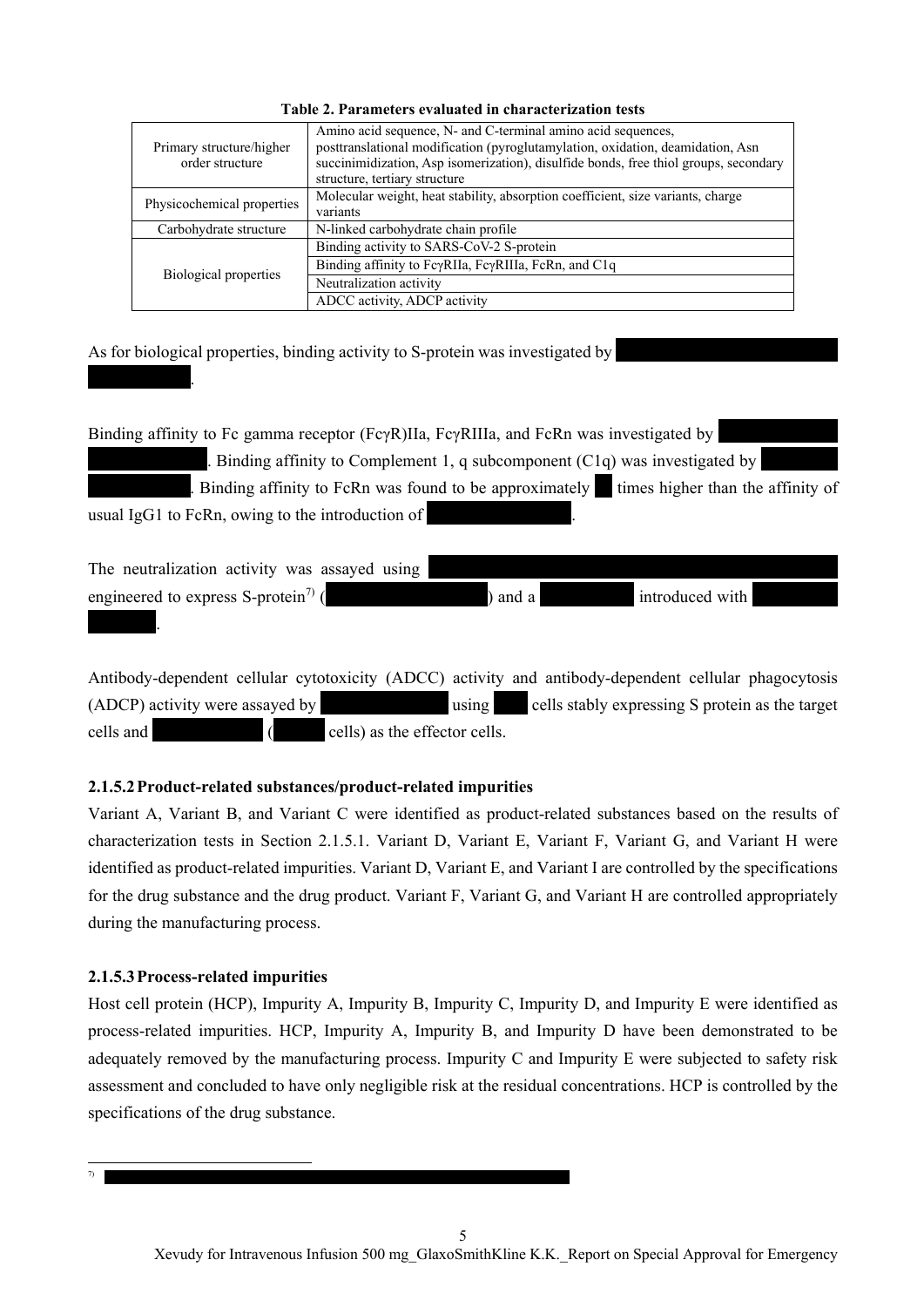### **2.1.6 Control of drug substance**

The proposed specifications for the drug substance include content, description, identification (capillary isoelectric focusing [cIEF], peptide mapping), pH, sugar chain profile, purity (cIEF, size exclusion high performance liquid chromatography [SE-HPLC], capillary gel electrophoresis-sodium dodecyl sulfate (CE-SDS) [non-reducing, reducing]), HCP, endotoxin, microbial limits, biological activity (ELISA), and assay (ultraviolet-visible spectrophotometry).

The applicant explained that the drug substance used for the manufacture of the drug product to be distributed early after the market launch would be controlled by the specifications that were applied to the drug substance used in clinical studies, based on the current status of the quality control [see Section 2.R.1].

#### **2.1.7 Stability of drug substance**

Table 3 shows a summary of the main stability tests on the drug substance.

| Test          | Manufacturing                      | Number         | Storage condition                             | Study period         | Storage package     |
|---------------|------------------------------------|----------------|-----------------------------------------------|----------------------|---------------------|
|               | process                            | of batches     |                                               |                      |                     |
| Long-term     | Process A and                      | 3              | °C<br>$\pm$                                   | months               | bottle and          |
| Accelerated   | Process $B^{a)}$                   | 3              | $\rm ^{\circ}C$<br>$\pm$                      | months               |                     |
| <b>Stress</b> |                                    | 3              | % RH<br>°C/<br>$\pm$<br>.± '                  | months               | cap                 |
|               |                                    | $\mathfrak{D}$ | °C<br>$_{\pm}$                                | months <sup>b)</sup> |                     |
| Long-term     | Process D                          |                | $\rm ^{\circ}C$<br>$\pm$                      | months <sup>b)</sup> | $bag$ <sup>c)</sup> |
| Accelerated   |                                    | $\mathfrak{D}$ | $\pm$ °C                                      | months               | bottle and          |
| <b>Stress</b> |                                    | $\overline{2}$ | $\pm$ °C/ $\pm$ % RH                          | months               | cap                 |
| Long-term     |                                    | 4              | $\pm$ °C                                      | months <sup>e)</sup> |                     |
| Accelerated   | Proposed                           | 4              | $\rm ^{\circ}C$<br>$\pm$                      | months <sup>f)</sup> |                     |
| <b>Stress</b> | commercial<br>process <sup>d</sup> | 4              | % RH<br>°C/<br>$\pm$ 1<br>$\pm$               | months               | bag <sup>c</sup>    |
|               |                                    | 4              | % RH<br>$^{\circ}\mathrm{C}/$<br>$\pm$ 1<br>士 | months               |                     |

**Table 3. Summary of the main stability tests on drug substance** 

a) 1 batch of process A-derived drug substance and 2 batches of process B-derived drug substance. The process A- and B-derived drug products differ from the drug substance manufactured by the proposed commercial process in the concentration of the active ingredient, etc.

b) These stability tests (ongoing) are continued for  $*$  months.

c) \*\*\*\*\*\*\*\*\*\* bag with \*\*\*\*\*\*\*\*\*\*\*\*\*\*\*\*\*\*\*\*\*\*\*\*\*\* lining d) Of the 4 batches manufactured using the proposed commercial process, 2 were also subjected to the stability test using a \*\* bottle and  $\Box$  cap  $\Box$  as the primary container.

e) The stability test (ongoing) is continued for \*\* months.

f) The stability test  $(ongoing)$  is continued for months.

The long-term test ( $^{\circ}$ C and  $^{\circ}$ C) did not show any clear changes in quality attributes throughout the study period.

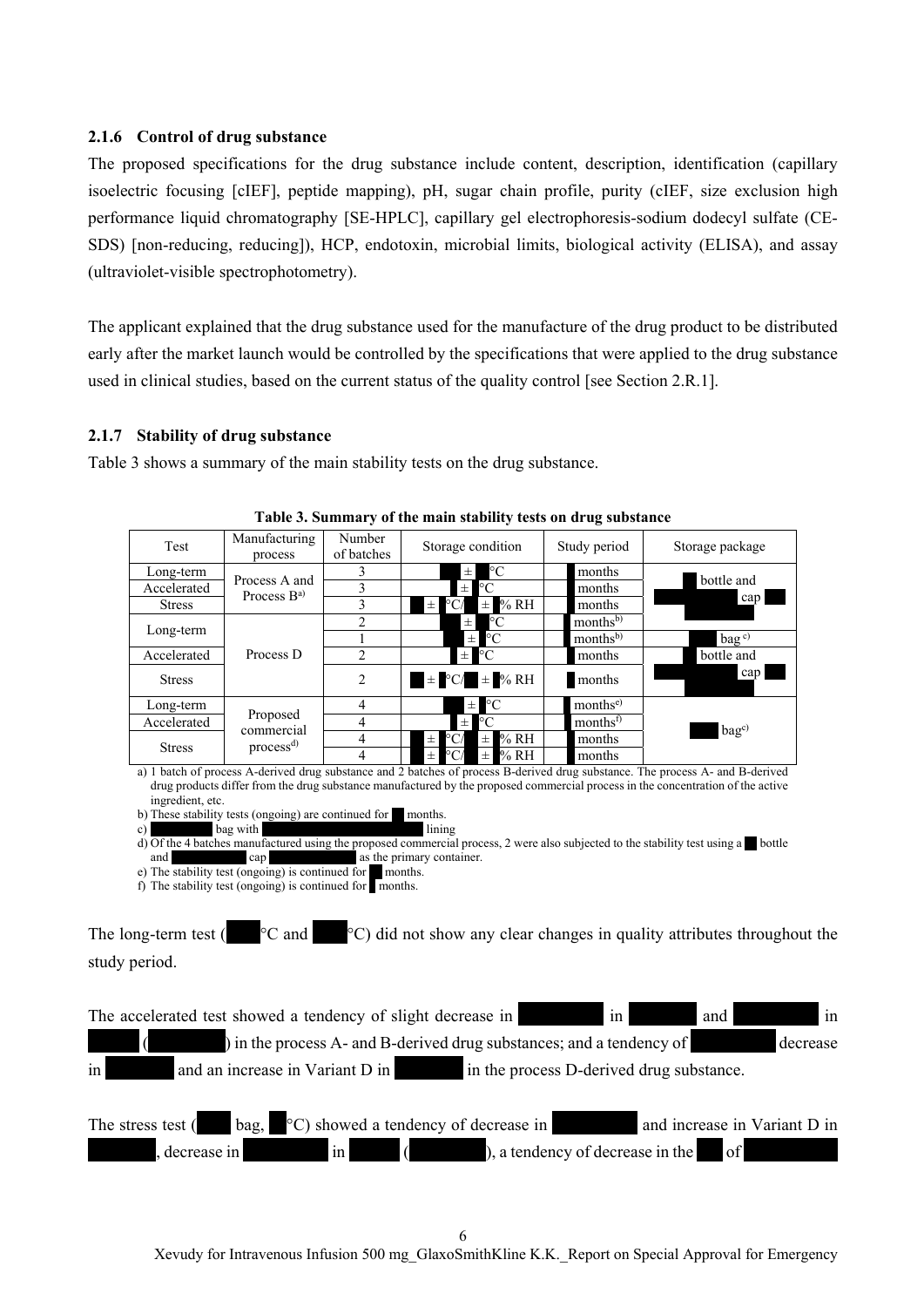

### **2.2 Drug product**

### **2.2.1 Description and composition of drug product and formulation**

Sotrovimab is available as 1 glass vial (10 R) containing sotrovimab 500 mg per 8 mL solution (aqueous injection). The drug product contains excipients: L-histidine, L-histidine hydrochloride hydrate, sucrose, polysorbate 80, L-methionine, and water for injection.

### **2.2.2 Manufacturing process**

The manufacturing process of the drug product consists of thawing/pooling of the drug substance, preparation of prescription buffer, dilution of the drug substance/mixing of the bulk drug product, bioburden removal by filtration, sterile filtration, filling/capping, inspection, storage, packaging/labeling, and test/storage.



The commercial-scale manufacturing process of the drug product is subjected to process validation.

### **2.2.3 Manufacturing process development**

The following are main changes in the manufacturing process during the development of the drug product (each process is referred to as Process I, Process II, and proposed commercial process).

- Process I to II: Changes of \*\*\*\*\*\*\*\*\*\*\*\*\*\*\*, concentration of the active ingredient, \*\*\*\*\*\*\*\*\*\*\*\*\*\*\*\*, formulation, etc., and addition of
- Process II to proposed commercial process: Changes of of  $\bullet$

The drug product manufactured by Process I was used in the foreign phase II/III study.

When the manufacturing process was changed from Process I to II and from Process II to proposed commercial process, the quality attributes of the pre-change and post-change drug products were evaluated and shown to be comparable.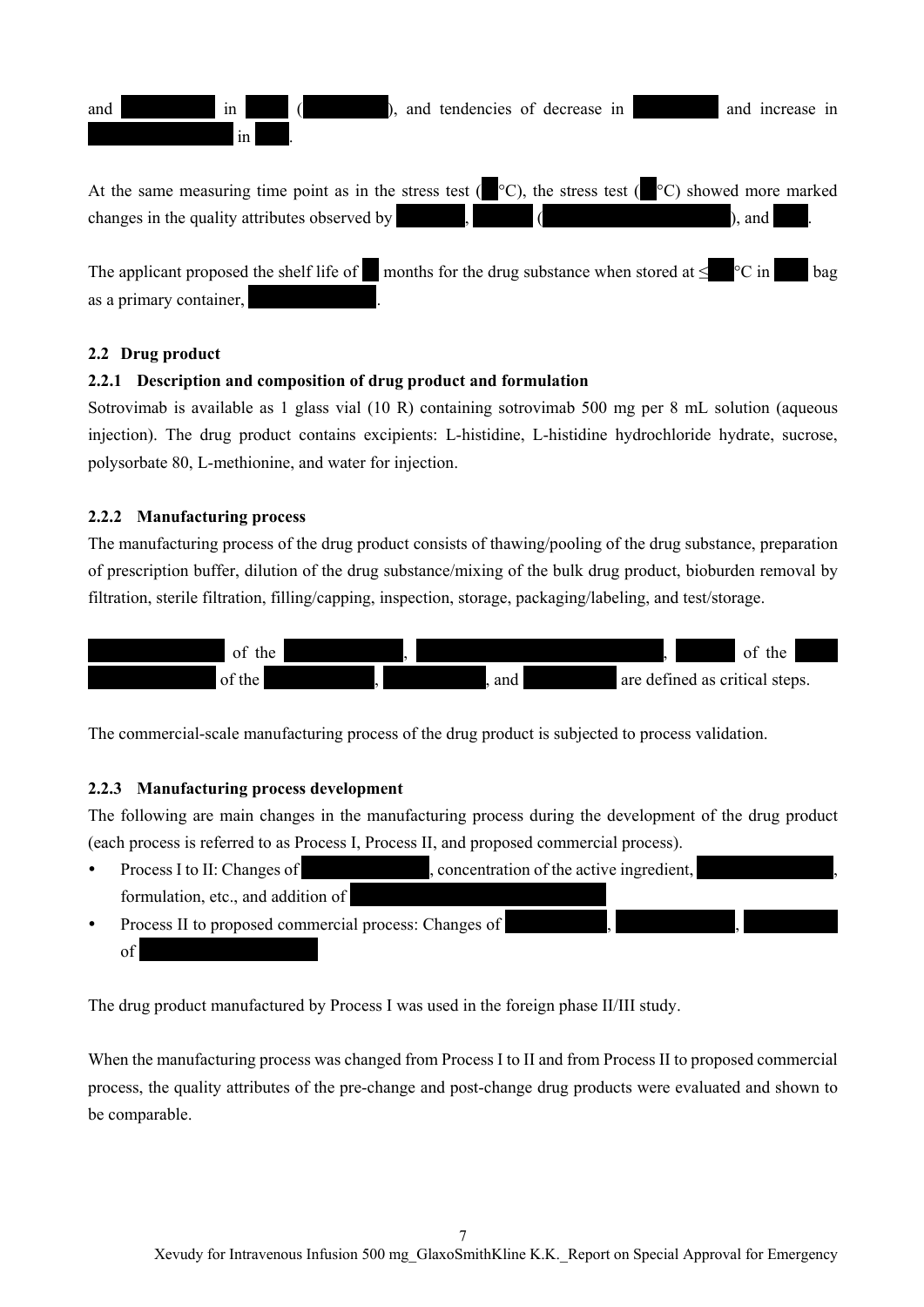### **2.2.4 Control of drug product**

The proposed specifications for the drug product include strength, description, identification (cIEF, peptide mapping), osmotic pressure, pH, purity (cIEF, SE-HPLC, CE-SDS [non-reducing, reducing]), endotoxin, extractable volume, foreign insoluble matter, insoluble particulate matters, sterility, polysorbate 80, biological activity (ELISA), and assay (ultraviolet-visible spectrophotometry).

The applicant explained that the product to be distributed early after the market launch would be controlled by the specifications that were applied to the product used in clinical studies, based on the current status of the quality control, as is the case with the drug substance [see Section 2.R.1].

### **2.2.5 Stability of drug product**

Table 4 shows the main stability tests on the drug product.

|                |                                            |                      |                                                                                                                                             | . .                       |                               |  |
|----------------|--------------------------------------------|----------------------|---------------------------------------------------------------------------------------------------------------------------------------------|---------------------------|-------------------------------|--|
| Test           | Manufacturing<br>process                   | Number of<br>batches | Storage condition                                                                                                                           | Study period              | Storage package               |  |
| Long-term      | Drug substance:                            | 3                    | $5 \pm 3$ °C                                                                                                                                | 12 months <sup>a)b)</sup> |                               |  |
| Accelerated    | Process A: 1 batch<br>Process B: 2 batches | 3                    | $25 \pm 2$ °C/60 ± 5%<br>RH                                                                                                                 | 6 months                  |                               |  |
| <b>Stress</b>  | Drug product:<br>Process I                 | 3                    | $40 \pm 2$ °C/75 $\pm$ 5%<br>RH                                                                                                             | 6 months                  |                               |  |
| Long-term      | Drug substance:                            | $\overline{c}$       | $5 \pm 3$ °C                                                                                                                                | $6$ months <sup>c)</sup>  |                               |  |
| Accelerated    | Process D                                  | $\overline{c}$       | $25 \pm 2$ °C/60 ± 5%<br>RH                                                                                                                 | 6 months                  | Glass vial with               |  |
| <b>Stress</b>  | Drug product:<br>Process II                | $\overline{c}$       | $40 \pm 2$ °C/75 ± 5%<br>RH                                                                                                                 | 3 months                  | chlorobutyl<br>rubber stopper |  |
| Long-term      |                                            | 6                    | $5 \pm 3$ °C                                                                                                                                | $4 months^{d(e)}$         |                               |  |
| Accelerated    | Drug substance:<br>Proposed                | 6                    | $25 \pm 2$ °C/60 ± 5%<br>RH                                                                                                                 | 4 months <sup>d)f)</sup>  |                               |  |
| <b>Stress</b>  | commercial process<br>Drug product:        | 6                    | $40 \pm 2$ °C/75 ± 5%<br>RH                                                                                                                 | 3 monthsg)h)              |                               |  |
| Photostability | Proposed<br>commercial process             | 1                    | Total illuminance $\geq$ 1.2 × 10 <sup>6</sup> lux•h,<br>total near ultraviolet radiation energy<br>$\geq$ 200 W•h/m <sup>2</sup> , °C/ %RH |                           |                               |  |

#### **Table 4. Summary of main stability tests of drug product**

The concentrations of the active ingredient, etc., in the Process I-derived drug product are different from those in

- the proposed commercial product.<br>
a) Up to **m** months for 2 batches months for 2 batches and up to **months for 1 batch**
- b) The stability test (ongoing) is continued for **\*\*** months on 2 batches manufactured using the process B-derived drug substance.
- c) The stability test (ongoing) is continued for months.
- d) **\*** month in 1 batch,  $\bullet$  months in 2 batches, and  $\bullet$  month in 3 batches
- e) The stability test (ongoing) is continued for months.
- f) The stability test (ongoing) is continued for  $\blacksquare$  months.
- g) **months in 1 batch,** months in 2 batches, and  $\blacksquare$  month in 3 batches
- h) The stability test (ongoing) is continued for  $\blacksquare$  months.

The long-term test did not show any clear changes in quality attributes in the drug products of either manufacturing processes throughout the study period.

|               |  |  |                    | The accelerated test showed tendencies of decrease in |                 | 1n <sub>l</sub> | decrease in |         |
|---------------|--|--|--------------------|-------------------------------------------------------|-----------------|-----------------|-------------|---------|
| $\frac{1}{2}$ |  |  | $\log$ decrease in |                                                       | and increase in |                 | $\ln$       | in both |
| $\sim$        |  |  |                    |                                                       |                 |                 |             |         |

Process I- and II-derived drug products.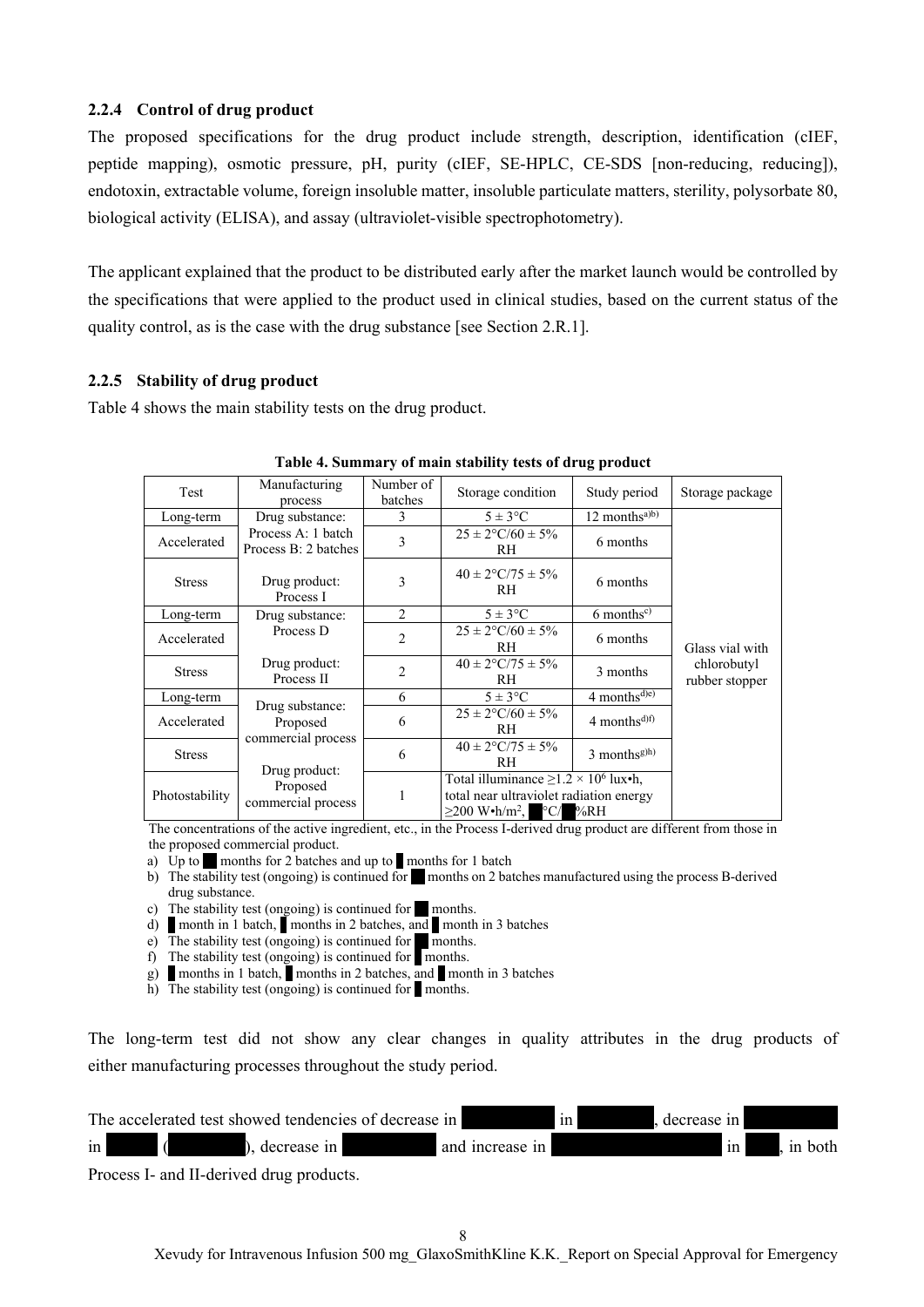| The stress test on Process I-derived drug product showed tendencies of decrease in                        |                                                                                                                                                                                                                                      |                                      |                            |                            |                         |                                                                                                                                         | and increase                 |  |
|-----------------------------------------------------------------------------------------------------------|--------------------------------------------------------------------------------------------------------------------------------------------------------------------------------------------------------------------------------------|--------------------------------------|----------------------------|----------------------------|-------------------------|-----------------------------------------------------------------------------------------------------------------------------------------|------------------------------|--|
| in the Variant D in                                                                                       | ; decrease in                                                                                                                                                                                                                        |                                      | $\left  \text{in} \right $ | $\sqrt{ }$                 |                         |                                                                                                                                         | ); decrease in the $\Box$ of |  |
| and                                                                                                       | <b>The Company of the Company of the Company of the Company of the Company of the Company of the Company of the Company of the Company of the Company of the Company of the Company of the Company of the Company of the Company</b> | $\sqrt{ }$<br>$\overline{\text{in}}$ | ); and decrease in         |                            |                         |                                                                                                                                         | increase in                  |  |
|                                                                                                           |                                                                                                                                                                                                                                      | , and tendency of decrease in        |                            |                            |                         | in                                                                                                                                      | The stress                   |  |
| test on Process II-derived drug product and the proposed commercial product showed tendencies of decrease |                                                                                                                                                                                                                                      |                                      |                            |                            |                         |                                                                                                                                         |                              |  |
| $\frac{1}{2}$                                                                                             | and increase in Variant D in                                                                                                                                                                                                         |                                      | ; decrease in              |                            | $\ln$                   | <b>Alice of the Contract of the Contract of the Contract of the Contract of the Contract of the Contract of the C</b><br>$\overline{6}$ | $\mathcal{L}$                |  |
| tendency of decrease in the sum of                                                                        |                                                                                                                                                                                                                                      | and                                  |                            | $\left  \text{in} \right $ | $\overline{6}$          |                                                                                                                                         | ); and decrease in           |  |
| increase                                                                                                  | in                                                                                                                                                                                                                                   |                                      |                            | and                        | tendency of decrease in |                                                                                                                                         |                              |  |
|                                                                                                           | in                                                                                                                                                                                                                                   |                                      |                            |                            |                         |                                                                                                                                         |                              |  |

The photostability test showed that the drug product was photo-unstable.

The applicant proposed a shelf life of 12 months for the product when stored in a glass vial with chlorobutyl rubber stopper as the primary container at 2°C to 8°C and placed in a carton to protect from light.

## **2.3 QbD**

QbD approach was used in the development of the drug substance and the drug product, and the strategy for quality control was developed by the following investigations.

• Identification of critical quality attribute  $(CQA)$ s:

Regarding the product-related impurities, process-related impurities, and general quality attributes, the following CQAs were identified based on the information obtained during the process of the development of sotrovimab and related findings:

CQA of drug substance:



Variant D, Variant E, Variant I, Variant F, Variant G, Variant H, HCP, Impurity A, Impurity B, Impurity C, Impurity D, and polysorbate 80.

|  |                      |  |  |  |  | , microbiological safety,                         |  |
|--|----------------------|--|--|--|--|---------------------------------------------------|--|
|  |                      |  |  |  |  | , sterility,                                      |  |
|  |                      |  |  |  |  |                                                   |  |
|  |                      |  |  |  |  | , Variant D, Variant E, Variant I, Variant F, and |  |
|  | $\sim$ $\sim$ $\sim$ |  |  |  |  |                                                   |  |

CQA of drug product:

polysorbate 80

## Process characterization

The acceptable ranges were identified based on the identification of the process parameters affecting CQA and process performance by risk assessment, etc.

Establishment of the controlling methods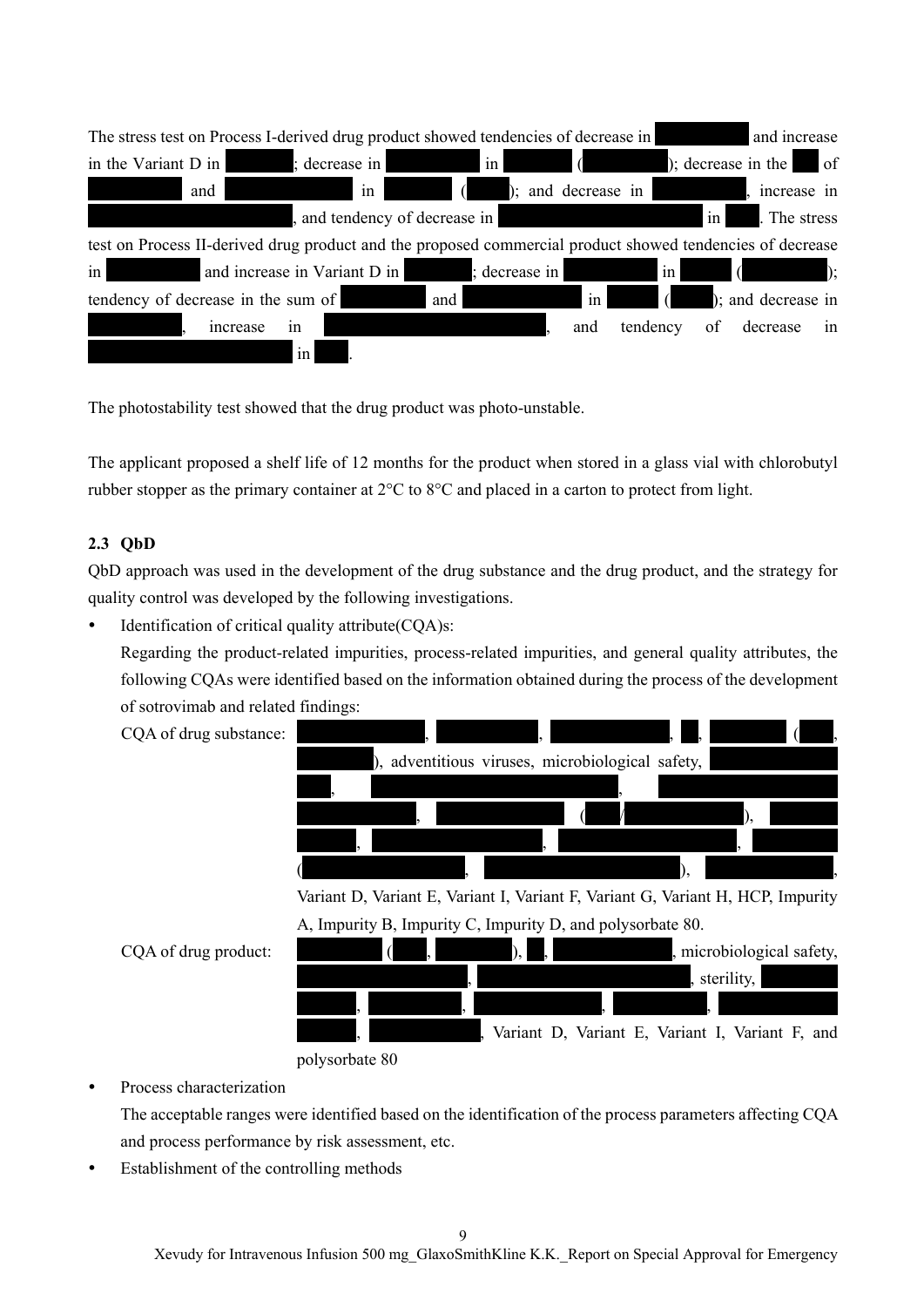The method for controlling the quality attributes of the drug product was established by the combination of the process parameters control, in-process control, and specifications based on the knowledge on the process including the above process characterization and on the risk assessment on the quality attributes of the product [see Sections 2.1.5.2 and 2.1.5.3 for the control of product-related impurities and processrelated impurities].

#### **2.R Outline of the review conducted by PMDA**

Because of the short development period of sotrovimab, some information is lacking as described below. Nevertheless, PMDA concluded that the quality of the drug substance and the drug product is appropriately ensured.

#### **2.R.1 Specifications**

The applicant's explanation about the specifications of the drug substance and the drug product:

The drug substance and the drug product are controlled by the specifications described in Sections 2.1.6 and 2.2.4 (specifications for marketing). However, the product to be distributed early after the market launch will be controlled by the specifications for the drug substance and the drug product applied for the product used in clinical studies, etc. (specifications for clinical studies), based on the current status of the quality control. The specifications for clinical studies are different from those for marketing in the following points:

- (a) ELISA, instead of  $\qquad$ , is used as the  $\qquad$  for the drug substance and the drug product.
- $(b)$  is not included for the drug substance
- $\begin{array}{r}\n\text{(c)}\\
\text{in}\n\end{array}$  in  $\begin{array}{r}\n\text{for the drug substance and the drug product are broader than}\n\end{array}$ for marketing.

The specifications for marketing will be changed during the period from  $\blacksquare$  of 20 of 20 , albeit yet to be defined.

An assay for \*\*\*\*\*\*\* neutralization activity is currently being developed as a biological activity assay. The biological activity assay of the drug substance and the drug product will be changed from ELISA to \*\*\*\*\*\*\*\*\* neutralization activity as soon as the specification for the assay is established.

The specifications for the drug substance and the drug product will be reviewed after accumulation of the manufacturing history of  $\ge$  \*\*\*\*\*\*\*\* each of the drug substance and the drug product, or

whichever comes earlier, based on the additional data obtained before the timing

of the review.

### PMDA's view:

Under ordinary situations, the early distribution batches should be controlled by the specifications for marketing, including the specification for biological activity based on virus-neutralization activity. However, the applicant's policy for setting the specifications for the drug substance and the drug product is acceptable, for the following reasons: (a) the product is urgently needed in clinical practice, and (b) given the applicant's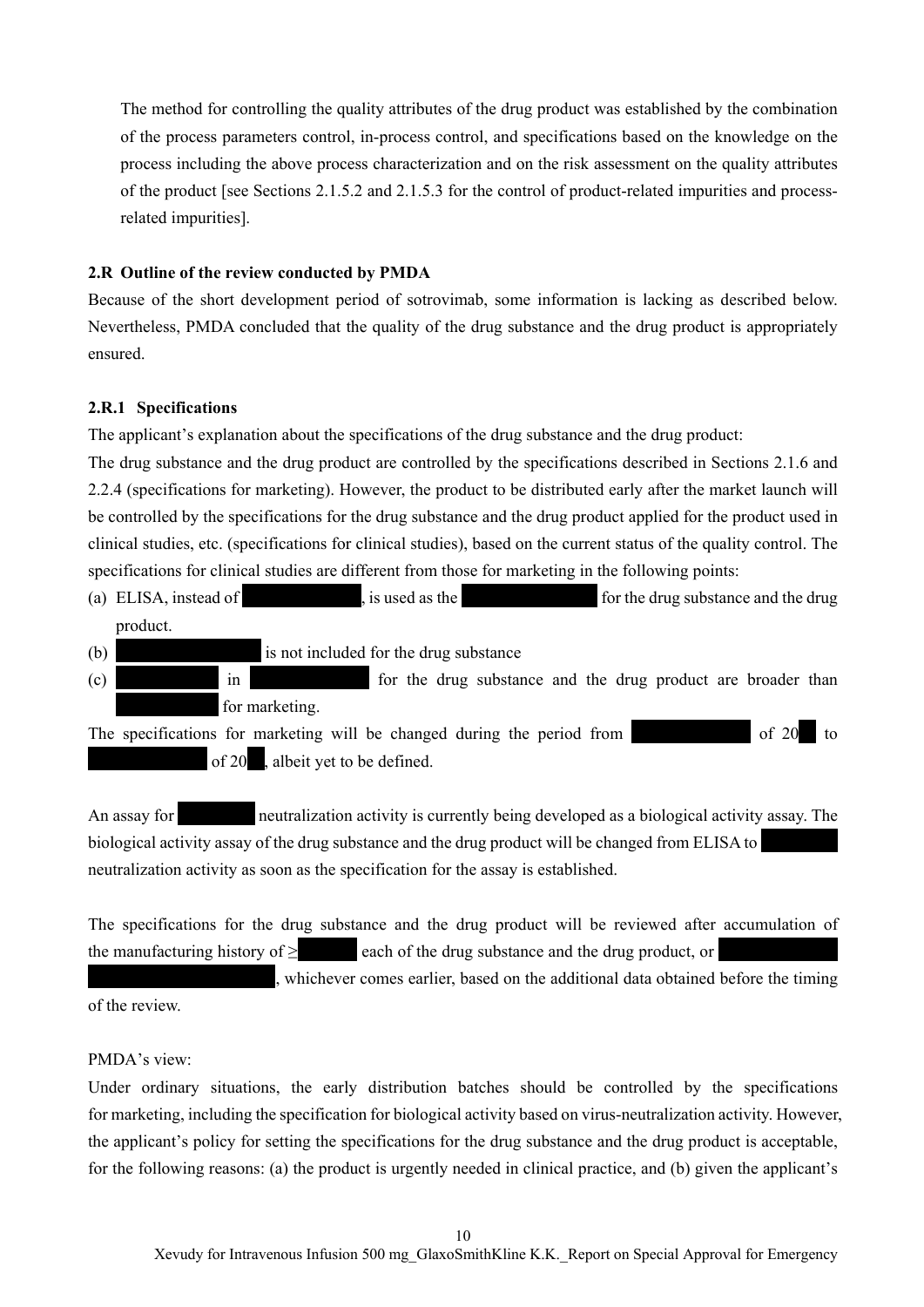strategy for controlling the quality attributes, it is possible to constantly manufacture the product with consistent quality, and the quality of the drug substance and the drug product is assured to a certain extent even with the specifications for clinical studies. PMDA instructed the applicant to revise the specifications based on the manufacturing history, etc., at the planned timing and to take appropriate regulatory actions. The applicant agreed to take appropriate actions, and PMDA accepted the applicant's response.

#### **2.R.2 Determination of the storage method and the shelf-life**

Since sotrovimab is a protein product, the shelf-life of the drug substance and the drug product should be determined based on the results of long-term studies of ≥3 batches under real-time, real-conditions, in accordance with "Stability Testing of Biotechnological/Biological Products" (PMSB/ELD Notification No. 6, dated January 6, 1998). The proposed shelf-life is 12 months for both the drug substance and the drug product. However, stability studies of the drug substance and drug product are ongoing [see Sections 2.1.7 and 2.2.5], and the **\*\***-month data of long-term storage tests under real-time, real-conditions reflecting the commercial scale manufacture are currently unavailable either for the drug substance or the drug product. PMDA asked the applicant to explain the stability of the drug substance and the drug product.

The applicant's explanation:

Drug substance:

During the process of the development, the primary container was changed from  $\sim$  to \*\*\*\*\*\*\*\*, and the \*\*\*\*\*\*\*\*\*\*\*\*\*\*\*\*\* was changed from \*\*\*°C to \*\*\*°C. Prior to these changes, possible effect of the \*\*\*\*\*\*\*\*\*\*\* and the \*\*\*\*\* of the \*\*\*\* on the quality of the drug substance was evaluated, and it was confirmed that these changes did not affect the quality of the drug substance. These results suggest that it is acceptable to apply the results of the stability studies conducted using  $\frac{1}{x}$  to the determination of the shelf-life of the drug substance. Results of stability studies thus far conducted do not show any clear change in the quality of the drug substance batches in long-term storage tests, and results of accelerated tests also suggest that the quality is maintained at a certain level up to  $\blacksquare$  months. On the basis of these results, the applicant considers that it is acceptable to determine the shelf-life as " $\blacksquare$  months at  $\blacksquare$   $\circ$ C in  $\blacksquare$  as the primary container,

#### Drug product:

The formulation and the strength were changed during the development process. However, since comparison of Process I-derived product and Process II-derived product showed similar stability profiles, it is considered acceptable to predict the stability of the proposed drug product based on the results of the stability tests on Process I-derived drug product. Long-term storage tests did not show any change in the quality attributes of either drug product, from which the applicant considers that the drug product conforms to the specifications for at least 12 months when stored at 2 to 8°C.

### PMDA's view:

The explanation of the applicant is acceptable to a certain extent, because sotrovimab is urgently needed in clinical practice, and because there is a risk that the supply of sotrovimab to Japan may be delayed due to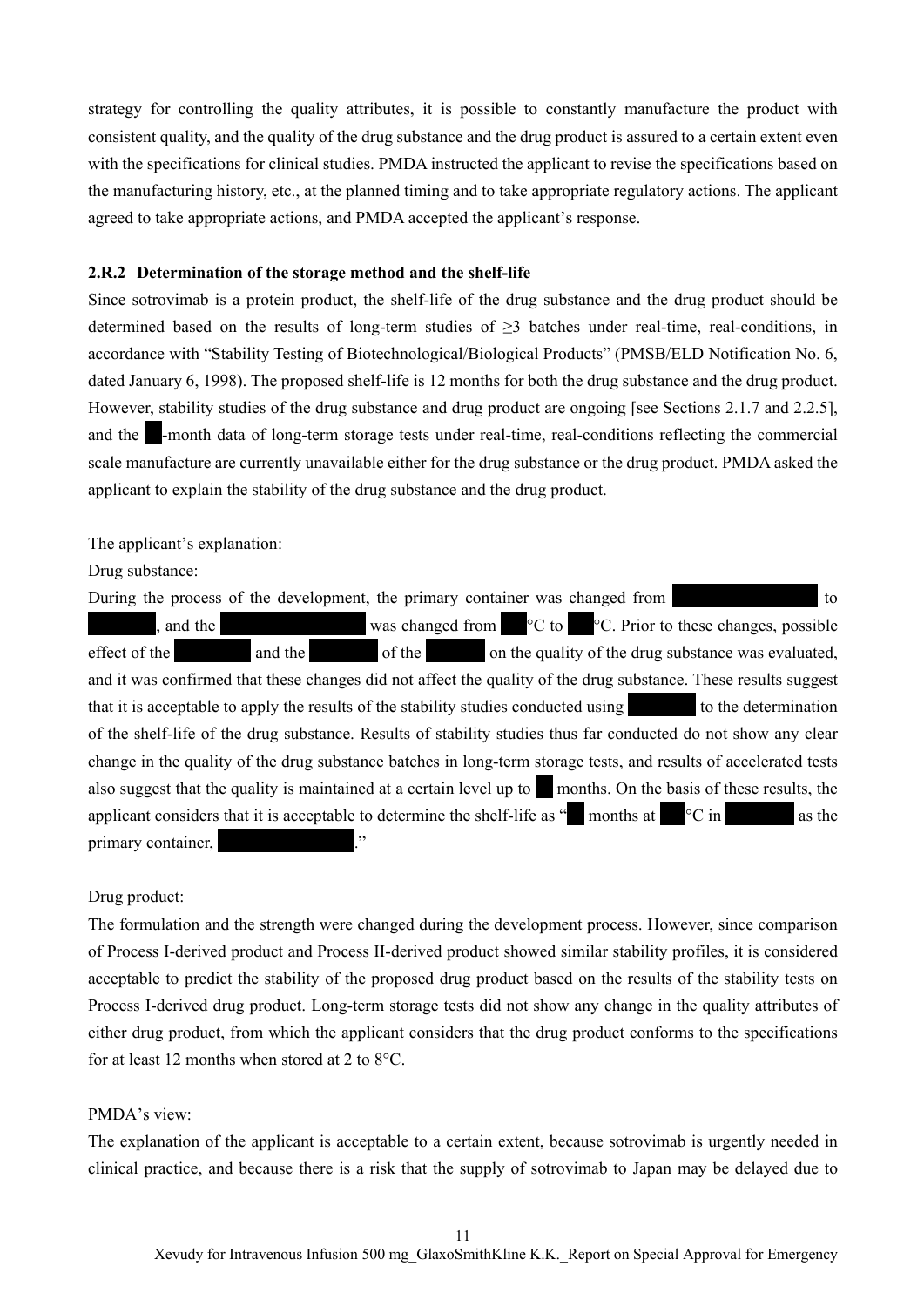its global distribution. Therefore, at present, there is no choice but to determine the storage method and the shelf-life as proposed based on the submitted data. Results of the currently ongoing stability studies should be confirmed promptly at each measuring time point and, if any tendency of deviation from the expected results is noted, appropriate actions should be taken promptly. PMDA asked the applicant to address the above issues and the applicant agreed to take appropriate actions. PMDA accepted the applicant's response.

On the basis of the above, PMDA concluded that the following shelf-lives of the drug substance and the drug product was acceptable:

The drug substance:  $\blacksquare$  months when stored at  $\leq \blacksquare$   $\circ$  C in  $\blacksquare$  as the primary container.

The drug product: 12 months when stored at 2°C to 8°C in a glass vial with chlorobutyl rubber stopper as the primary container, placed in a carton to be protected from light.

## **3. Non-clinical Pharmacology and Outline of the Review Conducted by PMDA**

Results of primary pharmacodynamic studies, secondary pharmacodynamic studies, and pharmacodynamic interaction studies were submitted as the nonclinical pharmacological data of sotrovimab. Sotrovimab and other antibodies listed in Table 5 were used in these nonclinical pharmacological studies. In this section, values are expressed in means unless specified otherwise.

|             | Table 5. Antibodies used in noncumical pharmacology studies                                                                    |
|-------------|--------------------------------------------------------------------------------------------------------------------------------|
|             | The parent antibody of sotrovimab. It is identical with sotrovimab except the following changes introduced into                |
| S309        | sotrovimab: N55Q <sup>a)</sup> in the complementarity-determining region and LS mutation (M438L and N444S) <sup>b)</sup> in Fc |
|             | region.                                                                                                                        |
|             | Fab region is identical with that of sotrovimab. XX2 mutations (G236A, A330L, and I332E) <sup>c)</sup> are introduced into     |
| VIR-7832    | For region of sotrovimab. It is confirmed that there is no difference in the structure or the binding specificity to           |
|             | SARS-CoV-2 between sotrovimab and VIR-7832                                                                                     |
| VIR-7831-WT | Fab region is identical with that of sotrovimab. LS mutations $(M438L$ and $N444S)^{b}$ are not introduced in Fc               |
|             | region of sotrovimab.                                                                                                          |
| GH-S309     | Chimeric antibody containing the variable region of S309 and Fc region of hamster IgG2a <sup>d)</sup>                          |

**Table 5. Antibodies used in nonclinical pharmacology studies** 

a) Introduced to increase the amount of antibody production.

b) Prolongation of the half-life of the antibody and increased distribution in respiratory mucous membrane are expected.

c) Enhancement of effector function and immune modulation are expected.

d) It is reported that the effector function of hamster IgG2 resembles that of human IgG1 (*J Immunol Methods*. 1982;52:63-72)

### **3.1 Primary pharmacodynamics**

## **3.1.1 Binding characteristics to SARS-CoV-2**

## **3.1.1.1 Binding affinity to S-protein and RBD (CTD 5.3.5.4: 2020N456937)**

The binding affinity of sotrovimab to S-protein and RBD was investigated by ELISA, SPR, and flow cytometry. ELISA confirmed the binding of sotrovimab to RBD monomer with half maximal effective concentration  $(EC<sub>50</sub>)$  of 20.40 ng/mL. SPR confirmed the binding of sotrovimab to RBD monomer with the equilibrium dissociation constant (K<sub>D</sub>) of 0.21 nmol/L (approx. 31 ng/mL). Flow cytometry using CHO cells engineered to express S-protein trimer confirmed the binding of sotrovimab to S-protein trimer expressed on the cell surface.

## **3.1.1.2 Epitope mapping (CTD 5.3.5.4: 2020N456987, 2021N481340)**

The epitope was identified based on the determination of the structure of the complex of Fab region of S309 and RBD by X-ray crystallography. Table 6 shows the results, which demonstrated that ≥99.75% of all 23 amino acid residues consisting the epitope (≥99.99% for 16 amino acid residues among them) were conserved,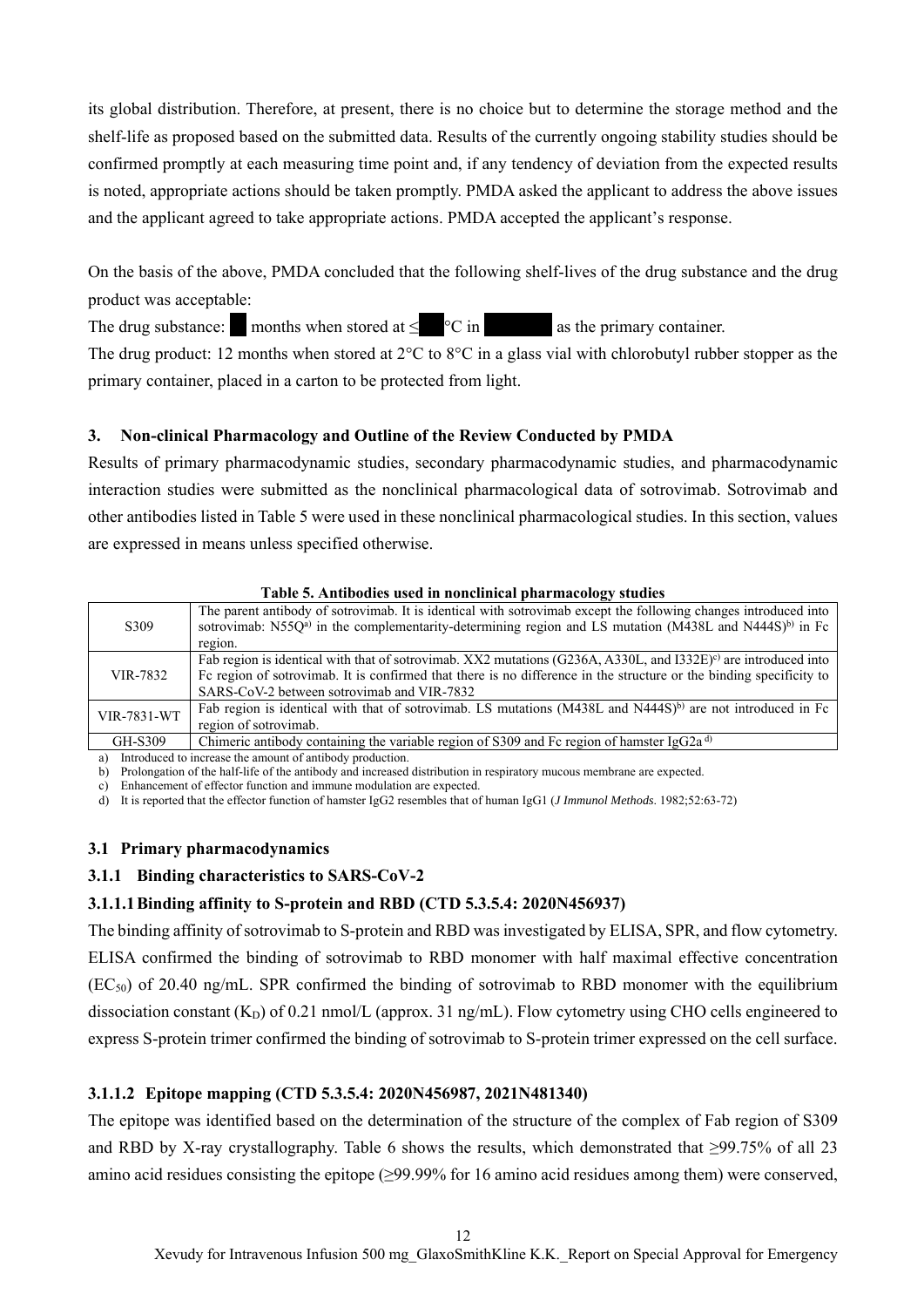as based on the amino acid sequence of S-protein registered on Global Initiative on Sharing Avian Influenza Data (GISAID) database (data obtained as of July 16, 2021). The applicant's explanation: The complementarity-determining region of sotrovimab is identical with that of S309 except N55Q. Since it was confirmed by crystallography that N55 residue does not interact with RBD, it is considered that S309 and sotrovimab recognize the identical epitope.

| Amino acid residue in |                              | Amino acid residues in sotrovimab |  |  |
|-----------------------|------------------------------|-----------------------------------|--|--|
| RBD <sup>a</sup>      | Heavy chain                  | Light chain                       |  |  |
| <b>I332</b>           | T30, T74                     |                                   |  |  |
| T333                  | T <sub>30</sub>              |                                   |  |  |
| N334                  | W105, T30, Y54               |                                   |  |  |
| L335                  | W105, T30, P28, S31          |                                   |  |  |
| C <sub>336</sub>      | W105                         |                                   |  |  |
| P337                  | W105, F106                   |                                   |  |  |
| G339                  | L110, Y100                   |                                   |  |  |
| E340                  | W105, L110, S31, A104, Y100, |                                   |  |  |
|                       | E108, G107, G103, F106       |                                   |  |  |
| V341                  | F106                         |                                   |  |  |
| N343                  | L110, I111, Y100, S109       |                                   |  |  |
| A344                  | L110, I111, S109, E108       |                                   |  |  |
| T345                  | I111, L110, S109             | S33, H92, S30, T32                |  |  |
| R346                  | E108, S109                   | S33, H92, T94, T32, D93           |  |  |
| N354                  | E108                         |                                   |  |  |
| K356                  | F106, E108                   |                                   |  |  |
| R357                  | F106                         |                                   |  |  |
| <b>I358</b>           | F106                         |                                   |  |  |
| S359                  | W105                         |                                   |  |  |
| N360                  | W105                         |                                   |  |  |
| C <sub>361</sub>      | W105                         |                                   |  |  |
| N440                  |                              | S31                               |  |  |
| L441                  | I111                         | T32                               |  |  |
| R509                  | I111                         | T32                               |  |  |
|                       |                              |                                   |  |  |

**Table 6. Amino acid residues that interact in the binding of sotrovimab to RBD**

—: Not applicable

a) NCBI reference sequence: YP\_009724390.1

# **3.1.1.3 Competition against the binding of S protein or RBD with ACE2 (reference CTD 4.3:** *Nature.* **2020;583:290-5)**

The competitive activity of S309 against the binding of RBD monomer or S-protein trimer with ACE2 was investigated by bio-layer interferometry. Results showed that S309 does not compete with either of these bindings. Crystal structure analysis by cryo-electron microscopy showed that Fab region of S309 binds to a region different from ACE2-binding region on RBD.

## **3.1.2** *In vitro* **antiviral activity**

### **3.1.2.1 SARS-CoV-2-neutralization activity (CTD 5.3.5.4: 2020N456924, 2020N457420)**

SARS-CoV-2 (isolate: USA-WA1/2020) was treated with sotrovimab, and following the incubation of thustreated virus with Vero E6 cells for 24 hours, the neutralization activity of sotrovimab was investigated by SARS-CoV-2 nucleocapside staining which detects intracellular viral infection. Sotrovimab showed a concentration-dependent neutralization activity against SARS-CoV-2 with  $EC_{50}$  and 90% effective concentration (EC90) of 100.1 ng/mL and 186.3 ng/mL, respectively.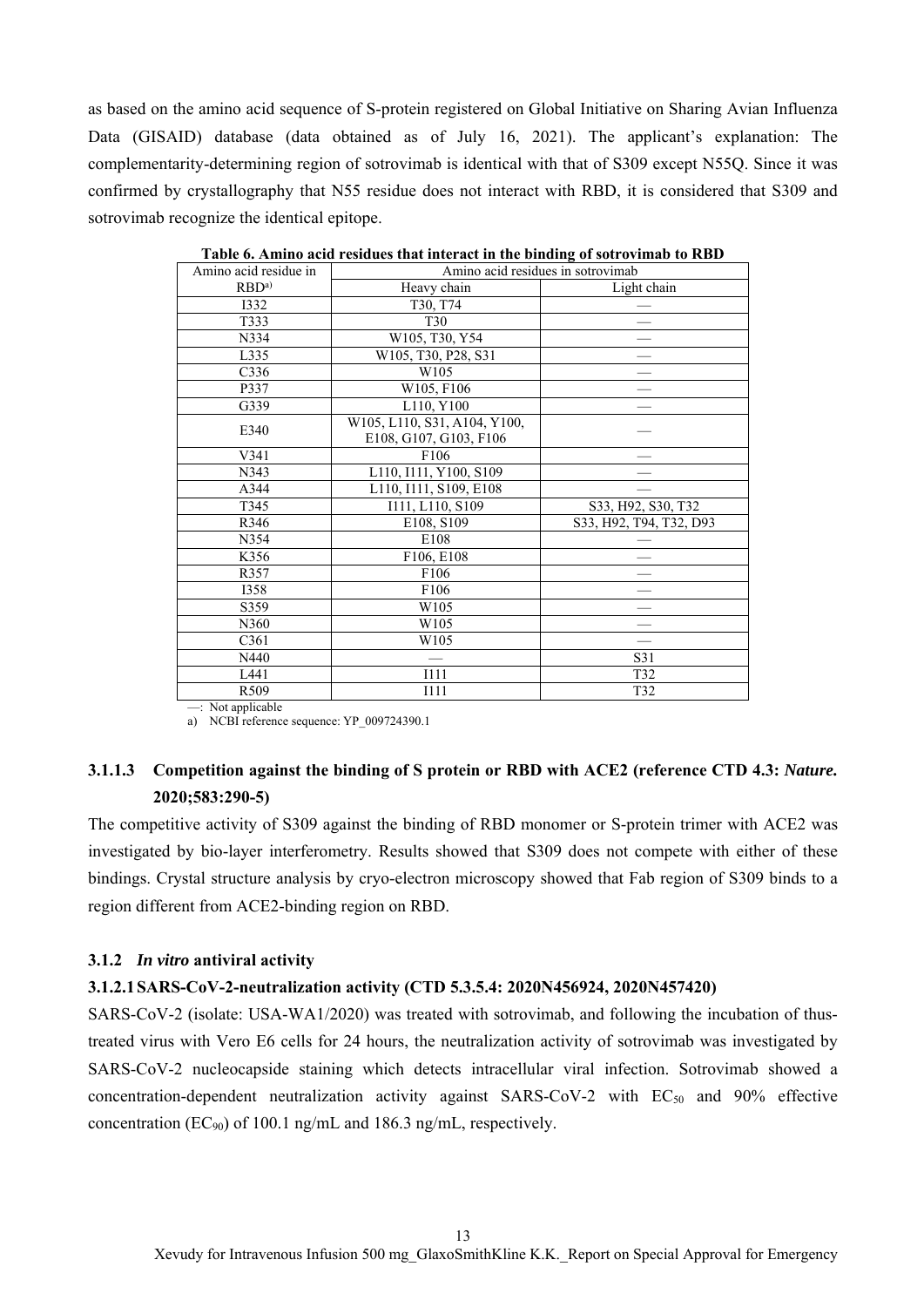Replication-incompetent vesicular stomatitis virus<sup>8)</sup> (pseudovirus particles) engineered to express S-protein of SARS-CoV-2 (WuhanCoV) was treated with sotrovimab and incubated with Vero E6 cells and, after cultivation for 17 hours, the neutralization activity of sotrovimab was investigated by luciferase reporter assay which detects intracellular viral infection. Sotrovimab showed a dose-dependent neutralization activity against pseudovirus particles with  $EC_{50}$  and  $EC_{90}$  of 24.06 ng/mL and 107.72 ng/mL, respectively.

### **3.1.2.2 Neutralization activity against mutant strains**

# **3.1.2.2.1 Studies with pseudovirus particles (CTD 5.3.5.4: 2020N456987, 2021N466446, 2021N470273, 2021N470274, 2021N471870, 2021N475740, 2021N476139, 2021N477024, 2021N477635, 2021N478962, 2021N481341, 2021N481931)**

Replication-incompetent vesicular stomatitis virus (pseudovirus particles) engineered to express S-protein with amino acid mutations<sup>9)</sup> was treated with sotrovimab or S309 and incubated with Vero E6 cells and, after cultivation for 17 hours or for 20 to 24 hours, the neutralization activity of sotrovimab was investigated by luciferase reporter assay which detects intracellular viral infection. Compared with the neutralization activity of sotrovimab against the reference strain, the neutralization activity decreased against pseudovirus particles with mutations introduced in P337, E340, and K356 within the epitope of sotrovimab (P337H/D614G [5.13 fold], P337K/D614G [>304-fold], P337L/D614G [>192-fold], P337R/D614G [>192-fold], P337T/D614G [10.62-fold], E340A [>100-fold], E340K [>297-fold], E340G/D614G [18.21-fold], E340Q/D614G [>50-fold], and K356T/D614G [5.9-fold])<sup>10)</sup>.

 $\overline{a}$ 

<sup>8)</sup> Prepared by replacing a gene for glycoprotein of vesicular stomatitis virus with the gene for S-protein of SARS-CoV-2.

<sup>&</sup>lt;sup>9)</sup> The following amino acid mutations were selected from among mutations observed with high frequency in GISAID ( $>1\%$  as of May 14, 2020), amino acid mutations observed in the epitope of sotrovimab, amino acid mutations with low sensitivity to monoclonal antibodies targeted at S-protein of SARS-CoV-2 as is the case with sotrovimab (bamlanivimab, casirivimab, and imdevimab) (*Science*. 2020;369:1014-18, *Cell*. 2021;184:1171-87, etc.), and amino acid mutations observed in *in vitro* studies on escape mutations [see Section 3.1.3]:

L5F/D614G, S13I/W152C/L452R/D614G, L18F/D614G, L54F/D614G, deletion 69-70/S477N/D614G, G261D/Y453F, I332V/D614G, I332T/D614G, T333I/D614G, T333K/D614G, N334K/D614G, N334H/D614G, N334Y/D614G, N334S/D614G, L335F, L335S/D614G, P337L/D614G, P337R/D614G, P337S/D614G, P337H/D614G, P337T/D614G, P337K/D614G, G339S/D614G, G339D/D614G, G339C/D614G, G339V/D614G, E340A, E340K, E340G/D614G, E340Q/D614G, E340D/D614G, V341I/D614G, N343S/D614G, A344S, A344T/D614G, A344V/D614G, T345S/D614G, T345N/D614G, R346K/D614G, R346I/D614G, R346S/D614G, R346T/D614G, R346G/D614G, N354D, N354K/T95I, N354S/D614G, N354H/D614G, N354I/D614G, K356A, K356R/D614G, K356N/D614G, K356M/D614G, K356T/D614G, R357K/D614G, R357I/D614G, I358L, I358V/D614G, I358F/D614G, S359N, S359G/D614G, S359R/D614G, S359T/D614G, N360S/D614G, N360Y/D614G, V367F, E406W, K417E, N439K/D614G, N440D, N440K/D614G, N440Y/D614G, N440S/D614G, N440T/D614G, N440I/D614G, L441F/D614G, L441I/D614G, L441R/D614G, L441V/D614G, K444Q, V445A, G446V/D614G, L455F/D614G, G476S, S477N/D614G, T478I/ D641G, V483A, E484K/D614G, E484Q/D614G/Q779H, G485R/D614G, F486V, Y489H, F490S, F490L/D614G, Q493K, S494P/D614G, D614G, D614G/D936Y, R682W, and V1128F.

<sup>&</sup>lt;sup>10)</sup> Value in square brackets indicates fold change in the neutralizing activity ("EC<sub>50</sub> [geometric mean] in variant"/"EC<sub>50</sub> [geometric mean] in reference strain [D614 or D614G mutation])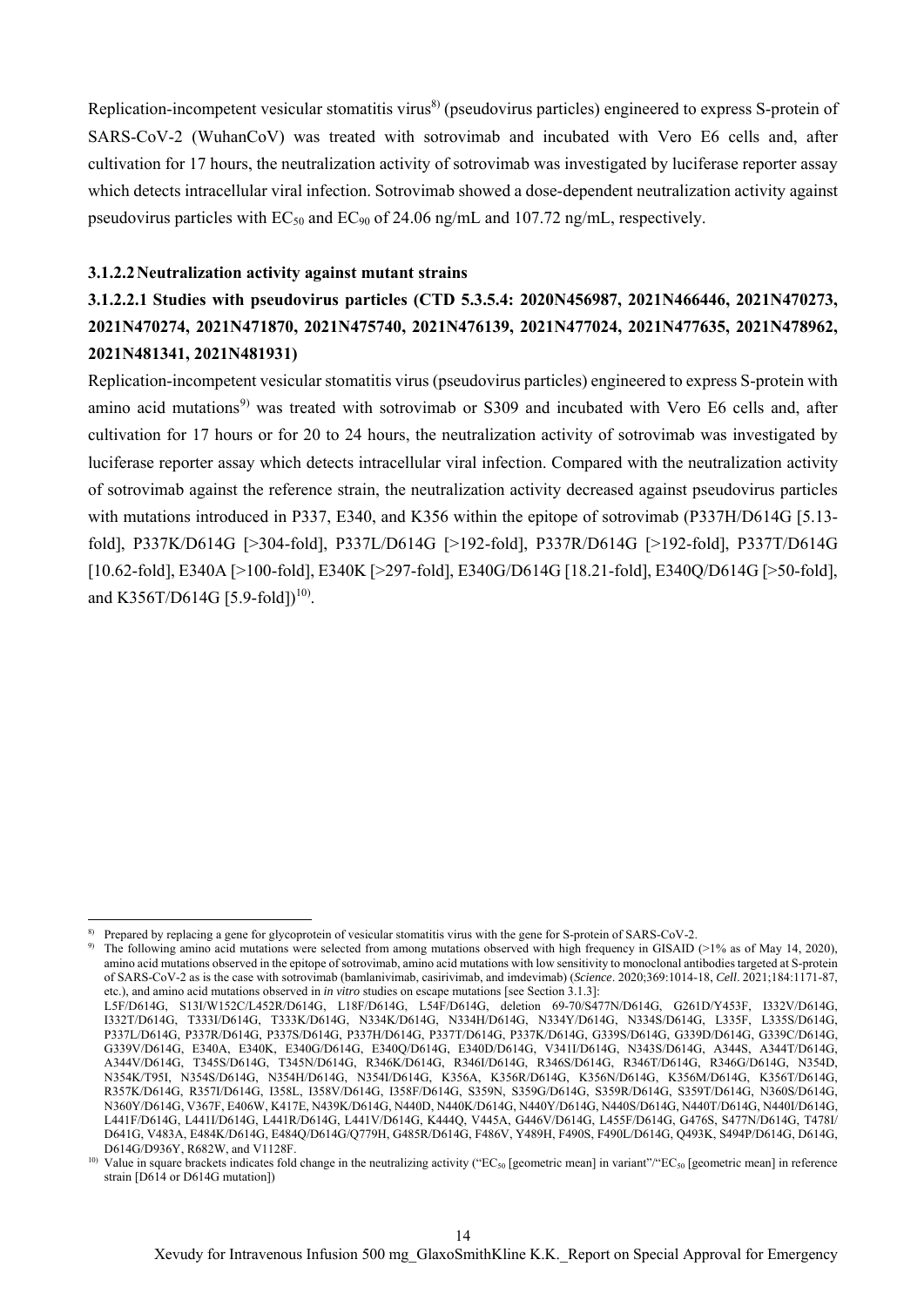Table 7 shows the neutralization activity of sotrovimab against main variants such as variants of concern (VOC) and variants of interest  $(VOI)^{11}$  which was not significantly different from the neutralization activity against the reference strain.

|                   |                                                          | Fold change in           | Submission   |
|-------------------|----------------------------------------------------------|--------------------------|--------------|
| Strain            | Amino acid mutations tested                              | neutralization           | data         |
|                   |                                                          | activity <sup>a)</sup>   | <b>CTD</b>   |
|                   |                                                          | 2.3                      | CTD 5.3.5.4: |
| B.1.1.7           | Deletion H69, deletion V70, deletion Y144, N501Y, A570D, |                          | 2021N470273  |
| (Alpha)           | D614G, P681H, T716I, S982A, D1118H                       | 2.3                      | CTD 5.3.5.4: |
|                   |                                                          |                          | 2021N477024  |
| B.1.1.7           | Deletion H69, deletion V70, deletion Y144, E484K, N501Y, | 1.7                      | CTD 5.3.5.4: |
| $(Alpha) + E484K$ | A570D, D614G, P681H, T716I, S982A, D1118H                |                          | 2021N478962  |
|                   | L18F, D80A, D215G, R246I, K417N, E484K, N501Y,           | 0.6                      | CTD 5.3.5.4: |
| <b>B.1.351</b>    | D614G, A701V                                             |                          | 2021N470273  |
| (Beta)            | L18F, D80A, D215G, R246I, deletion 242-244, K417N,       | 0.7                      | CTD 5.3.5.4: |
|                   | E484K, N501Y, D614G, A701V                               |                          | 2021N477024  |
|                   | L18F, T20N, P26S, D138Y, R190S, K417T, E484K, N501Y,     | 0.35                     | CTD 5.3.5.4: |
| P.1               | D614G, H655Y, T1027I, V1176F                             |                          | 2021N470273  |
| (Gamma)           | L18F, T20N, P26S, D138Y, R190S, K417N, E484K, N501Y,     | 0.6                      | CTD 5.3.5.4: |
|                   | D614G, T1027I, V1176F                                    |                          | 2021N477024  |
| B.1.617.2         | T19R, G142D, E156G, deletion F157, deletion R158,        |                          | CTD 5.3.5.4: |
| (Delta)           | L452R, T478K, D614G, P681R, D950N                        | 1.0                      | 2021N478962  |
| B.1.525           | Q52R, A67V, deletion H69, deletion V70, deletion Y144,   | 0.9                      | CTD 5.3.5.4: |
| (Eta)             | E484K, D614G, Q677H, F888L                               |                          | 2021N477024  |
| B.1.526           |                                                          | 0.6                      | CTD 5.3.5.4: |
| $($ Iota $)$      | L5F, T95I, D253G, E484K, D614G, A701V                    |                          | 2021N477024  |
| B.1.617.1         | T95I, G142D, E154K, L452R, E484Q, D614G, P681R,          | 0.7                      | CTD 5.3.5.4: |
| (Kappa)           | O1071H                                                   |                          | 2021N475740  |
| C.37              | G75V, T76I, deletion 246-252, L452Q, F490S, T859N        | 1.5                      | CTD 5.3.5.4: |
| (Lambda)          |                                                          |                          | 2021N481931  |
| B.1.621           |                                                          |                          |              |
| (Mu)              |                                                          |                          |              |
| $B.1.617.3^{b}$   |                                                          | $\overline{\phantom{m}}$ |              |
|                   |                                                          | 0.7                      | CTD 5.3.5.4: |
| $B.1.427c$ ,      | S13I, W152C, L452R, D614G                                |                          | 2021N470273  |
| B.1.429c)         |                                                          | 0.9                      | CTD 5.3.5.4: |
|                   |                                                          |                          | 2021N477024  |
| B.1.619c)         | I210T, N440K, E484K, D614G, D936N, S939F, T1027I         | 1.3                      | CTD 5.3.5.4: |
|                   |                                                          |                          | 2021N478962  |

a) EC<sub>50</sub> (geometric mean) against variants/EC<sub>50</sub> (geometric mean) against reference strain (D614 or D614G mutation)

b) Designated as VOI by US CDC (as of September 6, 2021)

c) Designated as "Currently designated Alerts for Further Monitoring" by WHO (as of September 6, 2021)

—: No data available

 $\overline{a}$ 

**VOC:** A VOI is a VOC if, through a comparative assessment, it has been demonstrated to be associated with:

<sup>11)</sup> Variants identified as VOI or VOC by WHO as of September 6, 2021 [https://www.who.int/en/activities/tracking-SARS-CoV-2-variants (last accessed on September 6, 2021)], National Institute of Infectious Diseases as of August 28, 2021 [https://www.niid.go.jp/niid/images/epi/corona/43/covid19-43-2.pdf (last accessed on September 6, 2021)], and US CDC as of September 6, 2021 [https://www.cdc.gov/coronavirus/2019-ncov/variants/variant-info.html (last accessed on September 6, 2021)]

The definitions of VOI and VOC by WHO are as follows. The definitions by National Institute of Infectious Diseases and US CDC reflect the epidemic situation in each country.

**VOI:** A SARS-CoV-2 isolate is a VOI if it:

<sup>(</sup>a) Is phenotypically changed compared to a reference isolate or has a genome with mutations that lead to amino acid changes associated with established or suspected phenotypic implications, and (b) has been identified to cause community transmission/multiple COVID-19 cases/clusters, or has been detected in multiple countries; OR

<sup>(</sup>c) Is otherwise assessed to be a VOI by WHO in consultation with the WHO SARS-CoV-2 Virus Working Group.

<sup>(</sup>a) • Increase in transmissibility or detrimental change in COVID-19 epidemiology; OR

<sup>•</sup> Increase in virulence or change in clinical disease presentation; OR

<sup>•</sup> Decrease in effectiveness of public health and social measures or available diagnostics, vaccines, therapeutics, OR

<sup>(</sup>b) Has been assessed to be a VOC by WHO in consultation with the WHO SARS-CoV-2 Virus Working Group.

<sup>[</sup>https://www.who.int/publications/m/item/covid-19-weekly-epidemiological-update (last accessed on September 6, 2021)]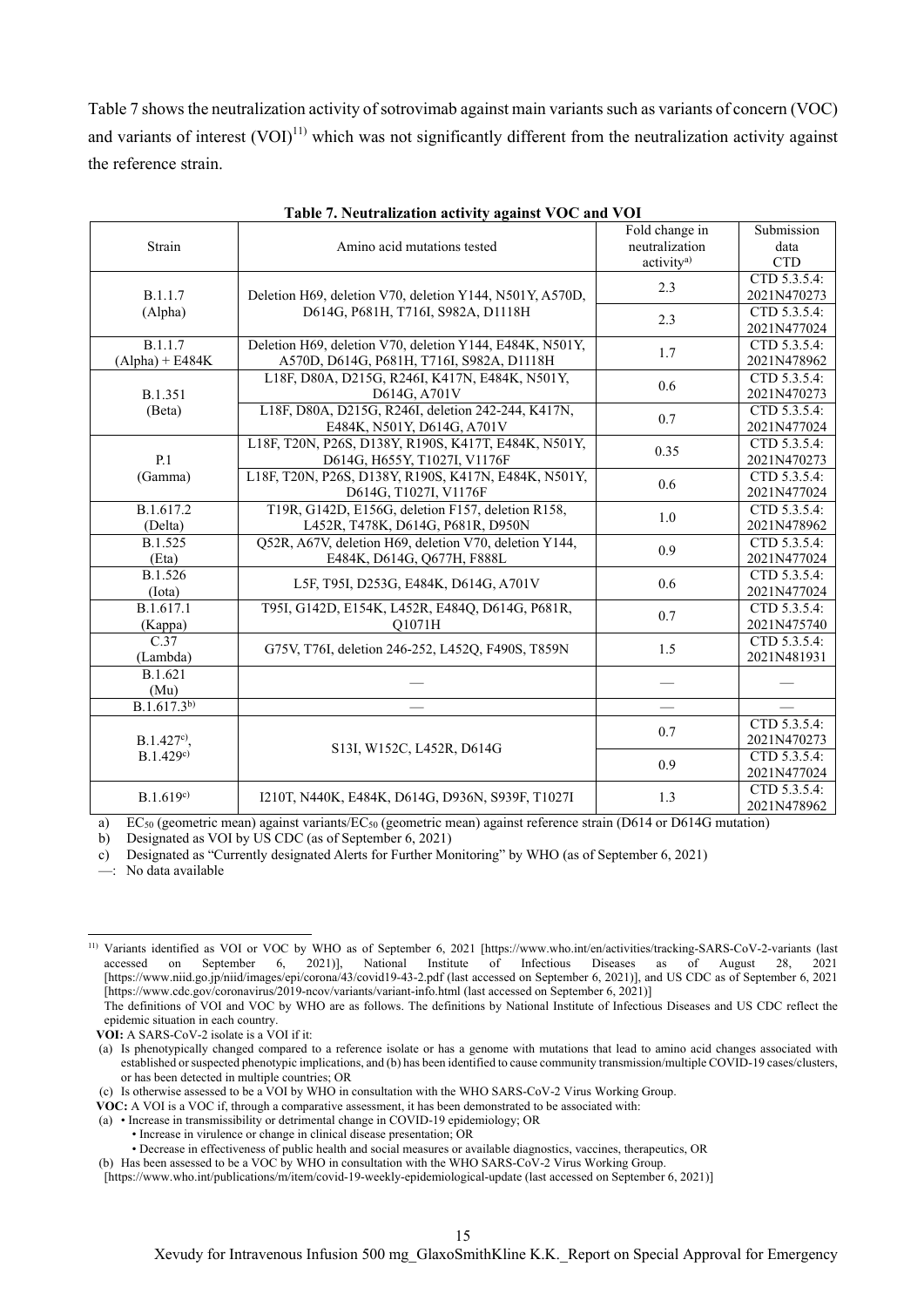### **3.1.2.2.2 Study with SARS-CoV-2 (CTD 5.3.5.4: 2021N475485)**

SARS-CoV-2 strains B.1.1.7 (Alpha), B.1.351 (Beta), and P.1 (Gamma) were treated with sotrovimab and incubated with Vero E6 cells and, after cultivation for 6 hours, neutralization activity was investigated by SARS-CoV-2 nucleocapside staining which detects intracellular viral infection. Table 8 shows the results.

| Table 8. Neutralization activity against SARS-CoV-2 variants |                                 |                                                         |  |  |  |  |  |
|--------------------------------------------------------------|---------------------------------|---------------------------------------------------------|--|--|--|--|--|
| Strain <sup>a)</sup>                                         | $EC_{50}$ (ng/mL) <sup>b)</sup> | Fold change in neutralization<br>activity <sup>c)</sup> |  |  |  |  |  |
| Wild type                                                    | 58.13                           |                                                         |  |  |  |  |  |
| $B.1.1.7$ (Alpha)                                            | 187.15                          | 3.0                                                     |  |  |  |  |  |
| B.1.351 (Beta)                                               | 71.89                           |                                                         |  |  |  |  |  |
| P.1 (Gamma)                                                  | 73.11                           |                                                         |  |  |  |  |  |

**Table 8. Neutralization activity against SARS-CoV-2 variants**

—: Not applicable

a) Isolate used among each strain: Wild type (isolate: USA-WA1/2020), strain B.1.1.7(isolate: UK/VUI/3/2020), strain B.1.351(isolate: hCoV-19/SouthAfrica/KRISP-K005325/2020), and strain P.1 (isolate: hCoV-19/Japan/TY7-503/2021)

b) Geometric mean

c) "EC50 (geometric mean) against variants"/"EC50 (geometric mean) against wild-type strain"

### **3.1.2.3 Studies on effector functions (CTD 5.3.5.4:2020N456792)**

Binding affinity of sotrovimab to human FcγRIIa (low-affinity polymorphism R131 and high-affinity polymorphism H131), FcγRIIb, and FcγRIIIa (low-affinity polymorphism F158 and high-affinity polymorphism V158) was investigated by SPR. Sotrovimab was found to bind to all FcγRs investigated. In addition, sotrovimab was shown to bind to human C1q, a component of complement, by bio-layer interferometry.

Human T cell line (Jurkat cells) expressing human FcγRIIa (high-affinity polymorphism H131), FcγRIIb, or FcγRIIIa (low-affinity polymorphism F158 and high-affinity polymorphism V158) was co-cultivated with Sprotein-expressing CHO cells in the presence of sotrovimab (0.006-10,000 ng/mL), and FcγR activation was investigated by luciferase reporter assay. Sotrovimab activated FcγRIIa (high-affinity polymorphism H131) and FcγRIIIa (high-affinity polymorphism V158) and weakly activated FcγRIIIa (low-affinity polymorphism F158) and inhibitory receptor FcγRIIb.

Using human donor-derived natural killer (NK) cells containing homozygotic, high-affinity (V/V158) or lowaffinity (F/F158) FcγRIIIa, ADCC activity of sotrovimab (0.075-40,000 ng/mL) against S-protein-expressing CHO cells was investigated by lactate dehydrogenase (LDH) assay. Sotrovimab showed ADCC activity against NK cells derived from all donors tested.

Human peripheral mononuclear cells were co-cultivated with S-protein-expressing CHO cells in the presence of sotrovimab (0.32-5,000 ng/mL), and ADCP activity was investigated using the phagocytosis rate as the index.12) Sotrovimab was shown to have ADCP activity.

 $\overline{a}$ <sup>12)</sup> Percentage of human monocytes engulfing S-protein-expressing cells.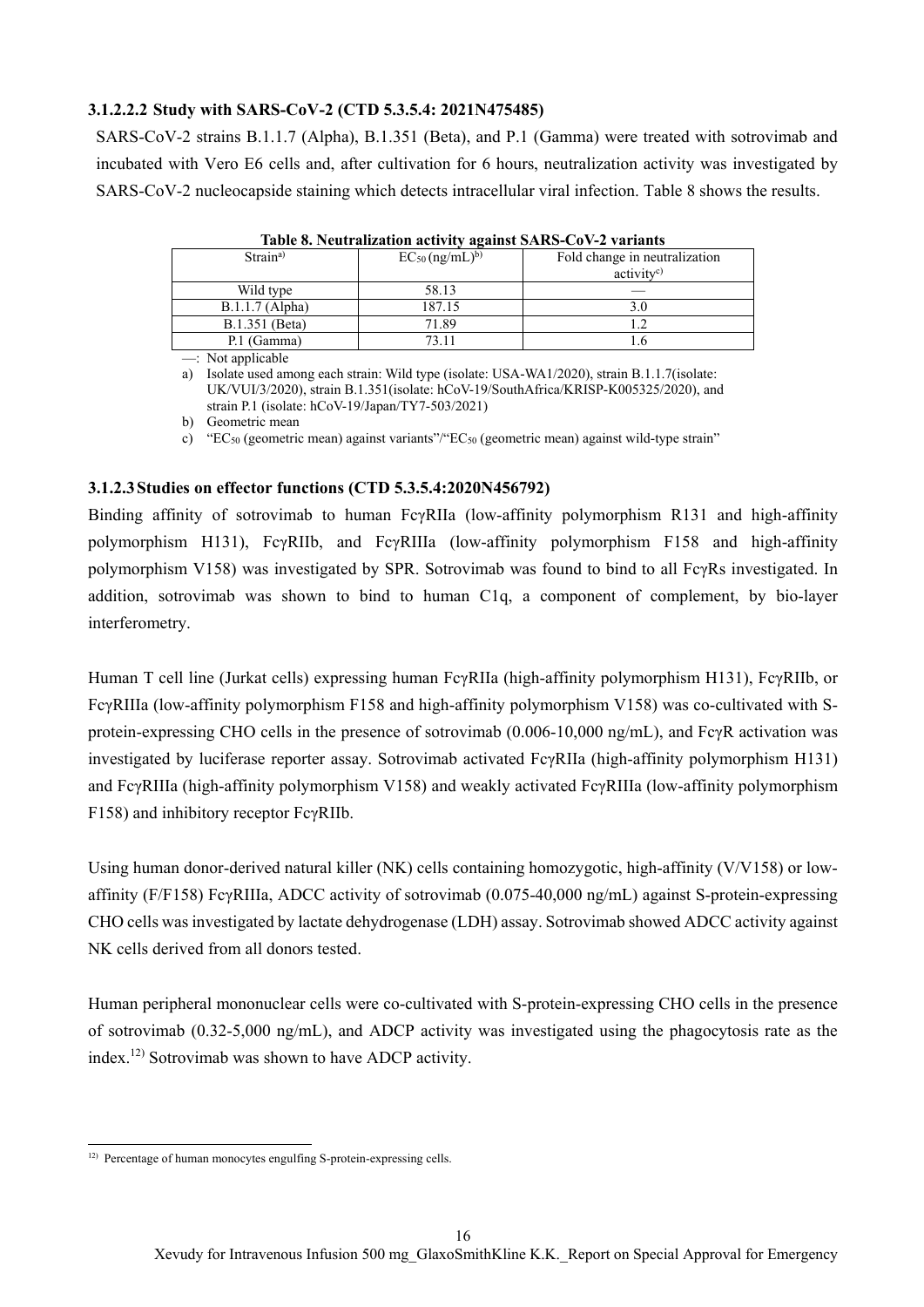### **3.1.3** *In vitro* **study on escape mutation (CTD 5.3.5.4: 2020N456627)**

Vero E6 cells were infected with SARS-CoV-2 (isolate: USA-WA1/2020) in the presence of a highconcentration of VIR-7832 (1, 2, 5, or 10  $\mu$ g/mL<sup>13)</sup>) and passaged for 10 generations. Cytopathic effect (loss of neutralization activity) was not observed at any concentration, with no focus formation, an index of viral titer, in the culture supernatant.

Vero E6 cells were infected with SARS-CoV-2 (isolate: USA-WA1/2020) in the presence of a lowconcentration of VIR-7832 (0.05  $\mu$ g/mL<sup>14</sup>). After confirming the cytopathic effect of >50%, cells were passaged for 8 generations in the presence of the same or higher concentrations (0.1, 0.2, 0.5, and 1 μg/mL) of VIR-7832, and culture supernatant at each generation was subjected to assay for viral focus formation. When the neutralization activity of VIR-7832 against the detected virus decreased to <50% of the activity against the wild type, the gene sequence of S-protein was determined. Results showed 215-216KLRS insertion, 675-679 deletion, and amino acid mutations E340A, R682W, and V1128F. The 675-679 deletion had already been reported in the passages of SARS-CoV-2 in Vero E6 cells (*Lancet Infect Dis*. 2020;20:656-7), and 215- 216KLRS insertion was detected in SARS-CoV-2 (isolate: USA-WA1/2020) before treatment with VIR-7832 at an allele frequency of 60.9%.

### **3.1.4** *In vivo* **antiviral activity**

 $\overline{a}$ 

Sotrovimab, VIR-7831-WT, and GH-S309 were administered to Syrian hamsters and their antiviral activity against the wild type and variants of SARS-CoV-2 was investigated. Table 9 shows the results. The applicant explained that since VIR-7831-WT reaches the maximum serum concentration  $(C_{\text{max}})$  at 24 to 36 hours after intraperitoneal administration, administration 1 day before viral exposure reflects therapeutic effect and administration 2 days before viral exposure reflects prophylactic effect.

| Animal species<br>(number of<br>animals/group) | Dosage regimen, method for viral<br>exposure                                                                                                                                                                                                                                            | Summary of main results                                                                                                                                                                                                                                                                                                                                                                                                                                                                                                                                                                                                                                                                                                                   | Submission data<br><b>CTD</b> |
|------------------------------------------------|-----------------------------------------------------------------------------------------------------------------------------------------------------------------------------------------------------------------------------------------------------------------------------------------|-------------------------------------------------------------------------------------------------------------------------------------------------------------------------------------------------------------------------------------------------------------------------------------------------------------------------------------------------------------------------------------------------------------------------------------------------------------------------------------------------------------------------------------------------------------------------------------------------------------------------------------------------------------------------------------------------------------------------------------------|-------------------------------|
| Syrian hamsters<br>(7 males/group)             | VIR-7831-WT 0 (vehicle), 0.05, 0.5,<br>5, 15, 30 mg/kg <sup>a)</sup> or the control<br>antibody 30 mg/kg was administered<br>intraperitoneally 1 or 2 days before<br>intranasal inoculation of SARS-<br>$CoV-2$ (isolate: USA-WA1/2020,<br>$1.31\times10^5$ TCID <sub>50</sub> /animal) | Administration 1 day before viral exposure<br>Body weight (4 days after viral exposure):<br>Reduced body weight loss was observed in VIR-<br>7831-WT groups ( $\geq$ 5 mg/kg) compared with the<br>vehicle group or the control antibody group.<br>Viral load and titer in pulmonary tissue (4 days)<br>after viral exposure):<br>Reduced viral load ( $\geq$ 5 mg/kg) and reduced viral<br>titer ( $\geq$ 0.5 mg/kg) were observed in VIR-7831-<br>WT groups compared with the control<br>antibody group.<br>Administration 2 days before viral exposure<br>Body weight (4 days after viral exposure):<br>Reduced body weight loss was observed in VIR-<br>7831-WT groups ( $\geq$ 5 mg/kg) compared with the<br>control antibody group. | CTD 5.3.5.4:<br>2020N457284   |

| Table 9. In vivo antiviral activity |  |  |  |  |  |
|-------------------------------------|--|--|--|--|--|
|-------------------------------------|--|--|--|--|--|

<sup>&</sup>lt;sup>13)</sup> Approximately 10, 20, 50, or 100 times the concentration of  $EC_{50}$  of neutralizing activity (geometric mean: 100.75 ng/mL) of VIR-7832 against SARS-CoV-2 (isolate: USA-WA1/2020)

<sup>&</sup>lt;sup>14)</sup> Approximately 0.5 times the concentration of  $EC_{50}$  of neutralizing activity (geometric mean: 100.75 ng/mL) of VIR-7832 against SARS-CoV-2 (isolate: USA-WA1/2020)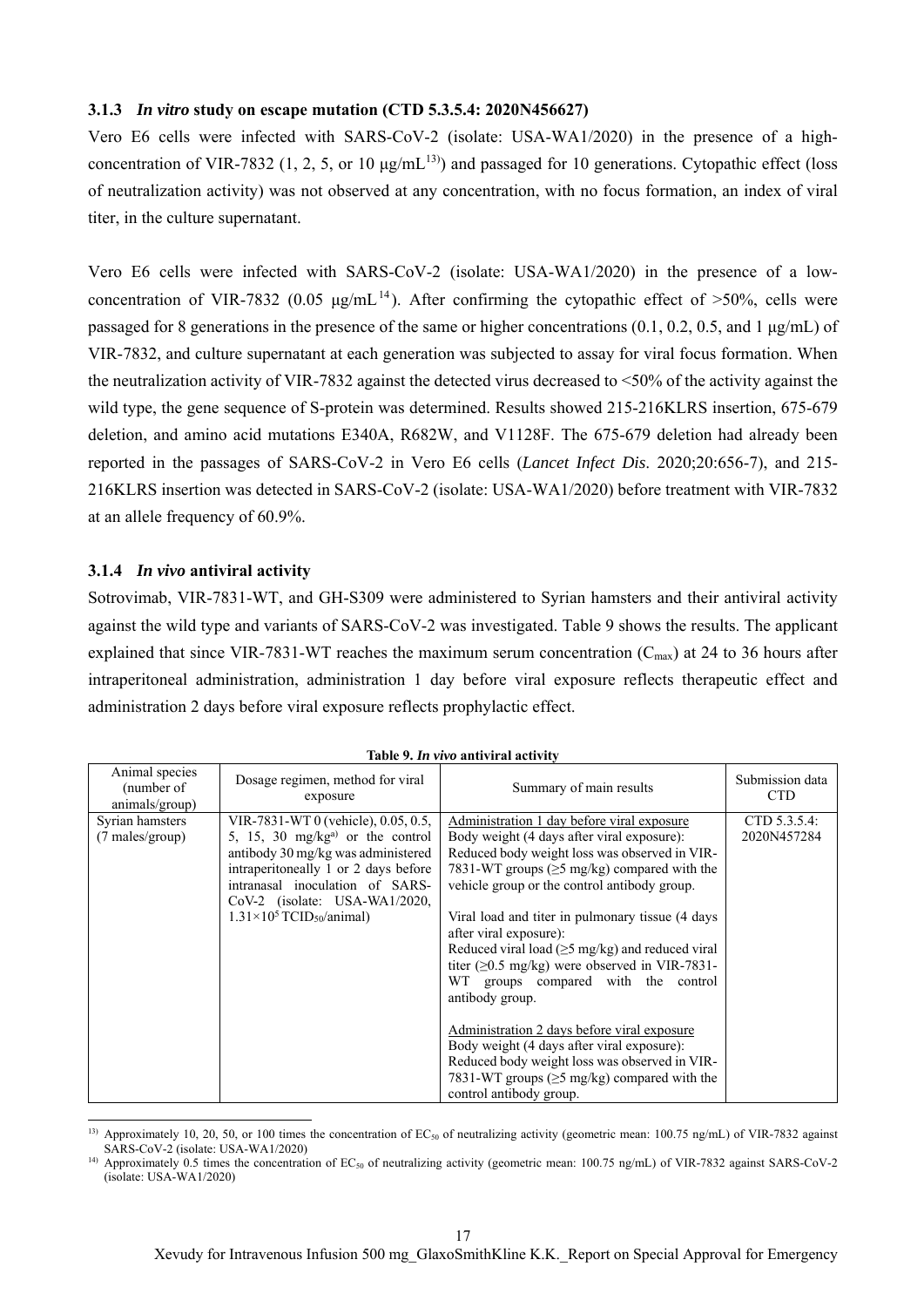| Animal species<br>(number of<br>animals/group)            | Dosage regimen, method for viral<br>exposure                                                                                                                                                                                                                                                                     | Summary of main results                                                                                                                                                                                                                                                                                                                                                                                                                   | Submission data<br><b>CTD</b> |
|-----------------------------------------------------------|------------------------------------------------------------------------------------------------------------------------------------------------------------------------------------------------------------------------------------------------------------------------------------------------------------------|-------------------------------------------------------------------------------------------------------------------------------------------------------------------------------------------------------------------------------------------------------------------------------------------------------------------------------------------------------------------------------------------------------------------------------------------|-------------------------------|
|                                                           |                                                                                                                                                                                                                                                                                                                  | Viral load and titer in pulmonary tissue (4 days<br>after viral exposure):<br>Reduced viral load $(\geq 5 \text{ mg/kg})$ and reduced viral<br>titer ( $\geq$ 0.5 mg/kg) were observed in VIR-7831-<br>WT groups compared with the control<br>antibody group.                                                                                                                                                                             |                               |
| Syrian hamsters<br>(4 females/group)                      | GH-S309 0.1, 0.4, 1.5, 4 mg/kg or<br>the control antibody 4 mg/kg was<br>administered intraperitoneally 2<br>days before intranasal inoculation of<br>SARS-CoV-2<br>(BetaCov/Belgium/GHB-<br>03021/2020, 2×10 <sup>6</sup> TCID <sub>50</sub> /animal)                                                           | Viral load and titer in pulmonary tissue (4 days<br>after viral exposure):<br>Reduced viral load was observed in GH-<br>S309 group (4 mg/kg). No significant difference<br>was observed in viral titer.<br>Histopathological examination of the lung<br>(necropsied 4 days after viral exposure):<br>Pathological score <sup>b</sup> ) of lung injury improved in<br>GH-S309 group (4 mg/kg) compared with the<br>control antibody group. | CTD 5.3.5.4:<br>2021N471868   |
| Syrian hamsters<br>(6 males/group)                        | Sotrovimab 0 (vehicle), $0.05, 0.5, 5$ ,<br>15 mg/kg or the control antibody<br>15 mg/kg was administered<br>intraperitoneally 2 days before<br>intranasal inoculation of SARS-<br>CoV-2 (USA-WA1/2020, 7.4×10 <sup>4</sup><br>TCID <sub>50</sub> /animal)                                                       | Body weight (4 days after viral exposure):<br>Reduced body weight loss was observed in<br>sotrovimab groups $(\geq 5 \text{ mg/kg})$ compared with<br>the control antibody group.<br>Viral load and titer in pulmonary tissue (4 days<br>after viral exposure):<br>Reduced viral load and titer were observed in<br>sotrovimab groups $(\geq 0.5 \text{ mg/kg})$ compared with<br>the control antibody group.                             | CTD 5.3.5.4:<br>2021N471990   |
| Syrian hamsters<br>(3 each of males<br>and females/group) | Sotrovimab 0 (physiological saline),<br>$0.5, 5, 30$ mg/kg or the control<br>antibody 30 mg/kg was administered<br>intraperitoneally 1 day before<br>intranasal inoculation of strain<br>SARS-CoV-2<br><b>B.1.1.7</b><br>(Alpha)<br>(isolate: UK/VUI/3/2020, 1.58×10 <sup>6</sup><br>TCID <sub>50</sub> /animal) | Body weight (4 days after viral exposure):<br>Reduced body weight loss was observed in<br>sotrovimab groups $(\geq 5 \text{ mg/kg})$ compared with<br>the control antibody group.                                                                                                                                                                                                                                                         | CTD 5.3.5.4:<br>2021N475485   |
| Syrian hamsters<br>(6 females/group)                      | Sotrovimab $0.5$ , $2$ , $5$ , $15$ mg/kg or<br>the control antibody 15 mg/kg was<br>administered intraperitoneally 2<br>days before intranasal inoculation<br>of strain B.1.351 (Beta) SARS-<br>CoV-2 (isolate: hCoV-105<br>19/Belgium/rega-1920/2021, 1×10 <sup>4</sup><br>TCID <sub>50</sub> /animal)         | Viral load and titer in pulmonary tissue (4 days<br>after viral exposure):<br>Reduced viral load $(≥0.5$ mg/kg) and reduced<br>viral titer ( $\geq$ 2 mg/kg) were observed in<br>sotrovimab groups compared with the control<br>antibody group.                                                                                                                                                                                           | CTD 5.3.5.4:<br>2021N480075   |

a) The 15 mg/kg group received sotrovimab 2 days before viral exposure only, and the 30 mg/kg group received sotrovimab 1 day before viral exposure only.

b) Sum of the severity scores (rating scale of 0-3) of the lung injury (congestion, intra-alveolar hemorrhage, apoptotic bodies within bronchial wall, necrotizing bronchitis, perivascular edema, bronchopneumonia, perivascular inflammation, peribronchial inflammation, and vasculitis)

## **3.2 Secondary pharmacology**

 $\overline{a}$ 

### **3.2.1** *In vitro* **antibody-dependent enhancement (ADE) (CTD 4.2.1.2: 2020N456687)**

SARS-CoV-2 (isolate: USA-WA1/2020) was cultivated with various cells expressing FcγR (human monocytederived dendrocytes [moDC], human peripheral mononuclear cells [PBMC], human monocyte-derived cell line [U937]) or with Vero E6 cells in the presence of sotrovimab  $(0, 0.00143, 0.0143, 0.143,$  or 143 ng/mL<sup>15</sup>). Viral entry and replication were observed only in Vero E6 cells, whereas no enhancement of viral entry or replication was observed in FcγR-expressing cells in the presence of sotrovimab. Addition of sotrovimab did

<sup>&</sup>lt;sup>15)</sup> The neutralizing activity of sotrovimab against SARS-CoV-2 was investigated at the concentration range from around  $EC_{50}$  (100.1 ng/mL, see Section 3.1.2.1) to approximately 1/100,000 times the EC50. There is a report that FcγR-dependent ADE was observed below the antibody concentrations required for the sufficient neutralizing activity (*Immunol Rev*. 2015;268:340-64).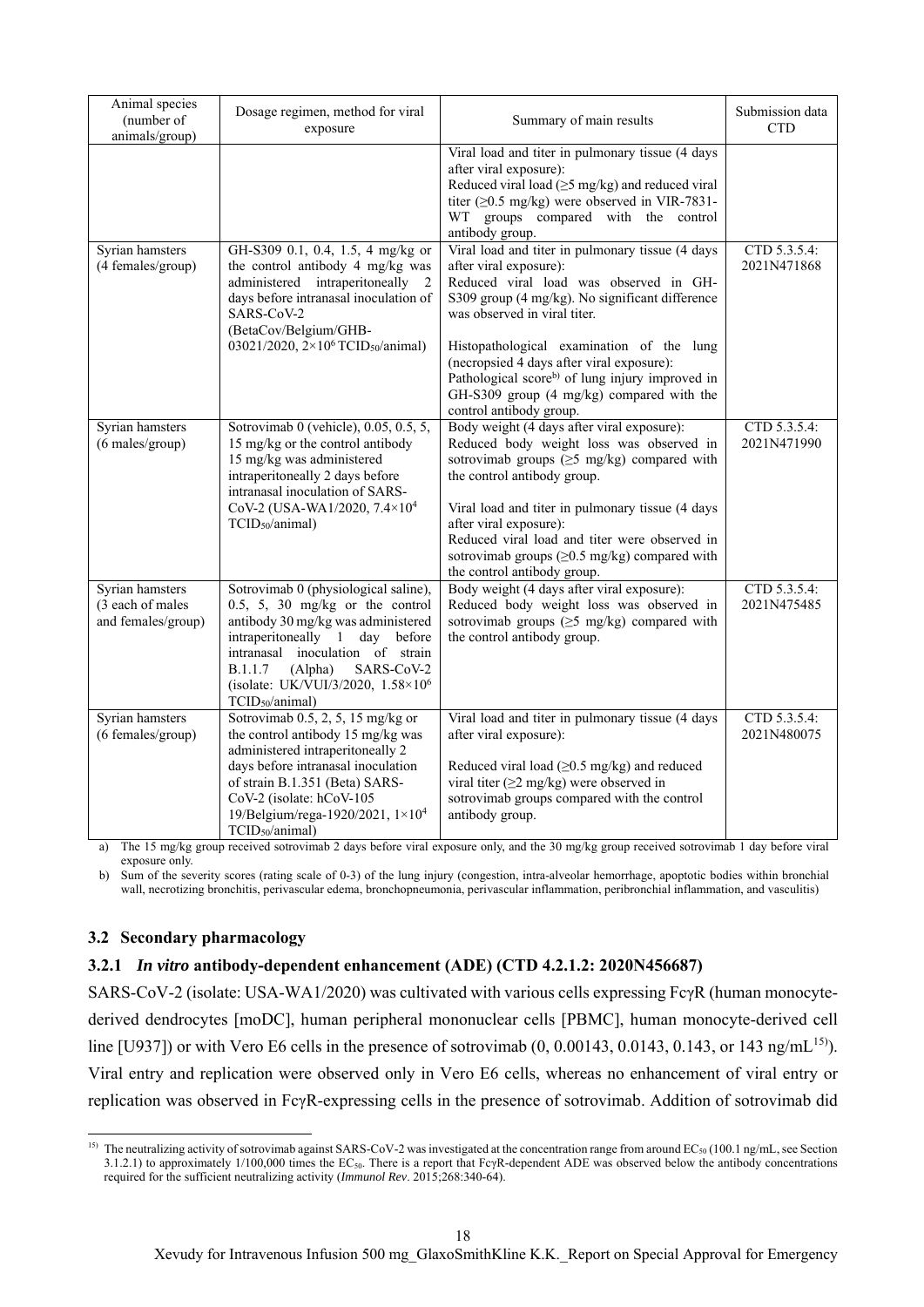not increase the production of cytokines and chemokines (interferon [IFN-γ], interleukin (IL)-10, IL-6, IL-8, interferon inducible protein-10 (IP-10)/CXCL-10, monocyte chemoattractant protein-1 (MCP-1)/CCL2, and tumor necrosis factor  $[TNF-\alpha]$  in the culture supernatant of any cells investigated.

#### **3.3 Pharmacodynamic interaction**

### **3.3.1** *In vitro* **effect of co-administration of sotrovimab with remdesivir (CTD 4.2.1.4:2020N456694)**

Recombinant SARS-CoV-2 virus<sup>16)</sup> was treated with sotrovimab 3 to 2,160 ng/mL and remdesivir 50 to 12,353 ng/mL, and after cultivation in Vero E6 cells for 24 hours, the combined effect of the neutralization activity was investigated by luciferase reporter assay that detects intracellular viral infection. The synergistic effect evaluated by MacSynergyII program<sup>17)</sup> was 24.17  $\mu$  (mol/L)<sup>2</sup>%, showing an additive effect, and no competitive effect.

#### **3.4 Safety pharmacology**

 $\overline{a}$ 

Safety pharmacology was evaluated based on the clinical symptoms in a 2-week repeated intravenous toxicity study in cynomolgus monkeys [see Section 5.2]. The applicant explained that sotrovimab did not cause any effect on the cardiovascular, respiratory, or central nervous system.

#### **3.R Outline of the review conducted by PMDA**

#### **3.R.1 Inhibitory activity of sotrovimab against SARS-CoV-2**

The applicant's explanation about the inhibitory activity of sotrovimab against SARS-CoV-2:

Sotrovimab has been shown to exert its neutralization activity against SARS-CoV-2 by binding to the epitope on RBD different from ACE2-binding site [see Sections 3.1.2.1 and 3.1.2.2]. It has been shown *in vitro* that sotrovimab does not compete with ACE2 in its binding to RBD [see Section 3.1.1.3]. The mechanism in which the binding of sotrovimab to RBD leads to neutralizing effect is unknown. However, one or a combination of mechanisms of bivalent binding specific to IgG (binding to S-protein trimer, steric hindrance, or aggregation of viral particles [*J Gen Virol*. 2002;83:2091-108]) is suggested to contribute to the SARS-CoV-2 neutralization activity of sotrovimab since S309, the parental antibody of sotrovimab, demonstrated a complete neutralizing effect against pseudovirus particles, while the neutralization activity of Fab region of S309 was approximately 80% at best (*Nature*. 2020;583:290-5).

In an *in vitro* study, sotrovimab induced NK cell-mediated ADCC activity and monocyte-mediated ADCP activity against S-protein-expressing cells [see Section 3.1.2.3]. On the other hand, GH-S309, a chimeric antibody prepared by introducing Fc region of hamster IgG2a into S309, the parental antibody of sotrovimab, showed a higher binding affinity to hamster spleen cells than sotrovimab. In a study with a hamster model of SARS-CoV-2 infection, antiviral activity was similar between the group receiving GH-S309 and the group receiving VIR-7831-WT, an antibody without LS mutation (M438L and N444S) in Fc region of sotrovimab

<sup>&</sup>lt;sup>16)</sup> Prepared by replacing Open Reading Frame (ORF)-7 gene of SARS-CoV-2 (isolate: USA-WA1/2020) with nanoluciferase gene.

<sup>&</sup>lt;sup>17)</sup> The synergistic effect was defined as additive if synergistic amount [ $\mu$  (mol/L)<sup>2</sup>%] was <25, weakly synergistic if 25 to <50, moderately synergistic if 50 to <100, and potently synergistic if >100 (*Antiviral Res*. 1990;14:181-205).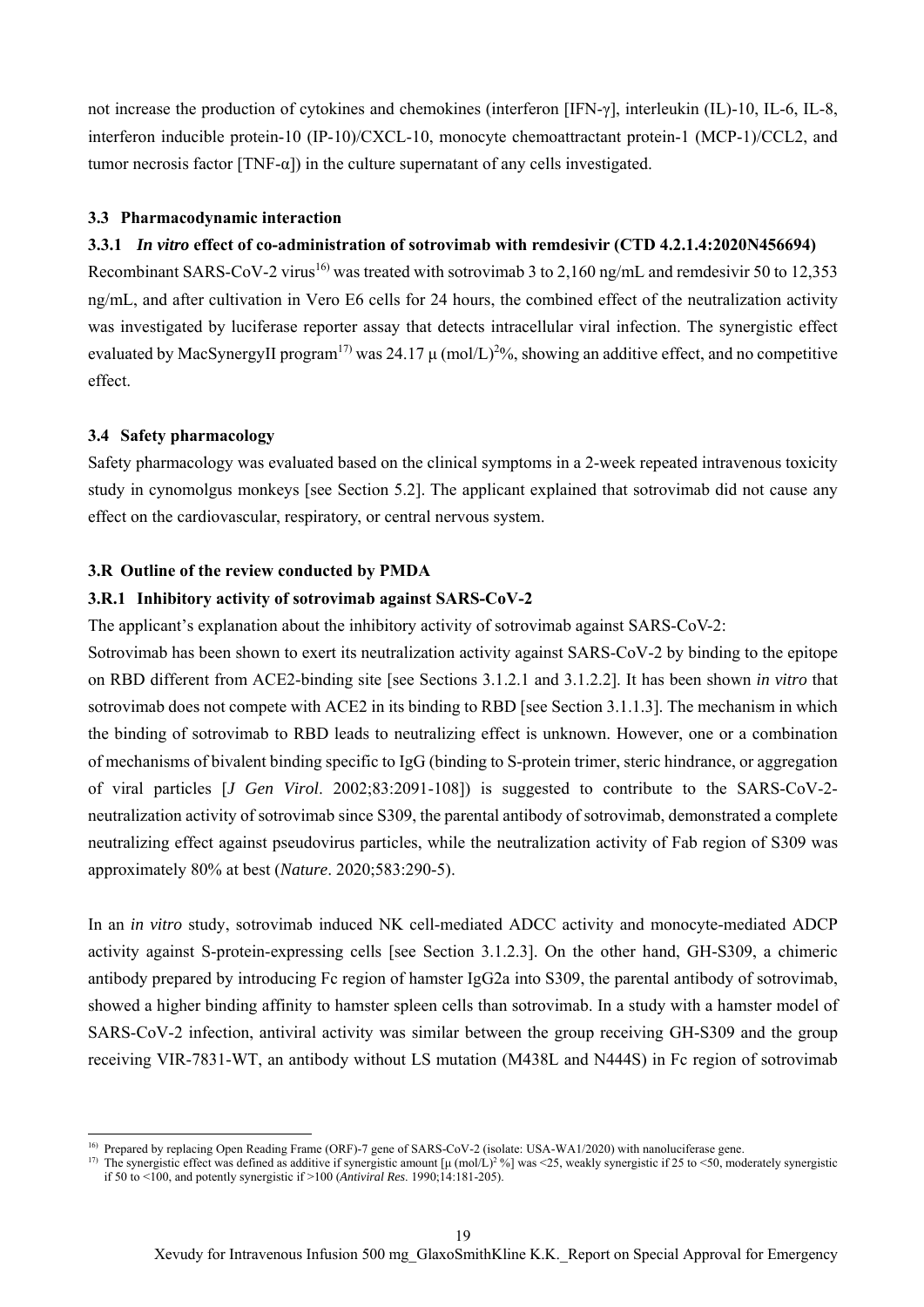[see Section 3.1.4]. These results suggest that the contribution of Fc-region-mediated effector function is minor compared with the neutralization activity of sotrovimab against SARS-CoV-2.

#### PMDA's view:

Sotrovimab has been shown to have neutralization activity against SARS-CoV-2, suggesting the efficacy against COVID-19 from the pharmacological point of view.

#### **3.R.2 Neutralization activity against variants**

The applicant's explanation about the neutralization activity of sotrovimab against variants:

*In vitro* studies did not show any decrease in the neutralization activity of sotrovimab against variants of concern (VOC) or against variants of interest (VOI)<sup>18)</sup> tested [see Section 3.1.2.2], and *in vivo* studies confirmed the neutralization activity of sotrovimab in hamsters infected with strain B.1.1.7 (Alpha) or B.1.351 (Beta) [see Section 3.1.4]. *In vitro* studies using pseudovirus particles engineered to express S-protein with various amino acid mutations showed decreased neutralization activity of sotrovimab against virus particles with amino acid mutations P337 (H/K/L/R/T), E340 (A/K/G/Q), or K356T in the sotrovimab-binding epitope [see Section 3.1.2.2.1]. However, P337, E340, and K356 are retained in ≥99.99% of the amino acid sequences of S-protein registered in the latest GISAID database (as of July 16, 2021). At present, these results suggest that there is no variant that affects the neutralization activity of sotrovimab.

#### PMDA's view:

 $\overline{a}$ 

At present, sotrovimab is expected to have neutralization activity against the VOC and VOI evaluated. Whether sotrovimab has neutralization activity against novel variants is an important information regarding the efficacy. Relevant information should be collected continuously after the market launch, and new findings should be promptly provided to healthcare professionals. Clinical efficacy against variants is discussed in Section 7.R.1.

### **3.R.3 Antibody-dependent enhancement (ADE)**

The applicant's explanation about ADE by sotrovimab:

When the titer of a virus-targeted antibody is below the exposure level showing neutralization activity, there is a possibility that the binding of the antibody to the virus or to FcγR-expressing cells leads to enhanced viral intrusion into cells or that formation of antibody-antigen complex enhances cytokine production (*Nat Rev Immunol*. 2020;20:633-43, *Cell*. 2021;184:4203-19). Since the extrapolability of these findings to clinical situations has not been established, caution is required to their interpretation. In the *in vitro* studies [see Section 3.2.1] and in the hamster model of SARS-CoV-2 [see Section 3.1.4], increase in the viral load or histopathological aggravation was not observed in any of the group receiving sotrovimab, VIR-7831-WT, or GH-S309, compared with the control group, failing to show results suggestive of ADE. The applicant considers that sotrovimab is unlikely to cause ADE based on the above results of the nonclinical studies.

<sup>18)</sup> Variants defined as VOC or VOI by WHO as of September 6, 2021 [https://www.who.int/en/activities/tracking-SARS-CoV-2-variants/ (last accessed on September 6, 2021)], National Institute of Infectious Diseases as of August 28, 2021 [https://www.niid.go.jp/niid/images/epi/corona/57/covid19- 57.pdf (last accessed on September 6, 2021)], and US CDC as of September 6, 2021 [https://www.cdc.gov/coronavirus/2019-ncov/variants/variantinfo.html (last accessed on September 6, 2021])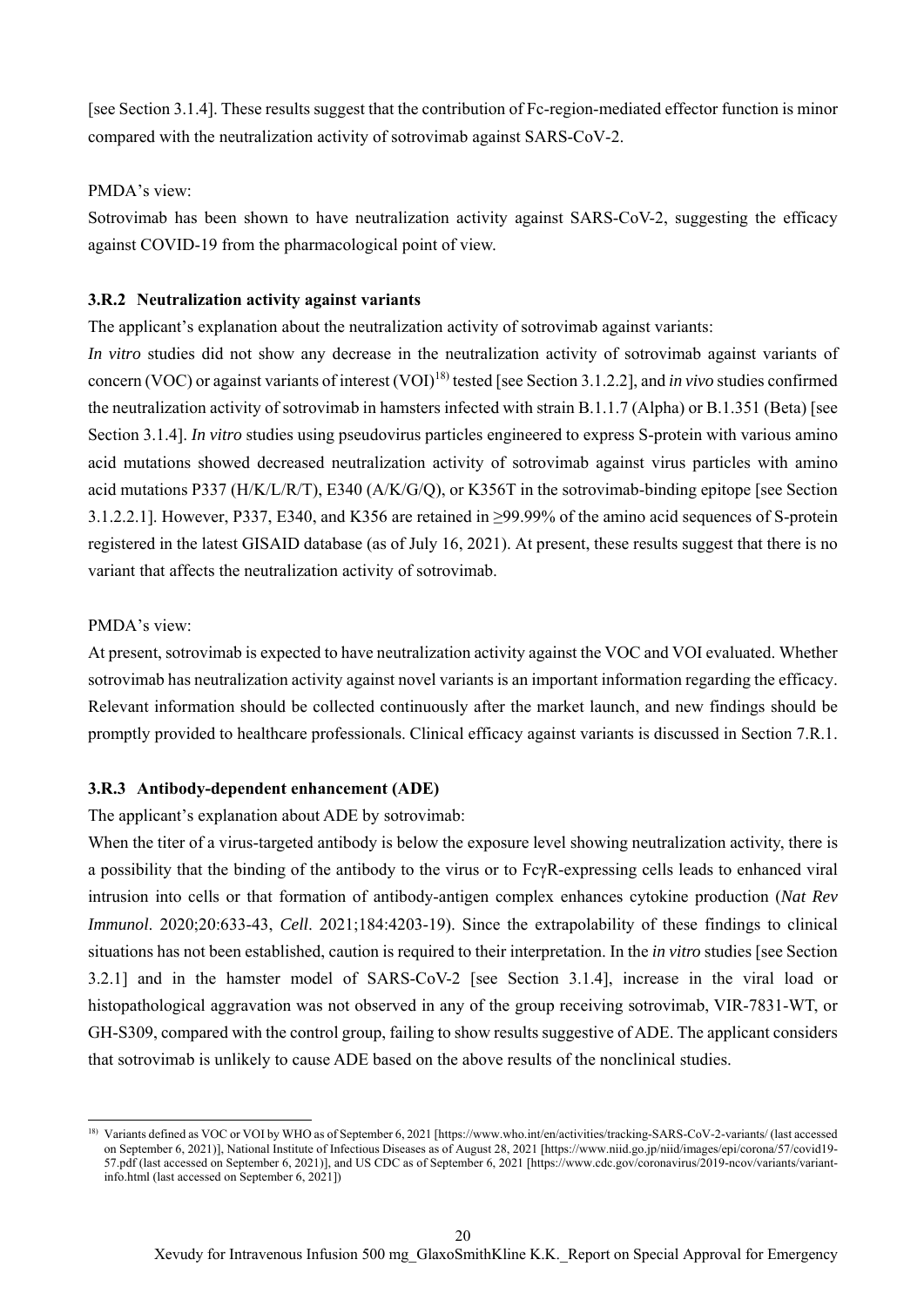PMDA considers that the applicant's explanation is acceptable from the viewpoint of nonclinical pharmacology.

### **4. Non-clinical Pharmacokinetics and Outline of the Review Conducted by PMDA**

Pharmacokinetics (PK) of sotrovimab was investigated in monkeys. Serum concentration of sotrovimab in monkeys was measured by ELISA (lower quantitation limit: 50 ng/mL), and anti-drug antibodies (ADA) by electrochemiluminescence immunoassay.

### **4.1 Absorption**

### **4.1.1 Single dose study (CTD 4.2.2.2)**

Table 10 shows PK parameters following a single intravenous infusion of sotrovimab 5 mg/kg in monkeys (3 each of males and females) over 1 hour. ADA was negative in all animals studied.

| Table 10. PK parameters following a single intravenous infusion of sotrovimab 5 mg/kg in monkeys |  |  |  |  |  |  |  |  |
|--------------------------------------------------------------------------------------------------|--|--|--|--|--|--|--|--|
|                                                                                                  |  |  |  |  |  |  |  |  |

| <b>Sex</b> | $C_{\rm max}$                                        | $_{\rm max}$               | $t_{1/2}$       | $V_{ss}$        | CL               | AUC <sub>last</sub>    | $AUC_{\text{inf}}$                   |
|------------|------------------------------------------------------|----------------------------|-----------------|-----------------|------------------|------------------------|--------------------------------------|
|            | $(\mu$ g/mL)                                         | (davs)                     | (days)          | (mL/kg)         | (mL/day/kg)      | $(day \cdot \mu g/mL)$ | $(\text{day} \cdot \mu \text{g/mL})$ |
| Male       | $127 \pm 10.4$                                       | 0.0451<br>[0.0451, 0.0451] | $18.8 \pm 3.71$ | $85.6 \pm 2.36$ | $3.41 \pm 0.706$ | $1.320 \pm 195$        | $1.510 \pm 310$                      |
| Female     | $114 \pm 12.1$                                       | 0.0451<br>[0.0451, 0.0451] | $16.7 \pm 7.02$ | $93.7 \pm 15.0$ | $4.33 \pm 1.01$  | $1.070 \pm 160$        | $1,200 \pm 293$                      |
|            | $M_{\rm con}$ + $SD_{\rm t}$ is modian value [range] |                            |                 |                 |                  |                        |                                      |

Mean  $\pm$  SD; t<sub>max</sub> is median value [range]

### **4.1.2 Repeated-dose study (CTD 4.2.3.2)**

Table 11 shows PK parameters following 2-week repeated-dose intravenous infusion of sotrovimab once every week to monkeys (5 each of males and females). No difference was observed in PK parameters between ADApositive and ADA-negative animals.

| to monkeys |                |                 |                            |                       |                       |                       |                       |                       |                     |  |
|------------|----------------|-----------------|----------------------------|-----------------------|-----------------------|-----------------------|-----------------------|-----------------------|---------------------|--|
| Dose       | Duration       |                 | $C_{\text{max}}(\mu g/mL)$ |                       | $t_{\text{max}}(h)$   |                       | AUCtau (day·µg/mL)    |                       | Number<br>of ADA-   |  |
| (mg/kg)    | of<br>infusion | <b>Sex</b>      | Week 1                     | Week 2                | Week 1                | Week 2                | Week 1                | Week 2                | positive<br>animals |  |
| 50         | 0.2            | M               | $1,150 \pm 103$            | $1,540 \pm 176$       | 1.2<br>[0.3, 2.2]     | 1.2<br>[0.3, 1.2]     | $3,940 \pm 370$       | $6,580 \pm 621$       | 0/5                 |  |
|            |                | F               | $1.120 \pm 80.8$           | $1.550 \pm 74.4$      | 0.3<br>[0.3, 1.2]     | 0.3<br>[0.3, 1.2]     | $3.900 \pm 114$       | 5,920 $\pm$ 332       | 3/5                 |  |
| 150<br>0.6 | M              | $3,710 \pm 432$ | $5,080 \pm 535$            | 0.7<br>[0.7, 1.6]     | $1.6\,$<br>[0.7, 1.6] | 13,400 $\pm$<br>1.780 | $20,800 \pm$<br>2,320 | 2/5                   |                     |  |
|            |                | F               | $3,160 \pm 123$            | $4,390 \pm 369$       | 0.7<br>[0.7, 1.6]     | 1.6<br>[0.7, 4.6]     | $11,400 \pm$<br>758   | $18,500 \pm$<br>1,600 | 3/5                 |  |
| 500        |                | M               | $10,700 \pm$<br>1,470      | 13,300 $\pm$<br>2,220 | 4.0<br>[2.1, 4.0]     | 2.1<br>[2.1, 3.0]     | $36,600 \pm$<br>2,160 | 50,400 $\pm$<br>5,630 | 2/5                 |  |
|            | 2.0            | F               | $10,300 \pm$<br>1,590      | 13,600 $\pm$<br>3,230 | 3.0<br>[2.1, 4.0]     | 2.1<br>[2.1, 3.0]     | 33,000 $\pm$<br>5,330 | 45,800 $\pm$<br>7,500 | 1/5                 |  |

**Table 11. PK parameters in 2-week repeated intravenous infusion of sotrovimab 5 mg/kg once weekly to monkeys** 

Mean  $\pm$  SD;  $t_{\text{max}}$  in median [range]

### **4.2 Distribution**

No distribution study was conducted.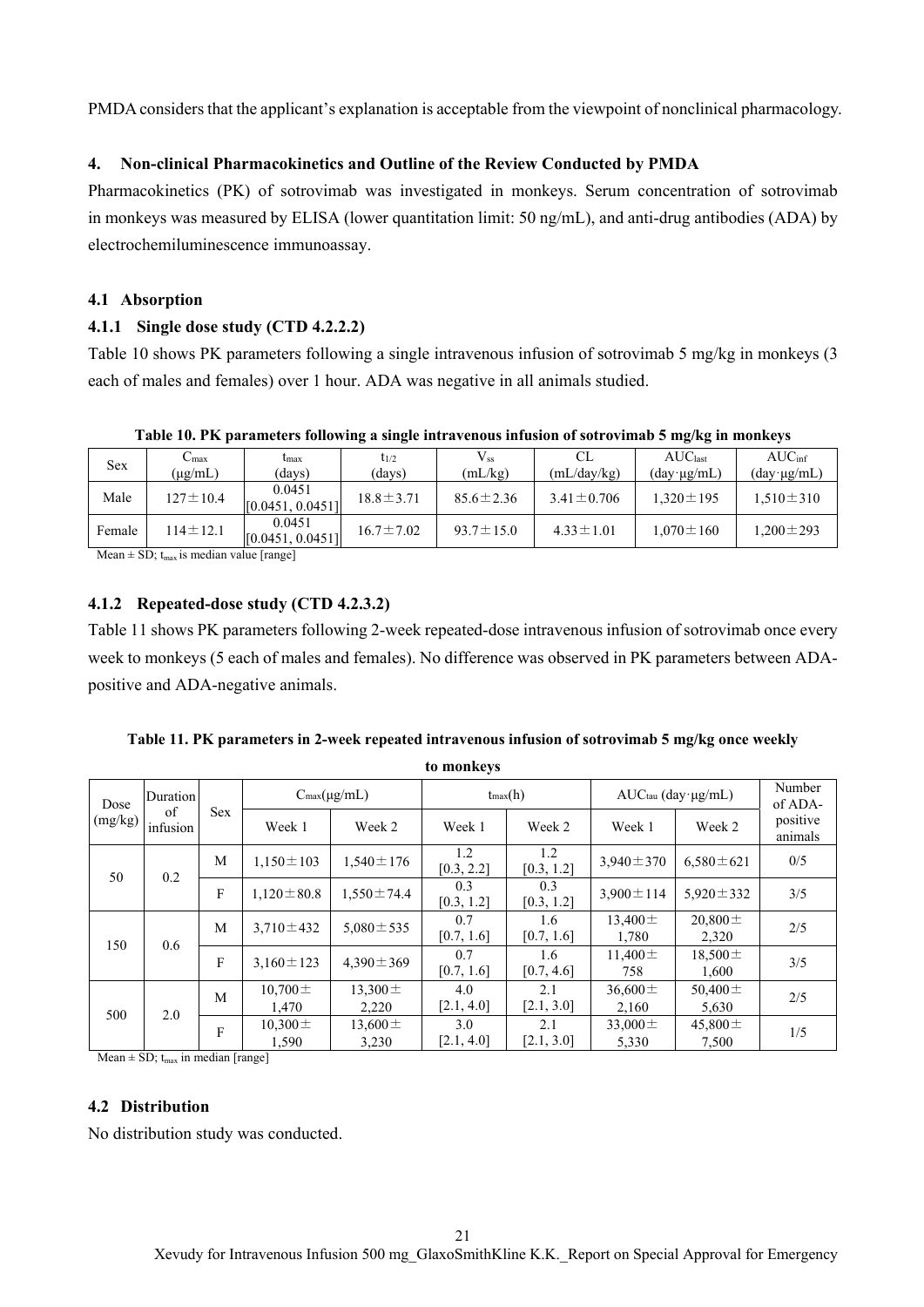The applicant's explanation:

Following a single intravenous dose of sotrovimab in monkeys, the distribution volume of sotrovimab at steady state [see Section 4.1.1] was not significantly different from the plasma volume of monkeys  $(44.8 \text{ mL/kg})$ , suggesting that extravascular distribution of sotrovimab is minimal. Human IgG1 is known to cross the bloodplacental barrier (*Front Immunol*. 2017;8:1294), suggesting that the IgG1 product of sotrovimab may cross the placenta.

#### **4.3 Metabolism and excretion**

No studies on metabolism and excretion have been conducted.

The applicant's explanation:

Since sotrovimab is an antibody drug and is considered to be eliminated through the protein degradation pathway, no studies on metabolism or excretion were conducted according to "Preclinical Safety Evaluation of Biotechnology-Derived Pharmaceuticals" (PFSB/ELD Notification No. 0323-1 dated March 23, 2012). Since human IgG is known to be excreted in milk (*Nutrients*. 2011;3:442-74), the IgG1 product of sotrovimab may be excreted in milk.

#### **4.R Outline of the review conducted by PMDA**

PMDA concluded that no particular problems were noticed in the results of the nonclinical pharmacokinetic studies submitted.

#### **5. Toxicity and Outline of the Review Conducted by PMDA**

The applicant conducted repeated-dose toxicity studies, local tolerance studies, and tissue cross-reactivity studies as toxicity studies of sotrovimab. Sotrovimab specifically binds to S-protein of SARS-CoV-2, an adventitious agent. It is therefore unlikely to cross-react with components in animals. Nevertheless, to investigate the nonspecific binding, cynomolgus monkeys were used in the repeated dose toxicity study, and minipigs were used for the evaluation of local tolerance.

#### **5.1 Single dose toxicity**

No single dose toxicity study was conducted on sotrovimab. In the repeated-dose toxicity study that evaluated sotrovimab [see Section 5.2], there were no acute symptoms or death after the first dose of 500 mg/kg by intravenous administration. The approximate lethal dose was >500 mg/kg.

#### **5.2 Repeated dose toxicity**

A 2-week repeated-dose intravenous toxicity study was conducted in cynomolgus monkeys (Table 12). No systemic toxicity was observed. The no observed adverse effect level was determined to be 500 mg/kg, and the exposure  $(AUC_{0-t})$  to sotrovimab after the first administration at the no observed adverse effect level was 34,800 µg•day/mL.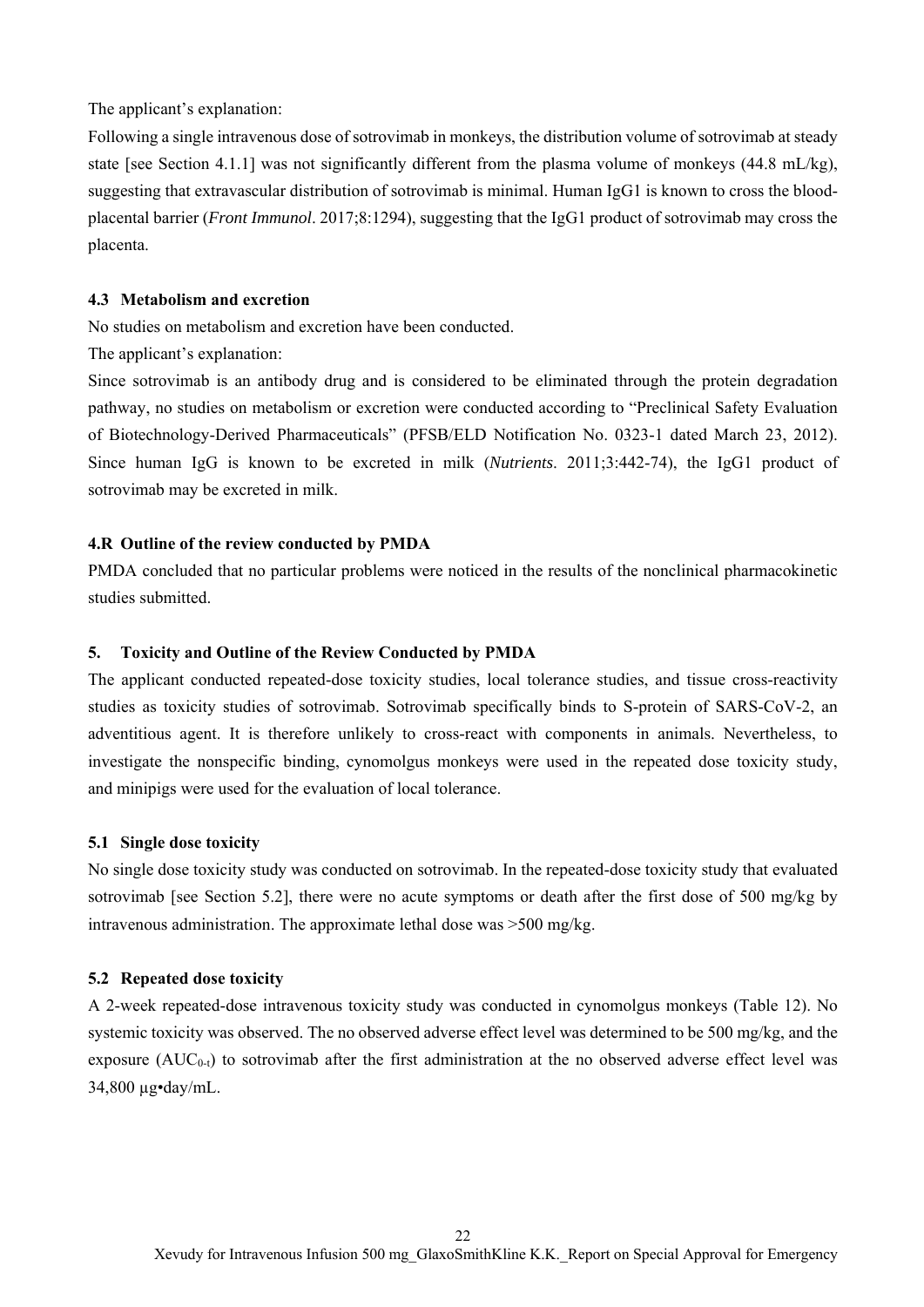| Animal                          | Route of<br>administration | Treatment<br>period              | Dose<br>(mg/kg)           | Main findings           | No observed<br>adverse effect<br>level $(mg/kg)$ | Submission<br>data CTD        |
|---------------------------------|----------------------------|----------------------------------|---------------------------|-------------------------|--------------------------------------------------|-------------------------------|
| Male and                        |                            | 2 weeks<br>$(once/week) +$       |                           | None                    |                                                  |                               |
| female<br>cynomolgus<br>monkeys | 1.V.                       | $105$ -day<br>recovery<br>period | $0^{a}$ , 50, 150,<br>500 | Recovery period<br>None | 500                                              | $CTD$ 4.2.3.2:<br>2021N468234 |

**Table 12. Summary of results of repeated-dose toxicity study** 

a) Vehicle: 20 mmol/L histidine buffer (pH 6.0) containing  $8\%$  (w/v) sucrose, 5 mmol/L L-methionine, and 0.04% (w/v) polysorbate 80

### **5.3 Genotoxicity**

Sotrovimab is a monoclonal antibody that does not pass through the nuclear or mitochondrial membrane, and is unable to directly interact with DNA or other chromosomal substances in the nucleus. It is thus considered to pose no genotoxicity concern, and no genotoxicity study was conducted.

## **5.4 Carcinogenicity**

Sotrovimab is administered for only a short duration in humans. In addition, it targets an adventitious agent and does not cross-react with human tissues [see Section 5.7.1]. It is therefore unlikely to be carcinogenic, and no carcinogenicity study was conducted.

## **5.5 Reproductive and developmental toxicity**

Sotrovimab targets an adventitious agent and does not cross-react with human tissues [see Section 5.7.1]. Therefore, no reproductive toxicity study was conducted. No effect on male and female reproductive organs was observed in the repeated dose toxicity study on sotrovimab [see Section 5.2].

## **5.6 Local tolerance**

Local tolerance to intravenous administration of sotrovimab was evaluated in the repeated intravenous toxicity study [see Section 5.2]. No local irritation was observed. Local tolerance in intramuscular injection of sotrovimab was evaluated in a local tolerance study in minipigs. No local irritation was observed (Table 13).

| Animal                         | Method                                                                                                                                                 | Main findings | Submission data<br>CTD         |
|--------------------------------|--------------------------------------------------------------------------------------------------------------------------------------------------------|---------------|--------------------------------|
| Female minipigs<br>(Göttingen) | Sotrovimab: 4 mL (62.5 mg/mL) administered into<br>the right neck muscle<br>Vehicle: 4 mL administered into the left neck muscle<br>of the same animal | None          | CTD $4.2.3.6$ :<br>2021N470452 |

**Table 13. Summary of results of local tolerance study** 

Vehicle: 20 mmol/L histidine buffer (pH 6.0) containing 7.0% (w/v) sucrose, 5 mmol/L L-methionine, and 0.04% (w/v) polysorbate 80

## **5.7 Other studies**

## **5.7.1 Tissue cross-reactivity**

Tissue cross-reactivity was investigated for sotrovimab using frozen sections of normal tissues of humans and cynomolgus monkeys. No cross-reactivity was observed in any of the tissues evaluated (Table 14). In addition, binding of sotrovimab to 66 types of proteins secreted or expressed on the cell membrane surface of human embryos and fetuses was evaluated. No binding was observed in any of the proteins investigated (CTD 4.2.3.7: 2021N468478).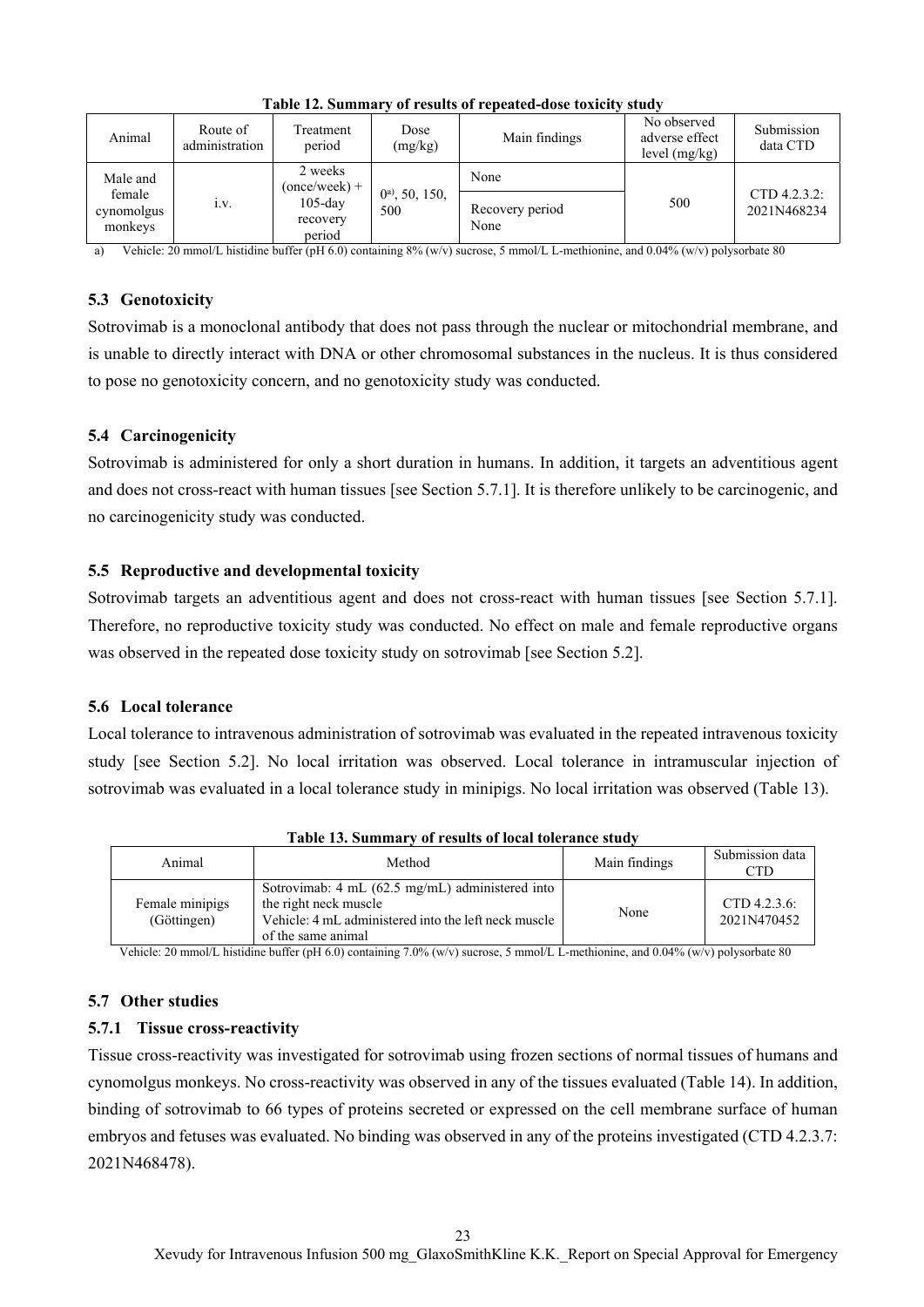| Test system                         | Method                                                                                                                                                        | Results             | Submission data<br><b>CTD</b>  |
|-------------------------------------|---------------------------------------------------------------------------------------------------------------------------------------------------------------|---------------------|--------------------------------|
| Human normal<br>tissues             | Binding of sotrovimab 1 and 5 $\mu$ g/mL to tissues was<br>evaluated by immunohistochemical staining (avidin-<br>biotin method) using frozen tissue sections. | No cross-reactivity | CTD $4.2.3.7$ :<br>2020N456662 |
| Cynomolgus monkey<br>normal tissues | Binding of sotrovimab 1 and 5 $\mu$ g/mL to tissues was<br>evaluated by immunohistochemical staining (avidin-<br>biotin method) using frozen tissue sections. | No cross-reactivity | CTD $4.2.3.7$ :<br>2020N457086 |

**Table 14. Summary results of tissue cross-reactivity studies** 

## **5.R Outline of the review conducted by PMDA**

PMDA's view:

No particular safety problems are suggested in administering sotrovimab to humans from the toxicological point of view.

# **6. Summary of Biopharmaceutic Studies and Associated Analytical Methods, Clinical Pharmacology, and Outline of the Review Conducted by PMDA**

## **6.1 Summary of Biopharmaceutic Studies and Associated Analytical Methods**

During the development process of sotrovimab, changes were made to the manufacturing process and site of the drug substance and to the formulation and manufacturing site of the drug product. After each change, the comparability of quality attributes was demonstrated between the pre-change and post-change drug substances and between the pre-change and post-change drug products [see Sections 2.1.4 and 2.2.3].

Sotrovimab concentration in human serum and ADA were measured by electrochemiluminescence immunoassay (lower quantitation limit for sotrovimab: 100 ng/mL).

## **6.2 Clinical pharmacology**

The applicant submitted the results of a foreign phase II/III study (the COMET-ICE study) in patients with COVID-19 and results of population pharmacokinetics (PPK) analysis. PK parameters are expressed in means unless specified otherwise.

# **6.2.1 Foreign phase II/III study (CTD 5.3.5.1: the COMET-ICE study [ongoing since August 2020]; data cut-off on April 27, 2021)**

A single dose of sotrovimab 500 mg was infused intravenously over 1 hour to patients  $\geq$ 18 years of age with COVID-19, and PK was investigated. Table 15 shows PK parameters in the introductory part (9 PK-evaluable patients). Serum concentration 28 days after dosing ( $C_{28 \text{ day}}$ ) (mean  $\pm$  SD) in the expanded part (363 PKevaluable patients) was  $25.8 \pm 8.3$  μg/mL.

ADA was positive in 10 of 391 patients in the sotrovimab group.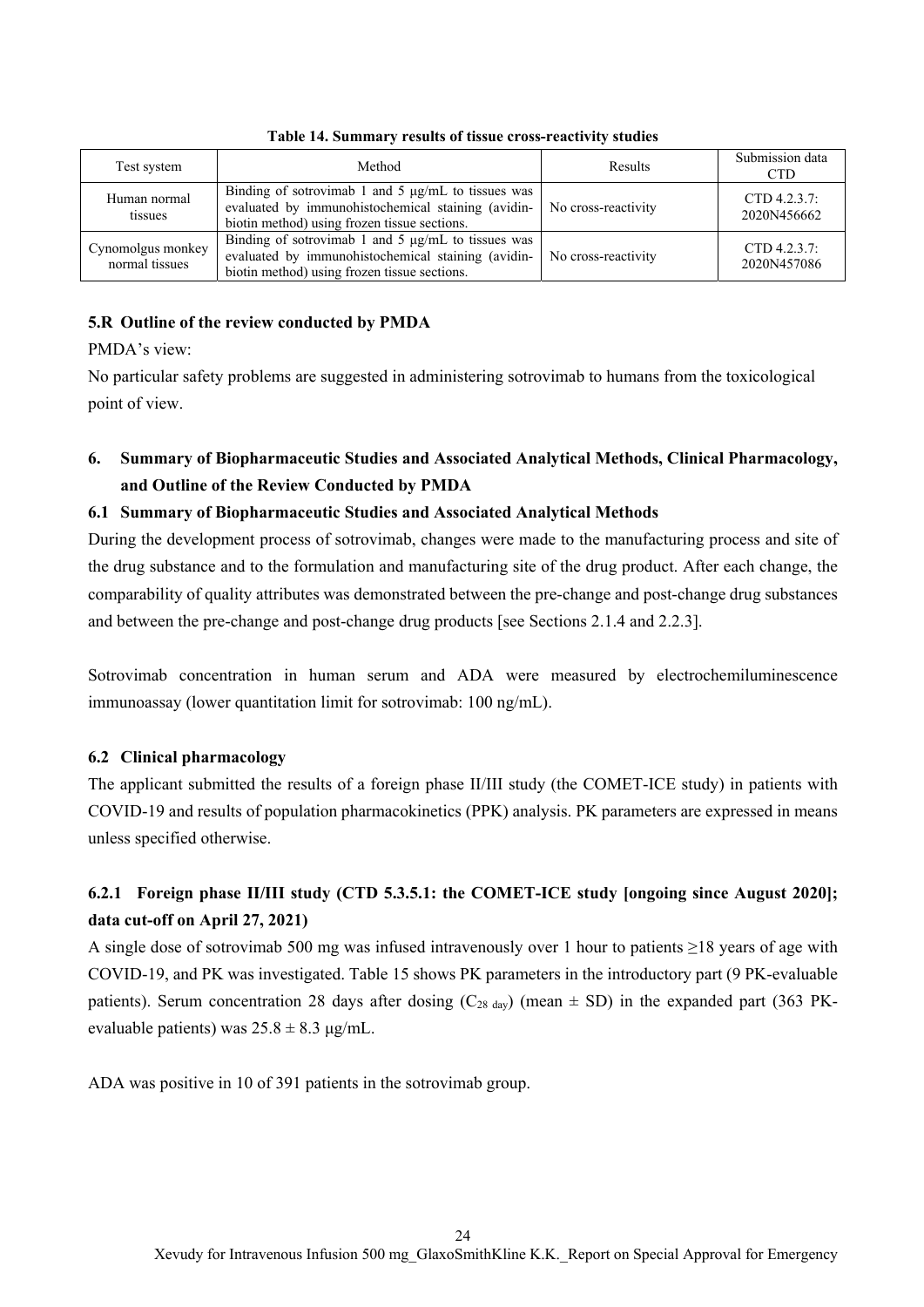| $-$ max                              | $C_{28}$ day       | lmax                 | $t_{1/2}$      | $\rm V_{ss}$  | CL           | $AUC_{0-28 \text{ day}}$             | AUC <sub>last</sub>                                                       | $AUC_{\text{inf}}$ |
|--------------------------------------|--------------------|----------------------|----------------|---------------|--------------|--------------------------------------|---------------------------------------------------------------------------|--------------------|
| $(\mu g/mL)$                         | $(\mu\text{g/mL})$ | davs)                | (davs)         | L)            | (mL/day)     | $(\text{day} \cdot \mu \text{g/mL})$ | $(\text{day} \cdot \mu \text{g/mL})$ $(\text{day} \cdot \mu \text{g/mL})$ |                    |
| $219 \pm 100$                        | $37.2 \pm 2.9$     | 0.04<br>[0.04, 0.05] | $49.3 \pm 7.2$ | $8.1 \pm 0.9$ | $125 \pm 22$ |                                      | $1.529 \pm 147$ <sup>a</sup> 3.714 $\pm$ 537   4.116 $\pm$ 694            |                    |
| $\mathbf{r}$<br>$\sim$ $\sim$ $\sim$ |                    |                      |                |               |              |                                      |                                                                           |                    |

**Table 15. PK parameters following a single dose intravenous infusion of sotrovimab 500 mg in non-Japanese patients with COVID-19 (The COMET-ICE study, introductory part)**

Mean  $\pm$  SD;  $t_{max}$  in median [range]

a)  $N = 8$ 

## **6.2.2 PPK analysis (CTD 5.3.3.5)**

Using PK data of sotrovimab (1,466 measuring time points in 476 patients; data cut off on April 27, 2021) in patients with COVID-19 obtained from the COMET-ICE study, PPK analysis (SAS 9.4) was conducted. The PPK model was described by a 2-compartment model with first-order elimination with allometric scaling based on body weight and body mass index (BMI). Body weight and BMI were identified as covariates for total body clearance (CL), inter-compartmental clearance (Q), volume of distribution of the central compartment (V1), and volume of distribution of the peripheral compartment  $(V2)$ .<sup>19)</sup>

Using the above PPK model, PK parameters were estimated a posteriori in patients with COVID-19 receiving a single intravenous dose of sotrovimab 500 mg in the COMET-ICE study.

# **Table 16. PK parameters in foreign patients with COVID-19 receiving a single dose intravenous infusion of sotrovimab 500 mg (the COMET-ICE study, post hoc estimate)**

|                                                | $\bullet$               |                         | $\cdots$                  |                                                 |
|------------------------------------------------|-------------------------|-------------------------|---------------------------|-------------------------------------------------|
| $^{\prime}$ ' $\lg$ mL ,<br>. ц.<br>$\cup$ max | 1.0037c<br>, ua<br>LI/2 | SSL L                   | $\sim$<br>/dav<br>ı٣<br>. | <b>TIC</b><br>(day·µg/mL]<br>$\cap$<br>. ∠8 dav |
| $\sim$ .                                       | т. с                    | - - - - - - - - - - - - | $200 \pm 100$             | 270<br>$\sqrt{2}$<br>---                        |
| $\mathbf{M}$ $\mathbf{m}$                      |                         |                         |                           |                                                 |

 $Mean \pm SD$ 

# **6.R Outline of the review conducted by PMDA**

## **6.R.1 Difference in PK of sotrovimab between Japanese and non-Japanese populations**

The applicant's explanation about the difference in PK of sotrovimab between Japanese and non-Japanese populations:

No data are available on PK of sotrovimab in Japanese population. However, ethnic factors are unlikely to affect PK significantly due to the following reasons: (a) Since sotrovimab is an antibody against an adventitious agent, the elimination process of sotrovimab is unlikely to differ among different ethnicities, and (b) intrinsic factors such as renal and hepatic function test values were not identified as covariates in PPK analysis [see Section 6.2.2].

Currently, a phase I study (Study 217653)<sup>20)</sup> in healthy adults (Japanese and Caucasians) is ongoing to investigate PK, safety, etc., of a single intravenous infusion or intramuscular injection of sotrovimab 500 mg.

 $\overline{a}$ <sup>19)</sup> The following parameters were investigated as candidates for covariates: Age, body weight, BMI, height, total bilirubin, ALT, AST, direct bilirubin, albumin, eGFR, country (USA, Canada, Brazil, Spain), race (White, Black, African American, Asian, American Indian, Alaska Natives, other), ethnicity (Hispanic and Latin American, non-Hispanic and non-Latin American), sex, presence/absence of ADA on Day 29 after randomization, time from the onset of symptom, presence/absence of congestive heart failure, presence/absence of chronic kidney disease, presence/absence of diabetes mellitus, use/non-use of dexamethasone within past 28 days, and baseline viral load.

<sup>&</sup>lt;sup>20)</sup> The study consisted of Part 1 for intravenous infusion and Part 2 for intramuscular injection, and enrolled approximately 8 each of Japanese and Caucasian subjects in the sotrovimab group and 2 each of Japanese and Caucasian subjects in the placebo group. The target sample size was 40 evaluable subjects.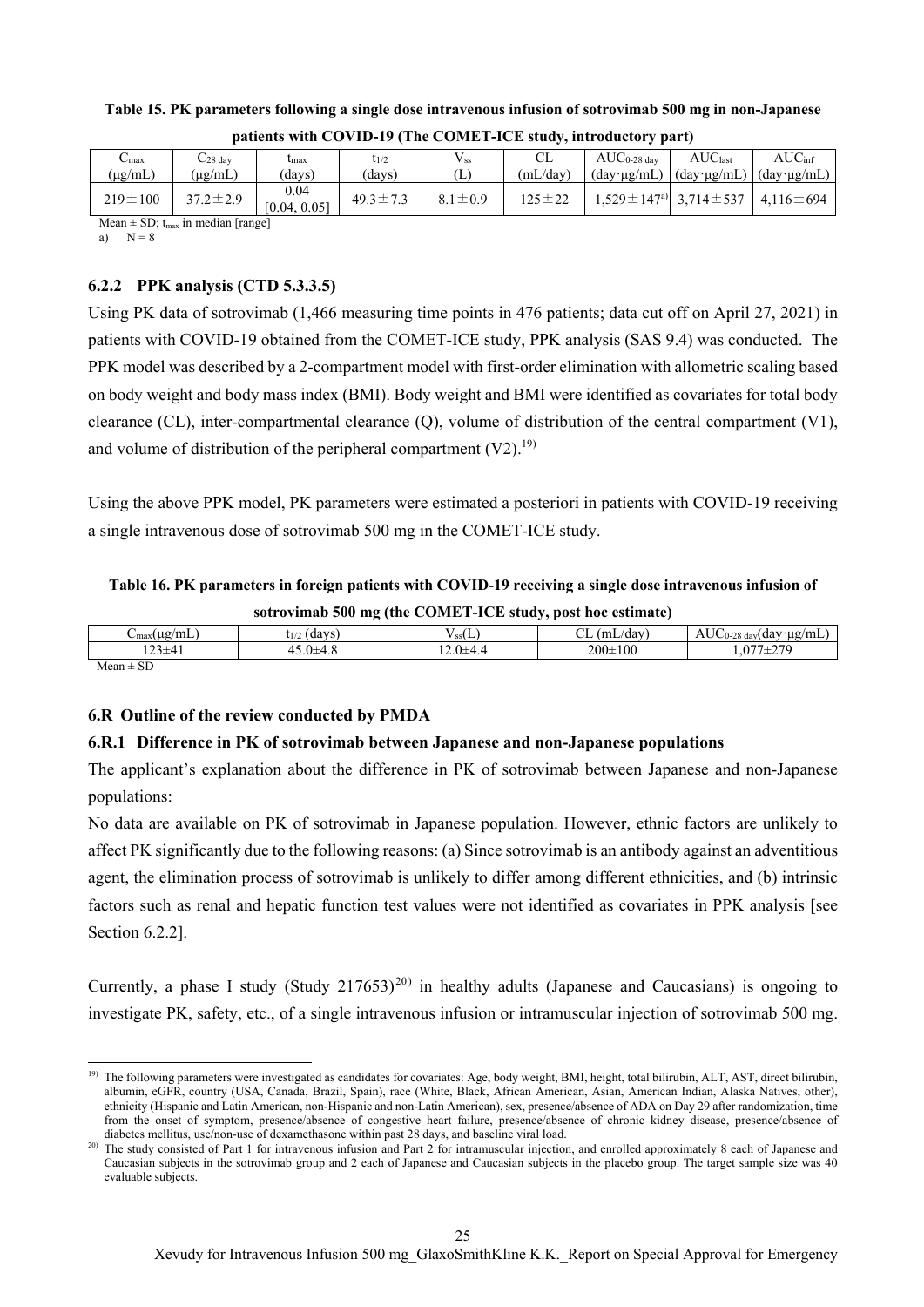Patient enrollment had been completed on August 3, 2021, and data of intravenous infusion are expected to become available in October 2021.

#### PMDA's view:

At present, no PK data of sotrovimab in Japanese subjects are available. However, the applicant's explanation that PK of sotrovimab is unlikely to differ significantly between Japanese and non-Japanese based on the following reasoning is acceptable: (a) Sotrovimab is an antibody against an adventitious agent and (b) since sotrovimab undergoes metabolism and is degraded into amino acids as are the cases with IgG antibodies in the body, the elimination process is unlikely to be different among different ethnicities.

As soon as the results of the ongoing phase I study (Study 217653) investigating PK, safety, etc., in healthy adults (Japanese and Caucasians) become available, appropriateness of the dosage regimen in Japanese subjects should be evaluated, and new findings should be provided promptly to healthcare professionals.

#### **6.R.2 Rationale for the proposed dosage and administration for adult patients**

The applicant's explanation about the rationale for proposing the dosage and administration as a single dose intravenous infusion of sotrovimab 500 mg:

- The target sotrovimab concentration in serum was investigated by referring to the lung/serum ratio (approx. 0.25) of IgG antibody concentration in animals (*Cancer Res*. 1994;54:1517-28). Serum sotrovimab concentration necessary to obtain intrapulmonary sotrovimab concentration in excess of  $EC_{90}$  against SARS-CoV-2 was calculated to be  $\geq$ 1.32 μg/mL from the maximum level of EC<sub>90</sub> (0.33 μg/mL) against SARS-CoV-2. Taking the sensitivity of the virus to sotrovimab into account, the target sotrovimab concentration in serum was set at 13.2 μg/mL.
- From the PK data in monkeys, it was predicted that serum sotrovimab concentration exceeds the above target concentration up to Day 28 after single dose intravenous infusion of sotrovimab 500 mg to humans. Accordingly, a single dose intravenous infusion of sotrovimab 500 mg was employed as the dosage regimen in the COMET-ICE study. In this study, the serum sotrovimab concentration on Day 28 was 37.2 μg/mL in the introductory part and 25.8 μg/mL in the expanded part, exceeding the target concentration [see Section 6.2.1].

The protocol for the foreign phase II/III study (the COMET-ICE study) had specified that sotrovimab be administered over 1 hour. In the BLAZE-4 study (NCT04634409) administering sotrovimab in combination with bamlanivimab, another IgG antibody targeted at S-protein of SARS-CoV-2, to unhospitalized patients with mild to moderate COVID-19, serious adverse events, infusion-related reactions, etc., were not observed in patients receiving sotrovimab 500 mg over 30 minutes in combination with bamlanivimab [see Section 7.R.2]. Accordingly, the proposed dosage and administration for sotrovimab was infusion over 30 minutes.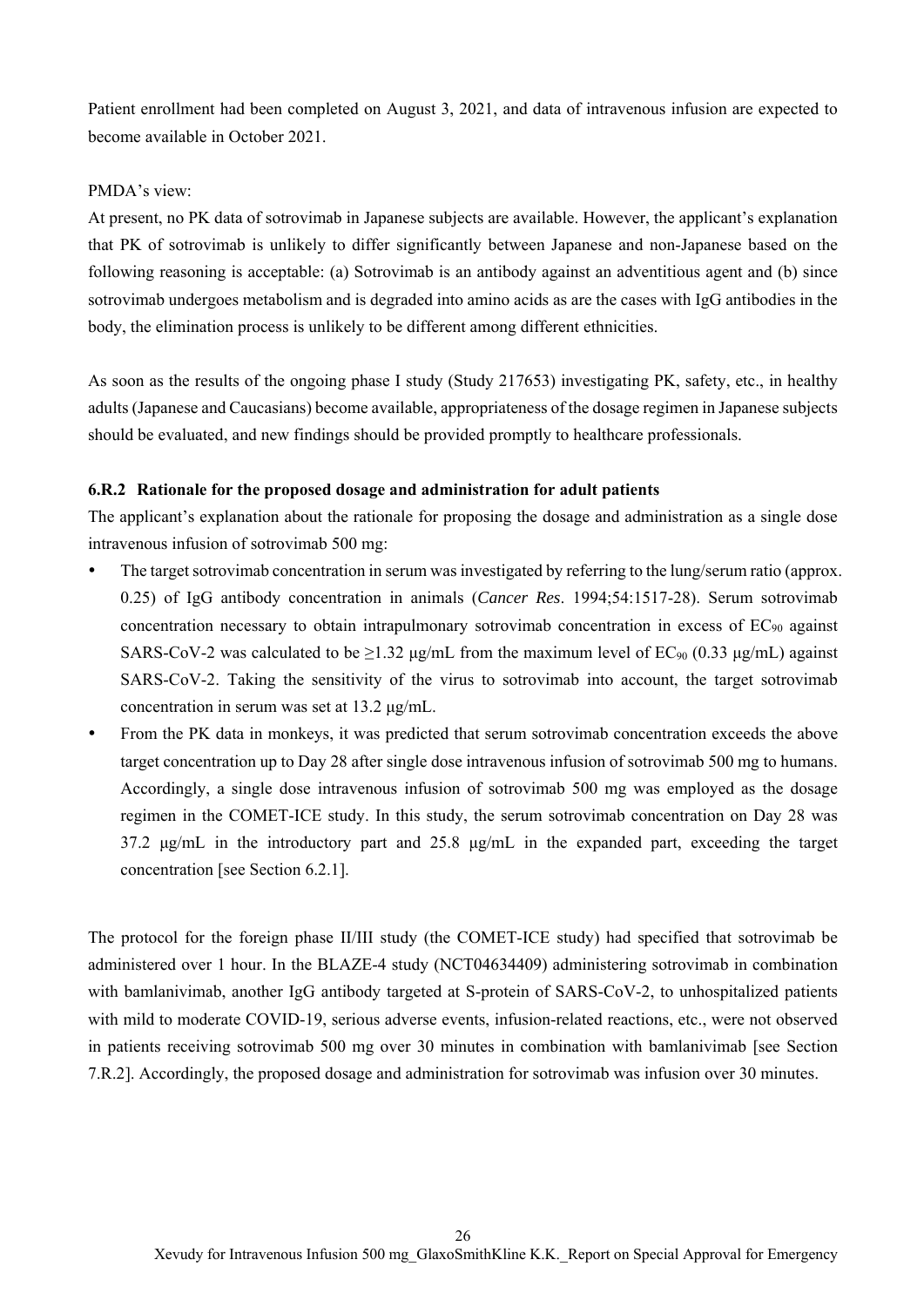### PMDA's view:

The applicant's explanation about the rationale for the dosage and administration in adult patients is acceptable from the aspect of the clinical pharmacology. The appropriateness of the proposed dosage and administration is discussed further, taking account of the efficacy and safety in clinical studies [see Section 7.R.5].

### **6.R.3 Rationale for the proposed dosage and administration for pediatric patients**

The applicant's explanation for proposing the dosage and administration for pediatric patients aged ≥12 years weighing ≥40 kg as "a single dose intravenous infusion of sotrovimab 500 mg":

Although PK data of sotrovimab in pediatric patients have not been available, body weight of pediatric patients aged ≥12 years weighing ≥40 kg largely overlaps the body weight range in adults, suggesting that a similar extent of exposure as in adults is achieved in pediatric patients. Sotrovimab has a binding capacity specific to S-protein of SARS-CoV-2, an adventitious agent, and does not cross-react with human tissues [see Section 5.7.1]. These results suggest that sotrovimab does not pose any safety or efficacy concern different from that in adults.

A phase III study (the COMET-TAIL study)<sup>21)</sup> in  $\geq$ 12-year-old patients with mild to moderate COVID-19 with risk factors for severe COVID-19 is currently ongoing and, as of  $\sim$  . 20<sup>\*\*</sup>, 20\*, patient enrollment has been completed (including \* pediatric patients aged ≥12 and <18 years). Results of the study are \*\*\*\*\*\*\*\*\*\*\*\*\*\* available in  $\sim$   $\frac{1}{20}$ . Also, a clinical study in <18-year-old patients with COVID-19 is being planned.

### PMDA's view:

 $\overline{a}$ 

At present, data of clinical studies in pediatric patients are unavailable. However, PMDA understands, to a certain extent, the applicant's explanation that treating pediatric patients aged  $\geq$ 12 years of age weighing  $\geq$ 40 kg with the same dosage and administration as that in adults is unlikely to pose any particular safety or efficacy concern. The current outbreak of COVID-19 also warrants the applicant's proposal to use the above dosage in pediatric patients. The Emergency Use Authorization of the US stipulates that the dosage in pediatric patients aged  $\geq$ 12 years and weighing  $\geq$ 40 kg should be the same as that in adults.

As soon as the results of the ongoing phase III study (the COMET-TAIL study) in adults and pediatric patients aged ≥12 years, etc., become available, the appropriateness of the above dosage and administration in pediatric patients should be evaluated, and new findings should be promptly provided to healthcare professionals.

### **7. Clinical Efficacy and Safety and Outline of the Review Conducted by PMDA**

The applicant submitted the results of clinical study shown in Table 17 as the main efficacy and safety data.

<sup>&</sup>lt;sup>21)</sup> The study includes sotrovimab 500 mg intravenous infusion group, sotrovimab 500 mg intramuscular injection group, and sotrovimab 250 mg intramuscular injection group. The target sample size is 1,020 (340 per group).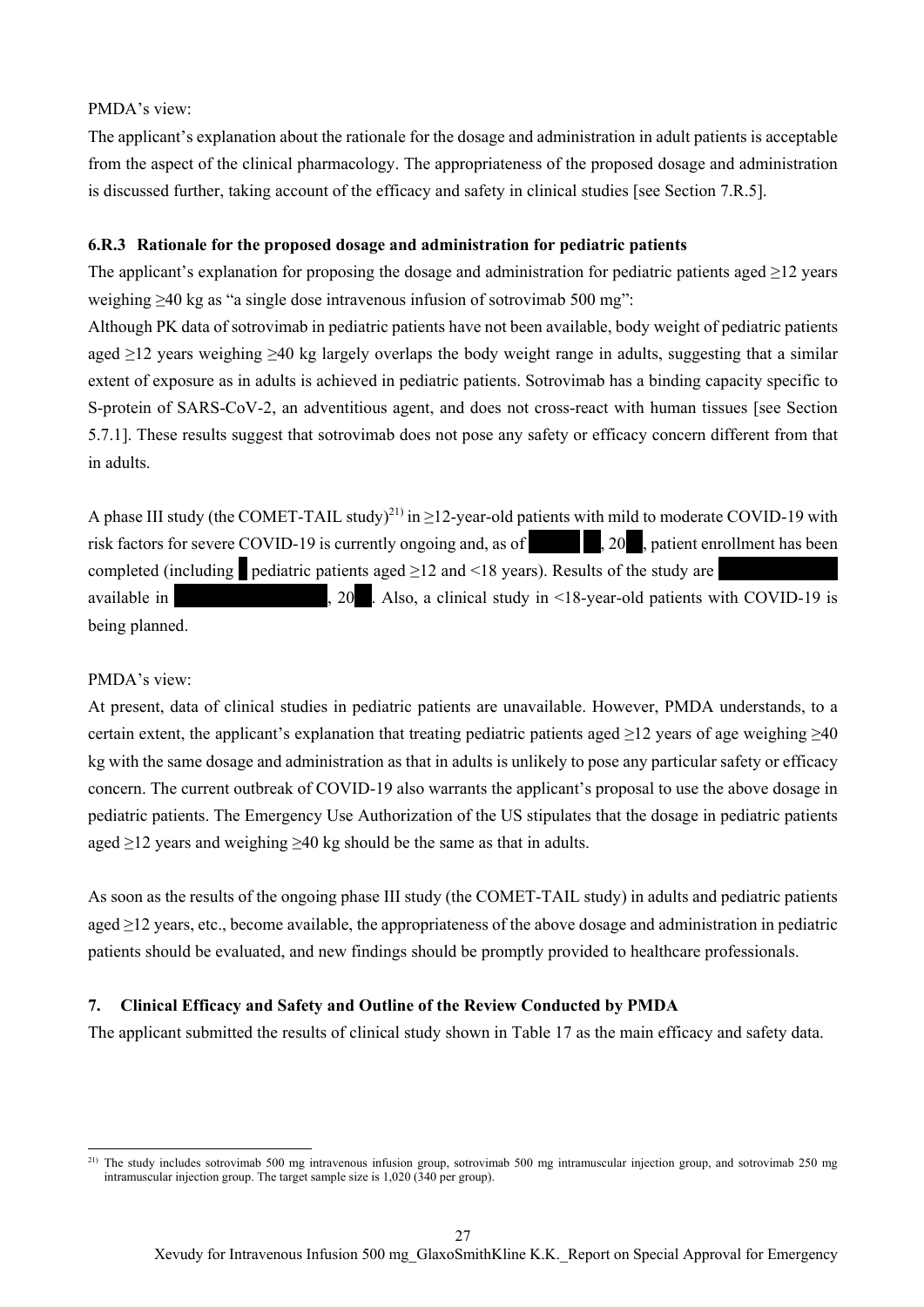| Data<br>category | Region Study identifier Phase | Population                    | No. of<br>subjects<br>enrolled | Main<br>evaluation<br>Dosage regimen<br>items                                                                                                                                                                     |
|------------------|-------------------------------|-------------------------------|--------------------------------|-------------------------------------------------------------------------------------------------------------------------------------------------------------------------------------------------------------------|
|                  | Evaluation Foreign COMET-ICE  | II/III Patients with COVID-19 | 528<br>(a)<br>529<br>(b)       | Sotrovimab group: Sotrovimab<br>(a)<br>500 mg was administered as a<br>Efficacy<br>single intravenous dose.<br>Safety<br>Placebo group: Placebo was<br>(b)<br>PK<br>administered as a single<br>intravenous dose. |

**Table 17. Summary of clinical studies** 

# **7.1 Foreign phase II/III study (CTD 5.3.5.1: the COMET-ICE study [ongoing since August 2020], data cut-off on April 27, 2021)**

A placebo-controlled, randomized, double-blind, parallel-group study in ≥18-year-old patients with COVID-19 (target sample size: 20 in introductory part [10 per group], 1,360 in expanded part [680 per group]<sup>22)</sup>) was conducted to investigate the efficacy and safety of sotrovimab at 57 study sites in 5 countries (US, Brazil, Spain, Canada, and Peru). Table 18 shows the main inclusion/exclusion criteria of the study. Patients with risk factors for severe COVID-19 not requiring oxygen therapy were eligible for the study.

#### **Table 18. Main inclusion/exclusion criteria**

|           | Ι. | Has a SARS-CoV-2-positive diagnostic test (by RT-PCR, antigen test, etc., using a sample collected within 7 days before           |
|-----------|----|-----------------------------------------------------------------------------------------------------------------------------------|
|           |    | enrollment)                                                                                                                       |
|           | 2. | Has symptoms consistent with COVID-19 within 5 days before enrollment                                                             |
|           | 3. | Maintains $O_2$ saturation $\geq$ 94% on room air                                                                                 |
|           | 4. | Has at least one of the following risk factors for severe COVID-19:                                                               |
|           |    | $\geq$ 55 years old                                                                                                               |
| Inclusion |    | Diabetes requiring drug therapy                                                                                                   |
| criteria  |    | Obesity (BMI > 30 kg/m <sup>2a)</sup> or 35 kg/m <sup>2b)</sup> )                                                                 |
|           |    | Chronic renal impairment (eGFR $\leq 60$ mL/min/1.73 m <sup>2</sup> )                                                             |
|           |    | Congestive heart failure (NYHA class $\geq$ II)                                                                                   |
|           |    | Chronic obstructive pulmonary disease (chronic bronchitis, chronic obstructive pulmonary disease, or emphysema                    |
|           |    | accompanied by exertional dyspnea)                                                                                                |
|           |    | Moderate to severe asthma (patients requiring inhaled corticosteroids for controlling symptoms or those prescribed with<br>٠      |
|           |    | oral corticosteroid within 1 year before enrollment)                                                                              |
|           |    | Patients currently hospitalized or determined by the investigator as likely to require hospitalization in the next 24 hours or as |
|           |    | likely to die in the next 7 days                                                                                                  |
| Exclusion |    | Patients with symptoms consistent with severe COVID-19 (defined as shortness of breath at rest, respiratory distress, or          |
| criteria  |    | requiring oxygen therapy)                                                                                                         |
|           | 3. | Patients with severely immunodeficient condition                                                                                  |
|           | 4. | Patients who have received vaccine against COVID-19 before randomization or those who are scheduled to receive the vaccine        |
|           |    | within 4 weeks after the study drug administration                                                                                |
| a)        |    | Clinical study protocol ver. 1 (July 27, 2020)                                                                                    |

b) Clinical study protocol, 1st revision (December 22, 2020)

 $\overline{a}$ 

A single dose of sotrovimab 500 mg or placebo was infused intravenously over 1 hour.

Upon confirmation of safety up to Day 15 after sotrovimab administration by the independent data monitoring committee (IDMC) in the introductory part, the study was to proceed to the expanded part. When approximately 41% and approximately 64% of the target number of subjects made Day 29 visit, 2 interim analyses were to be conducted to decide early termination for efficacy or for futility. As a result of the first interim analysis (data cut-off on March 4, 2021), IDMC recommended study discontinuation for fulfilling the pre-defined efficacy

<sup>22)</sup> Assuming that the percentage of patients who reach the primary endpoint "hospitalization for  $>24$  hours for acute phase control of the disease or death for any reason within 29 days after randomization" is 10% in the sotrovimab group and 16% in the placebo group, the number of subjects necessary for ensuring the statistical power of approximately 90% with a significance level of 5% (2-sided) was calculated to be 1,360 (680 per group).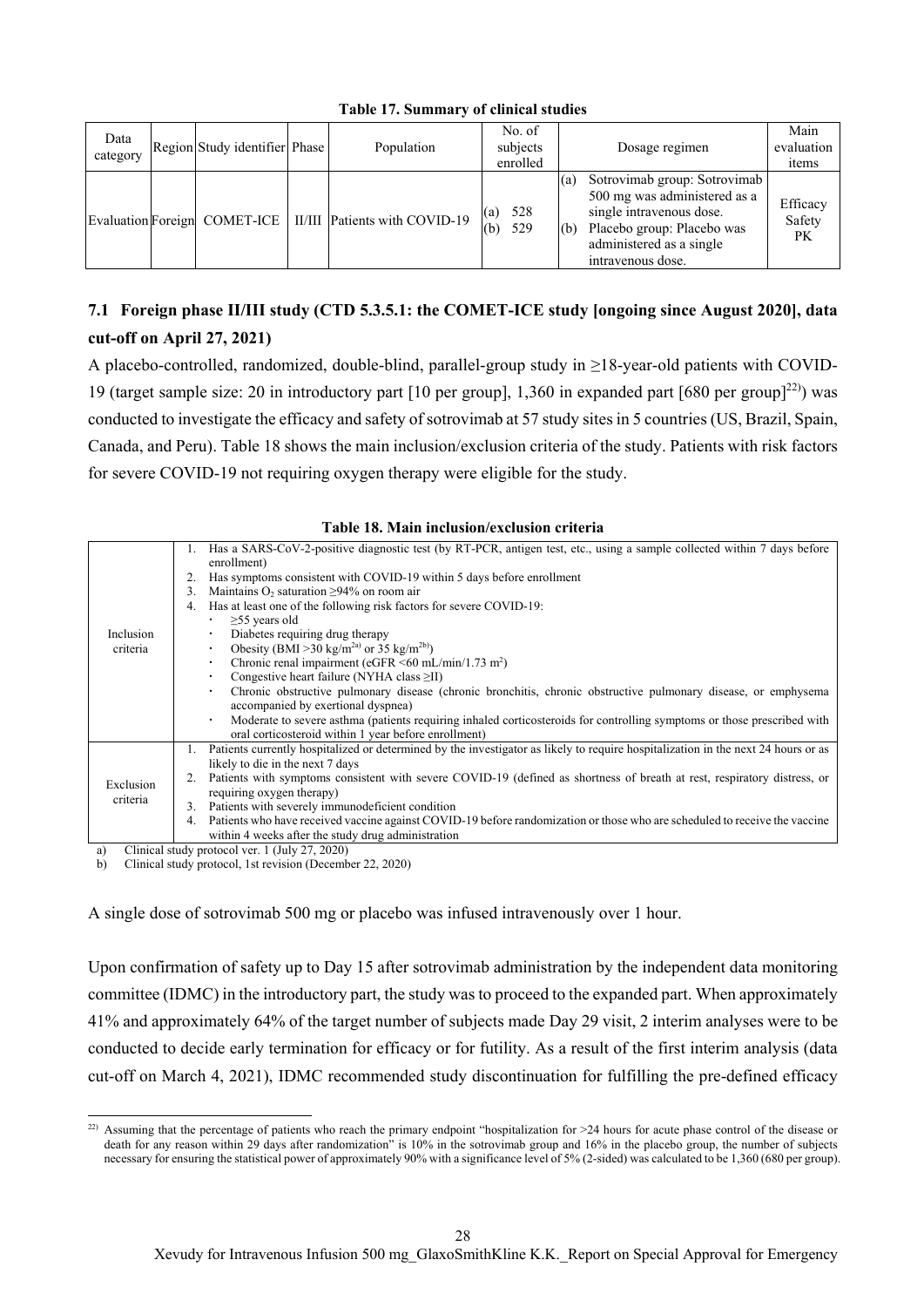criteria. In response to the recommendation, the study was terminated early for efficacy and further randomization was cancelled. After all randomized patients had completed Day 29 visit or prematurely discontinued, the final analysis (data cut-off on April 27, 2021) was conducted.<sup>23)</sup>

In the first interim analysis (data cut-off on March 4, 2021), 583 patients (291 in the sotrovimab group, 292 in the placebo group) randomized on or before January 19, 2021 were included in the efficacy analysis set. Table 19 shows the percentage of subjects who reached the primary endpoint "hospitalization for >24 hours for acute phase control of the disease or death for any reason within 29 days after randomization (hereinafter referred to "event".<sup>24)</sup>" A statistically significant difference was observed between the sotrovimab group and the placebo group.

**Table 19. Results of interim analysis for the primary endpoint (efficacy analysis set: data cut-off on March 4,** 

| ı<br>c. |  |
|---------|--|
|         |  |

|                                              | Sotrovimab                | Placebo                 |
|----------------------------------------------|---------------------------|-------------------------|
| Incidence of events                          | $1\%$ (3 of 291 subjects) | 7% (21 of 292 subjects) |
| Risk ratio $[97.24\% \text{ CI}]^{\text{a}}$ | $0.15$ [0.04, 0.56]       |                         |
| P value $a/b$                                | 0.002                     |                         |
|                                              |                           |                         |

Missing values were imputed by multiple imputation.

a) Poisson regression model with treatment group, time from symptom onset ( $\leq$ 3 days, 4-5 days), age ( $\leq$ 70, >70), and sex as covariates

b) A 2-sided significance level of 0.02758. The significance level of the entire study was 0.05 (2-sided). Hwang-Shih-DeCani (γ=1) alphaspending function by the Lan-DeMets method was used to adjust for the multiplicity of the hypothesis testing in the interim analysis.

In the final analysis (data cut-off on April 27, 2021), 1,057 randomized subjects (528 in the sotrovimab group, 529 in the placebo group) were included in the intent-to-treat (ITT) population and subjected to efficacy analysis. A total of 1,049 subjects who were randomized and received the study drug (523 in the sotrovimab group, 526 in the placebo group) were included in the safety analysis set. The causes of discontinuation within 29 days after randomization were death in 4 subjects (4 in the placebo group), adverse events in 1 subject (1 in the placebo group), lost to follow-up in 1 subject (1 in the placebo group), physician's discretion in 2 subjects (2 in the sotrovimab group), and subject's request in 18 subjects (8 in the sotrovimab group, 10 in the placebo group).

Table 20 shows the percentage of subjects who reached the primary efficacy endpoint "hospitalization for >24 hours for acute phase control of the disease or death for any reason within 29 days after randomization (event)," showing a tendency similar to that observed in the interim analysis. Figure 1 shows Kaplan-Meier curves of the cumulative incidence of events of the primary endpoint.

**Table 20. Results of final analysis of primary endpoint (ITT population: data cut-off on April 27, 2021)** 

|                                            | Sotrovimab                | Placebo                    |
|--------------------------------------------|---------------------------|----------------------------|
| Incidence of events                        | $1\%$ (6 of 528 subjects) | $6\%$ (30 of 529 subjects) |
| Risk ratio [95% confidence interval] $a$ ] | 0.21 [0.09, 0.50]         |                            |
| P value <sup>a)</sup>                      |                           | <0.001                     |

Missing values were imputed by multiple imputation.

Poisson regression model with treatment group, time from symptom onset ( $\leq$ 3 days, 4-5 days), age ( $\leq$ 70, >70), and sex as covariates

 $\overline{a}$  $^{23)}$  Since the study was terminated early for efficacy as a result of the interim analysis, the results of the primary endpoint in the interim analysis was handled as the main data for evaluating the success or failure of the study. Since the results of the final analysis contain the results of a greater number of subjects than those of the interim analysis, PMDA also focused on the results of the final analysis in its evaluation.

<sup>&</sup>lt;sup>24)</sup> The study drug was to be administered on the day of the randomization.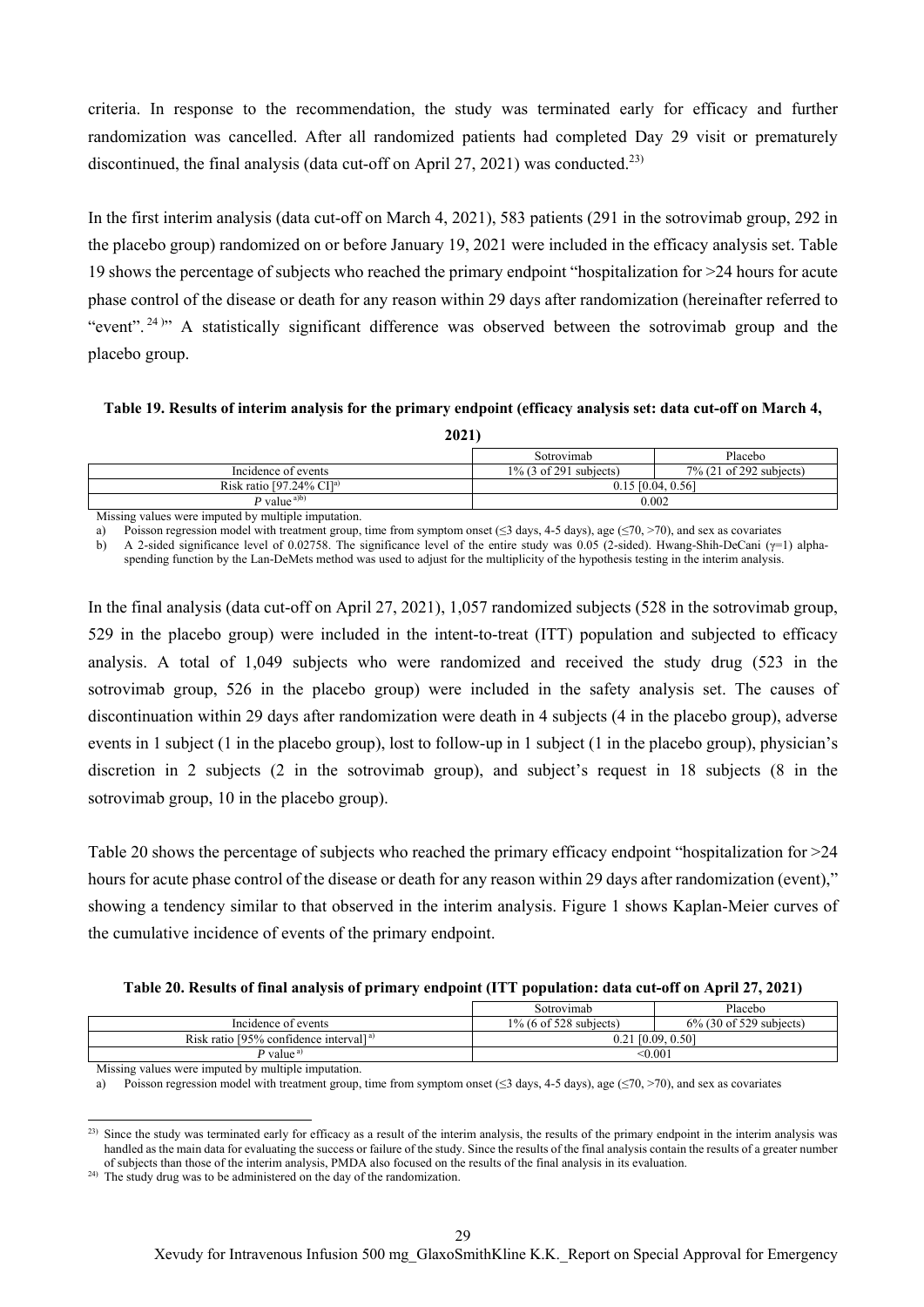

**Fig. 1 Cumulative incidence of primary endpoint (ITT population: data cut-off on April 27, 2021)** 

Viral load was evaluated mainly on Day 8 after randomization. The change in the viral load (nasopharyngeal swab) from baseline to Day 8 after randomization (data cut-off on April 27, 2021, least squares mean [95% confidence interval] log<sub>10</sub> copies/mL)<sup>25)</sup> was −2.589 [−2.708, −2.470] in the sotrovimab group and −2.357 [−2.475, −2.240] in the placebo group, with the between-group difference of −0.232 [−0.399, −0.065]. Table 21 shows the change over time in the viral load (nasopharyngeal swab) from baseline to Day 29 after randomization.

|          | Sotrovimab |                          |          | Placebo                  |
|----------|------------|--------------------------|----------|--------------------------|
|          | No. of     | Viral load <sup>a)</sup> | No. of   | Viral load <sup>a)</sup> |
|          | subjects   | $(log_{10} copies/mL)$   | subjects | $(log_{10} copies/mL)$   |
| Baseline | 358        | $6.554 \pm 1.625$        | 375      | $6.652 \pm 1.673$        |
| Day 5    | 314        | $4.690 \pm 1.457$        | 319      | $5.168 \pm 1.741$        |
| Day 8    | 294        | $4.039 \pm 1.207$        | 305      | $4.284 \pm 1.346$        |
| Day 11   | 307        | $3.689 \pm 1.004$        | 315      | $3.827 \pm 1.145$        |
| Day $15$ | 274        | $3.371 \pm 0.665$        | 289      | $3.428 \pm 0.834$        |
| Day 22   | 288        | $3.055 \pm 0.376$        | 286      | $3.177 \pm 0.567$        |
| Day 29   | 295        | $3.023 \pm 0.395$        | 306      | $3.040\pm0.400$          |

**Table 21. Change over time in viral load (nasopharyngeal swab) (data cut-off on April 27, 2021)**

 $Mean \pm SD$ 

 $\overline{a}$ 

a) Detection limit 3.17 log<sub>10</sub> copies/mL, lower quantitation limit 3.35 log<sub>10</sub> copies/mL. Value below detection limit was assumed to be " $0.5 \times$  detection limit." Value below the quantitation limit was assumed to be "lower quantitation limit − 0.5 × (lower quantitation limit − detection limit)." These values were then log<sub>10</sub> transformed.

<sup>&</sup>lt;sup>25)</sup> The change in viral load was analyzed in the randomized subjects whose viral load in nasopharyngeal swab sample collected on the day of the study drug administration at the central laboratory was confirmed to be quantifiable. In the present application, data from approximately 90% of subjects in the analysis set were submitted (358 in the sotrovimab group, 375 in the placebo group, data cut-off on April 27, 2021).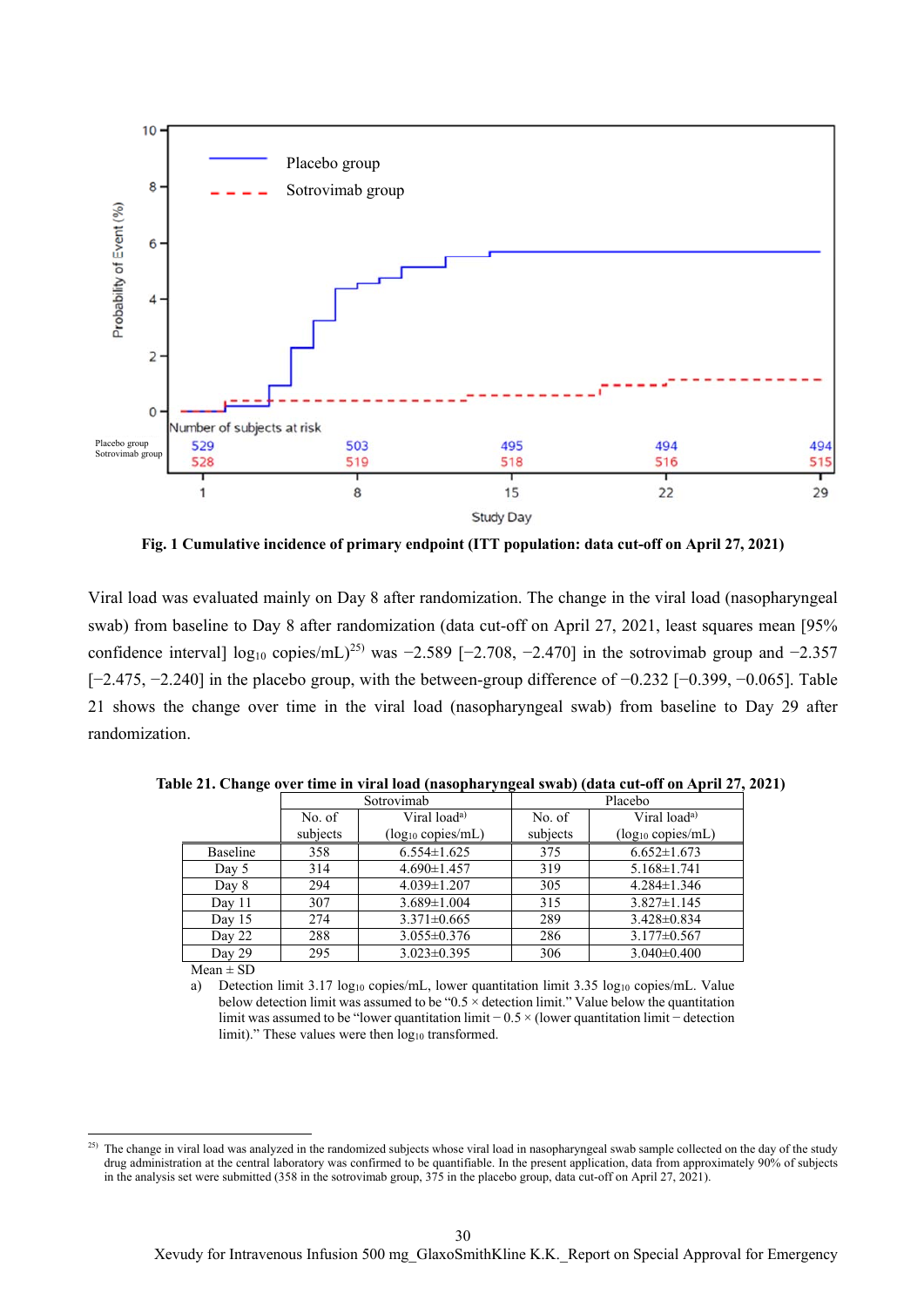Adverse events were observed in 22% (114 of 523) of subjects in the sotrovimab group and in 23% (123 of 526) of subjects in the placebo group (data cut-off on April 27, 2021). Table 22 shows the incidence of adverse events and adverse drug reactions with an incidence of  $>1\%$  in either group.

|                    |                           | Adverse events         | Adverse drug reactions    |                        |
|--------------------|---------------------------|------------------------|---------------------------|------------------------|
| Event              | Sotrovimab<br>$(n = 523)$ | Placebo<br>$(n = 526)$ | Sotrovimab<br>$(n = 523)$ | Placebo<br>$(n = 526)$ |
| Total              | 114(22)                   | 123(23)                | 8(2)                      | 9(2)                   |
| Diarrhoea          | 8(2)                      | 4(<1`                  |                           |                        |
| COVID-19 pneumonia | 5(<1`                     | 22(4)                  |                           | 26<1                   |
| Nausea             | 5(<1                      | 9(2)                   | $\vert$ (<1               | $($ $<$ $\overline{1}$ |
| Headache           | 46<1                      | 11(2                   | 16<1                      |                        |

**Table 22. Adverse events and adverse drug reactions with an incidence of ≥1% in either group (safety analysis set: data cut-off on April 27, 2021)** 

Number of subjects (%), MedDRA(Version 23.1)

Adverse events leading to death were observed in 4 subjects in the placebo group (COVID-19 pneumonia in 2, pneumonia and respiratory failure in 1 subject each). A causal relationship to the study drug was denied for all of them.

Serious adverse events were observed in 11 subjects in the sotrovimab group (COVID-19 pneumonia in 3, diverticulitis in 2, diabetes mellitus, non-small cell lung cancer, small intestinal obstruction, adenocarcinoma pancreas, diabetic foot, and myocardial ischaemia in 1 subject each) and in 32 subjects in the placebo group (COVID-19 pneumonia in 20, pneumonia in 3, COVID-19 and acute kidney injury in 2 subjects each, acute respiratory failure, pulmonary embolism, respiratory distress, respiratory failure, gastrooesophageal reflux disease, obstructive pancreatitis, dehydration, hypovolaemia, cardio-respiratory arrest, and peripheral artery thrombosis in 1 subject each [some subjects had more than 1 event]). Causal relationship to the study drug could not be ruled out for COVID-19 pneumonia in 2 subjects in the placebo group. The outcome was recovery in both of them.

An adverse event leading to treatment discontinuation was observed in 1 subject in the placebo group (nausea), but its causal relationship to the study drug was denied.

### **7.R Outline of the review conducted by PMDA**

### **7.R.1 Efficacy**

## **7.R.1.1 Efficacy in patients with COVID-19**

The applicant's explanation about the efficacy of sotrovimab in patients with COVID-19:

In the COMET-ICE study, the efficacy endpoint was "the percentage of subjects hospitalized for >24 hours for acute phase control of the disease or death for any reason within 29 days after randomization." COVID-19 causes not only respiratory pathologies such as hypoxemia but also a wide range of pathologies in multiple organ systems (*JAMA*. 2020;324:782-93). The above endpoint allows comprehensive assessment of the pathologic conditions related to COVID-19, and is thus a clinically important endpoint. Table 23 shows the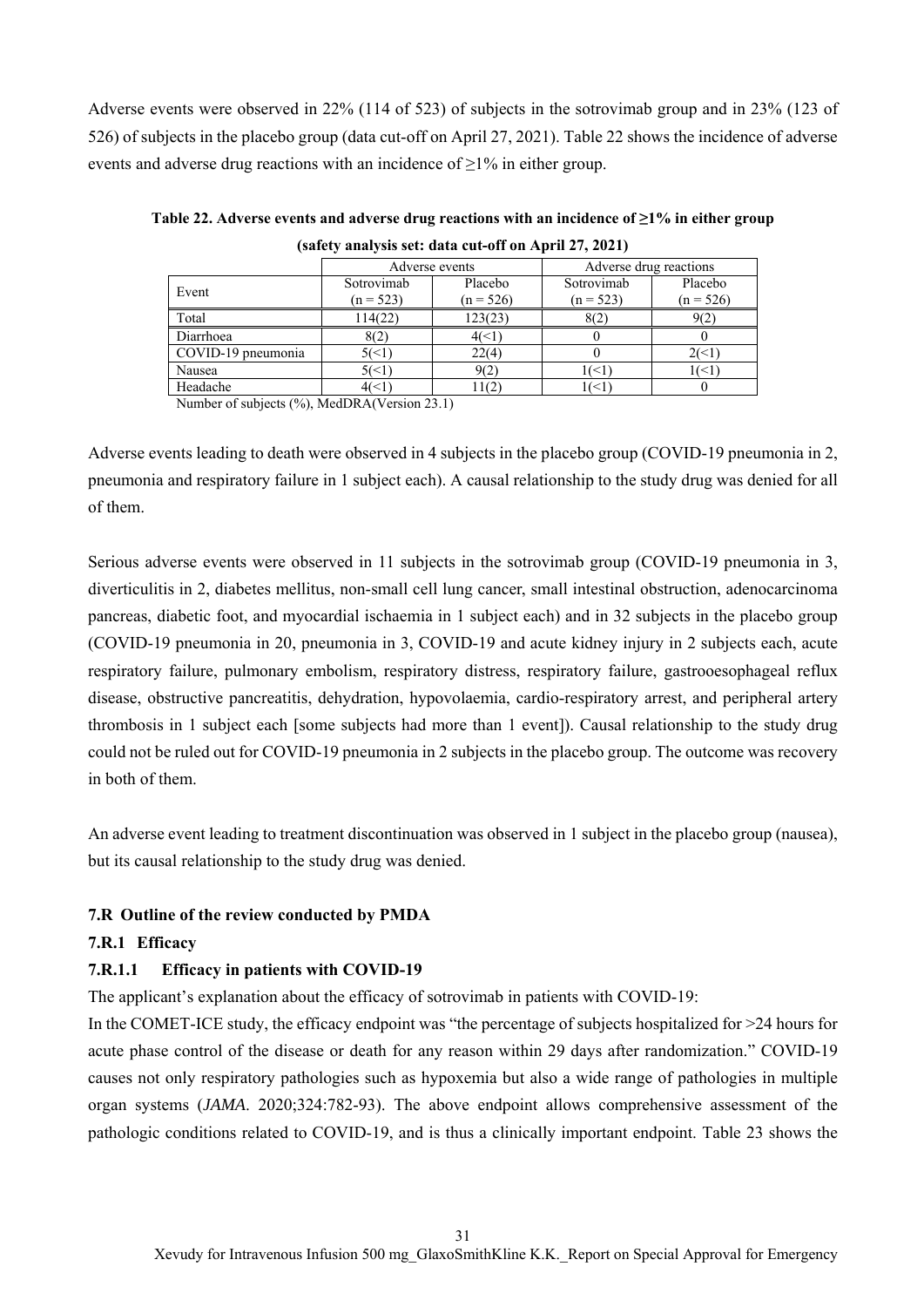results. In the interim analysis, a statistically significant difference was observed between the sotrovimab group and the placebo group, and a similar trend was observed also in the final analysis.

| Table 23. Results of the primary endpoint in foreign phase II/III study (the COMET-ICE study) |  |
|-----------------------------------------------------------------------------------------------|--|
| (reproduced from Tables 19 and 20)                                                            |  |

|                           |                            | Final analysis (data cut-off on April 27, 2021) |                            |
|---------------------------|----------------------------|-------------------------------------------------|----------------------------|
| Sotrovimab                | Placebo                    | Sotrovimab                                      | Placebo                    |
| $1\%$ (3 of 291 subjects) | $7\%$ (21 of 292 subjects) | $1\%$ (6 of 528 subjects)                       | $6\%$ (30 of 529 subjects) |
| $0.15$ [0.04, 0.56]       |                            |                                                 | $0.21$ $[0.09, 0.50]$      |
| 0.002c                    |                            |                                                 | < 0.001                    |
|                           | $\cdots$                   |                                                 |                            |

Missing values were imputed by multiple imputation.

a) The pre-defined efficacy criteria were met in the interim analysis, resulting in the early termination of the study.

b) Poisson regression model with treatment group, time from symptom onset (≤3 days, 4-5 days), age (≤70, >70), and sex as covariates. 97.24% CI in the interim analysis and 95% CI in the final analysis.

c) A 2-sided significance level of 0.02758. The significance level of the entire study was 0.05 (2-sided). Hwang-Shih-DeCani ( $\gamma$ =1) alphaspending function by the Lan-DeMets method was used to adjust for the multiplicity of the hypothesis testing in the interim analysis.

As for the effect of SARS-CoV-2 variants, the main SARS-CoV-2 strains observed in the countries of the study during the conduct of the COMET-ICE study were the wild strain, strains B.1.1.7 (Alpha) and P.1 (Gamma). Table 24 shows the number of subjects with SARS-CoV-2 showing mutations related to VOC or VOI among 275 subjects from whom samples were available for base sequence analysis of SARS-CoV-2 (137 in the sotrovimab group, 138 in the placebo group).<sup>26)</sup> The number of subjects with events of the primary endpoint "hospitalization for >24 hours for acute phase control of the disease or death for any reason" was 1 in the sotrovimab group (strain B.1.427/B.1.429) and 1 in the placebo group (strain B.1.1.7 [Alpha]). *In vitro* studies did not show any decrease in the neutralization activity of sotrovimab against VOC or VOI tested [see Section 3.R.2].

 $\overline{a}$ 

<sup>&</sup>lt;sup>26)</sup> Nasopharyngeal swab samples that fulfill the following criteria were obtained from all subjects randomized and treated with the study drug and were subjected to analysis (detection limit: 4.5 log<sub>10</sub> copies/mL). In the present application, data from approximately 38% of the subjects in the analysis set were submitted (137 in the sotrovimab group, 138 in the placebo group, data cut-off on May 18, 2021).

<sup>(</sup>a) Baseline (Day 1) samples in all subjects. Day 5 sample could be used in place in case the baseline sample was unavailable for use.

<sup>(</sup>b) Post-baseline samples obtained from subjects who had quantifiable viral load on Day 8 allowing base sequence analysis

<sup>・</sup> Evaluable samples obtained at the latest visit after baseline were used for base sequence analysis.

<sup>・</sup> In case a post-baseline sample was unavailable for use, a sample collected before or after the evaluation time point could be used in place.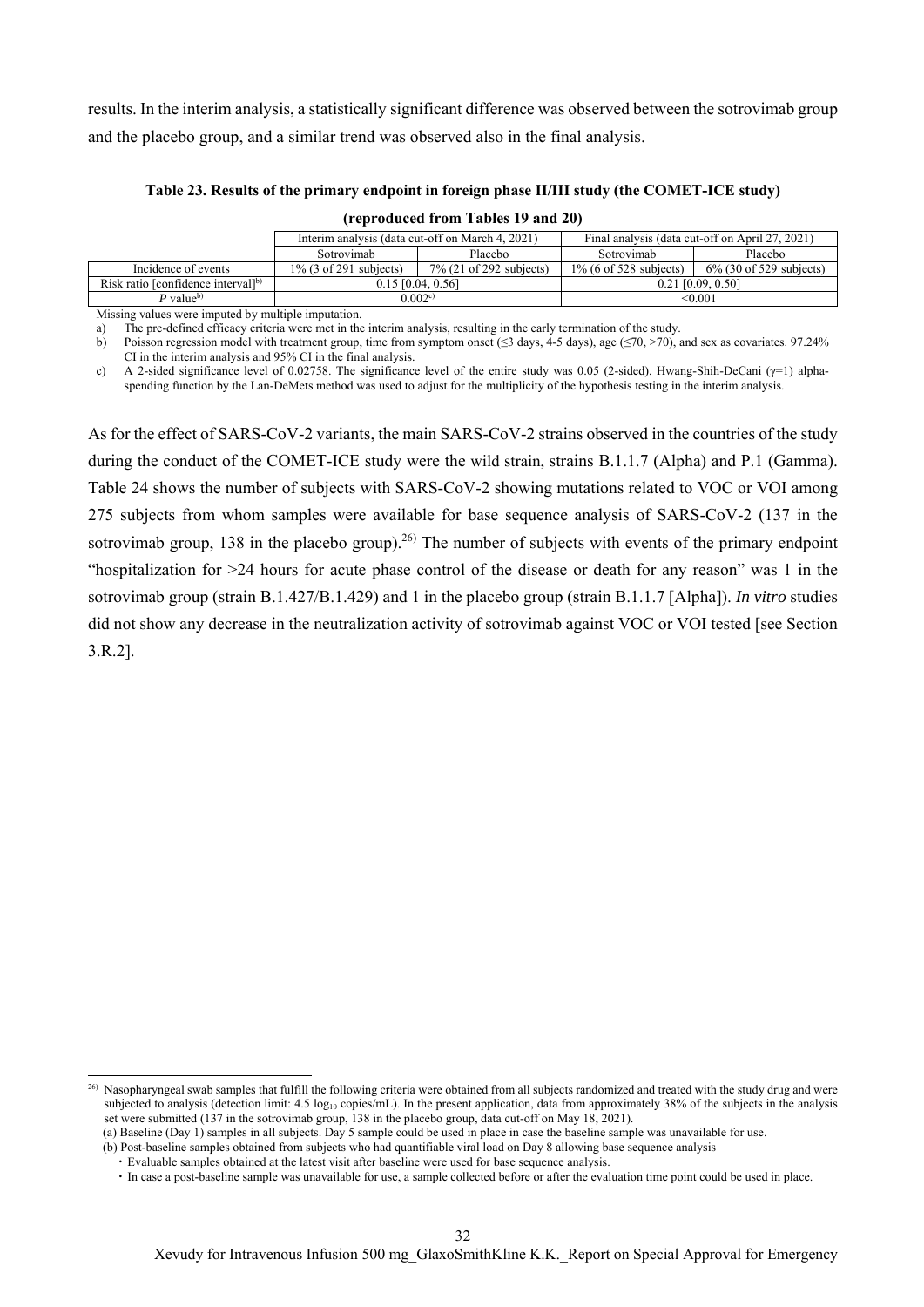| Strain                    | Amino acid mutations tested                                                                          | Sotrovimab<br>$(n = 137)$ | Placebo<br>$(n = 138)$ |
|---------------------------|------------------------------------------------------------------------------------------------------|---------------------------|------------------------|
| <b>B.1.1.7</b><br>(Alpha) | Deletion H69, deletion V70, deletion Y144, N501Y, A570D,<br>D614G, P681H, T716I, S982A, D1118H       |                           | 6                      |
| <b>B.1.351</b><br>(Beta)  | L18F, D80A, D215G, R246I, deletion L242, deletion A243,<br>deletion L244, K417N, E484K, N501Y, A701V |                           | $\Omega$               |
| P.1<br>(Gamma)            | L18F, T20N, P26S, D138Y, R190S, K417T, E484K, N501Y,<br>H655Y, T1027I, V1176F                        |                           | 0                      |
| B.1.427/B.1.429           | S <sub>13</sub> I, W <sub>152</sub> C, L <sub>452</sub> R                                            | 5                         |                        |
| B.1.526<br>(Iota)         | L5F, T95I, D253G, S477N or E484K, A701V                                                              |                           | $\Omega$               |
| B.1.617.1<br>(Kappa)      | T95I, G142D, E154K, L452R, E484Q, P681R, Q1071H                                                      |                           | 0                      |
| B.1.617.2<br>(Delta)      | T19R, G142D, E156G, deletion F157, deletion R158, L452R,<br>T478K, P681R, D950N                      |                           | 0                      |
|                           | N501Y                                                                                                |                           |                        |
|                           | L452R                                                                                                |                           |                        |
|                           | <b>S477N</b>                                                                                         |                           | 4                      |

**Table 24. Subjects infected with SARS-CoV-2 containing mutations related to VOC or VOI in the COMET-ICE** 

**study (data cut-off on May 18, 2021)** 

Number of subjects

 $-$ : Not applicable

The above results demonstrate the efficacy of sotrovimab in patients with COVID-19 who have risk factors for severe COVID-19 but do not require oxygen therapy. The efficacy of sotrovimab in patients with COVID-19 without risk factors for severe COVID-19 has not been demonstrated.

Although Japanese patients with COVID-19 were not enrolled in the COMET-ICE study, the efficacy of sotrovimab can be expected in Japanese patients, based on the results of the study, taking into account that (a) diagnostic criteria for COVID-19, pathology, and risk factors for severe COVID-19 are similar between Japan and other countries, and there is no significant difference in the treatment guidelines with a focus on oxygen therapy and the types of drugs that can be used,<sup>27)</sup> (b) sotrovimab is an antibody against an adventitious agent, and (c) PK of sotrovimab is unlikely to differ significantly between Japanese and non-Japanese subjects [see Section 6.R.1].

### PMDA's view:

The applicant's explanation is acceptable that the data of the COMET-ICE study have demonstrated the efficacy of sotrovimab in patients with COVID-19 who have risk factors for severe COVID-19 but do not require oxygen therapy. Given that sotrovimab is a therapeutic agent urgently needed in clinical practice, it is acceptable that clinical data in Japanese patients with COVID-19 are unavailable at present. PMDA has concluded that sotrovimab is expected to demonstrate efficacy, to a certain extent, in Japanese patients with COVID-19, taking into account that (a) there is no significant difference in the diagnostic criteria for COVID-19, pathology, risk factors for severe COVID-19, treatments, etc., between Japan and other countries, (b) sotrovimab is an antibody against an adventitious agent and does not cross-react with human tissues, and (c) PK of sotrovimab is unlikely to differ significantly between Japanese and non-Japanese subjects [see Section 6.R.1].

 $\overline{a}$ <sup>27)</sup> NIH Coronavirus Disease 2019 (COVID-19) Treatment Guidelines, Clinical Practice Guidelines for Novel Coronavirus Infection (COVID-19), ver. 5.3, Ministry of Health, Labour and Welfare (August 31, 2021)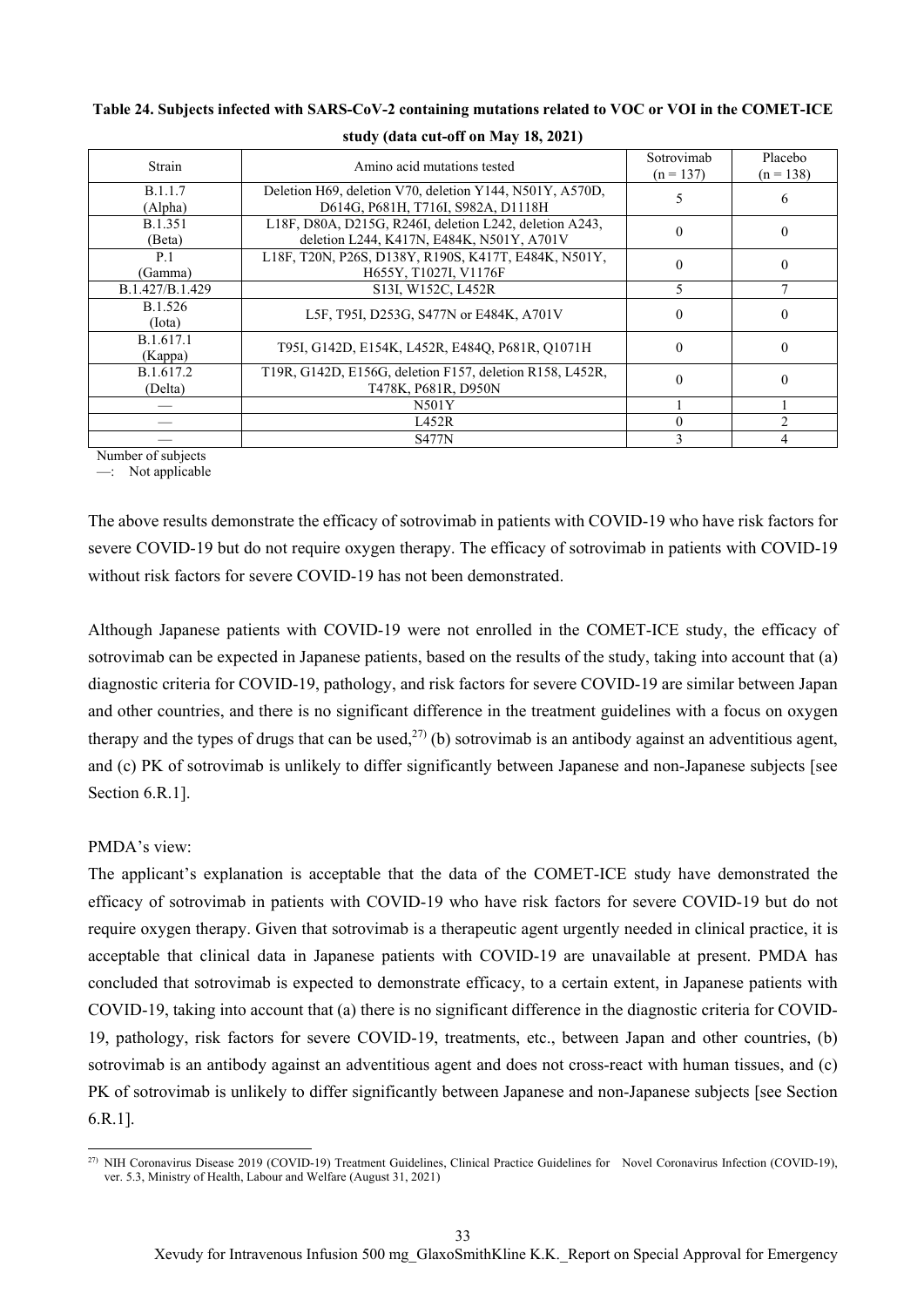As soon as the results of the ongoing phase I study (Study 217653) investigating PK, safety, etc., in healthy adults (Japanese and Caucasians) become available, information including effects on the efficacy and safety should be provided promptly to healthcare professionals. Information on the effect of anti-SARS-CoV-2 antibody on the efficacy of sotrovimab, which is being investigated in the COMET-ICE study, should be collected continuously after the market launch, and new findings should be provided to healthcare professionals appropriately.

The COMET-ICE study did not detect any significant decrease in the efficacy of sotrovimab against variants, neither did *in vitro* studies detect any decrease in the neutralization activity of sotrovimab against VOC and VOI tested [see Section 3.R.2]. These results suggest that sotrovimab has efficacy against these variants at present, although there are only limited clinical data available.

Information on the efficacy of sotrovimab on variants should be collected continuously after the market launch and provided appropriately to healthcare professionals.

#### **7.R.1.2 Effect of epitope mutation on efficacy**

The applicant's explanation about the possibility that viruses containing epitope mutations are induced or selected by sotrovimab administration and about the efficacy of sotrovimab in patients infected by these viruses:

In the COMET-ICE study, base sequence of SARS-CoV-2 could be analyzed at baseline in 259 subjects (127 in the sotrovimab group, 132 in the placebo group) and after baseline in 80 subjects (45 in the sotrovimab group, 35 in the placebo group). The gene sequence encoding S-protein of these virus strains was analyzed using the next-generation sequencing approach (data cut-off on May 18, 2021).<sup>26)</sup>

Epitope mutations were observed after baseline in 22.2% (10 of 45) of subjects in the sotrovimab group and in 0% (0 of 35) of subjects in the placebo group. One subject (E340K) reached the primary endpoint "hospitalization for >24 hours for acute phase control of the disease or death for any reason within 29 days after randomization." Mutations (allele frequency) observed in the sotrovimab group were E340K (99.7%- 99.9%) in 4 subjects, S359G (8.2%, 12.2%) in 2 subjects, A344V (6.2%), R346G (5.2%), K356R (7.5%), and C361T (6.0%) in 1 subject each.

Among subjects with both baseline and post-baseline base sequence data, 20.0% (7 of 35) of subjects in the sotrovimab group and in 0% (0 of 29) of subjects in the placebo group showed new epitope mutation. The mutations observed in the sotrovimab group were E340K and S359G in 2 subjects each, A344V, K356R, and C361T in 1 subject each.

Epitope mutations were observed at baseline in 3.9% (5 of 127) of subjects in the sotrovimab group and in 3.0% (4 of 132) of subjects in the placebo group. None of these subjects reached the endpoint "hospitalization for >24 hours for acute phase control of the disease or death for any reason within 29 days after randomization."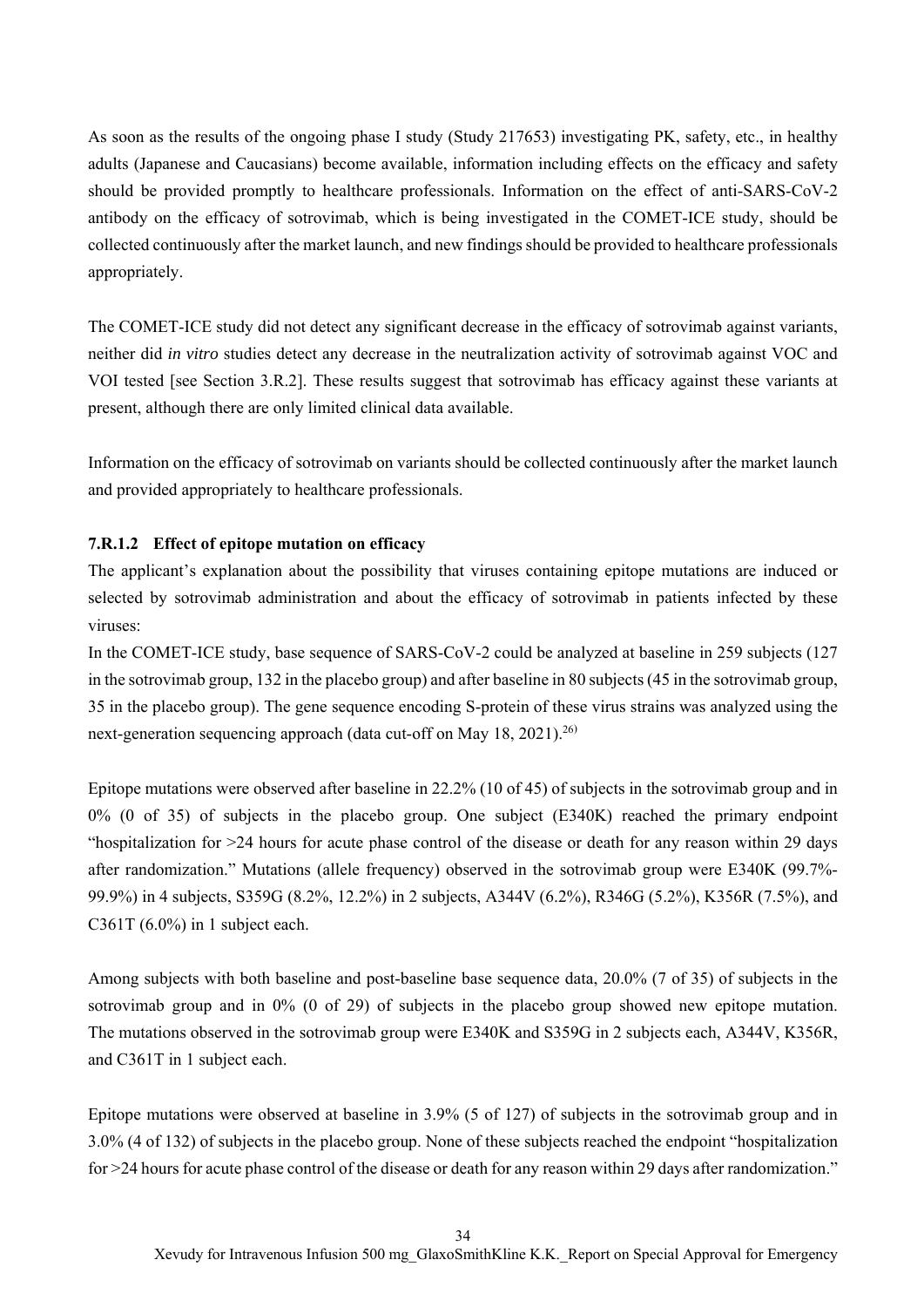Mutations (allele frequency) observed in the sotrovimab group were C361T (5.1%, 5.5%) in 2 subjects, L335S (6.7%), C336R (11.1%), and E340A (99.7%) in 1 subject each.

#### PMDA's view:

Although the currently available information is limited, an *in vitro* study demonstrated a decreased neutralization activity of sotrovimab against the virus with E340K mutation among epitope mutations observed after baseline [see Section 3.1.2.2.1]. The possibility that viruses with epitope mutations are induced or selected by sotrovimab should be carefully monitored. Information on the occurrence of variants resistant to sotrovimab should be collected continuously after the market launch, and new findings should be provided promptly to healthcare professionals.

The above conclusions of PMDA will be discussed at the Expert Discussion.

### **7.R.2 Safety**

 $\overline{a}$ 

The applicant's explanation about the safety profile of sotrovimab:

Table 25 shows the summary of safety in the foreign phase II/III study (the COMET-ICE study). The incidence of events did not tend to be higher in the sotrovimab group than in the placebo group.

|                                           | Sotrovimab       | Placebo     |
|-------------------------------------------|------------------|-------------|
|                                           | $(n = 523)$      | $(n = 526)$ |
| Adverse events                            | 114(22)          | 123(23)     |
| Adverse drug reactions                    |                  | (2)         |
| Serious adverse events                    | $\left(2\right)$ | 32(6)       |
| Adverse events leading to death           |                  |             |
| Adverse events leading to discontinuation |                  |             |
| $-1$ $-1$ $-1$ $-1$ $-1$ $-1$             |                  |             |

**Table 25. Summary of safety in foreign phase II/III study (the COMET-ICE study)** 

**(safety analysis set: data cut-off on April 27, 2021)** 

Number of subjects (%)

In the sotrovimab groups of the ongoing or completed foreign clinical studies (the COMET-PEAK study, the ACTIV-3 study, and the BLAZE-4 study),  $^{28}$  serious adverse events were observed in 1 subject in the intravenous infusion group (COVID-19 pneumonia) and in 3 subjects in the intramuscular injection group (COVID-19 pneumonia, coronavirus pneumonia, dehydration, bilateral pneumonia, and acute hypoxic respiratory failure in 1 subject each [some subjects had more than 1 event]) in the COMET-PEAK study (part B); and in 7 subjects (anaphylaxis, cytokine release syndrome, respiratory failure, respiratory distress,

<sup>&</sup>lt;sup>28)</sup> • The COMET-PEAK study (NCT04779879) in unhospitalized patients with mild to moderate COVID-19: In Part A, sotrovimab Process I- or Process II-derived formulation 500 mg was infused intravenously as a single dose (infusion time: 60 minutes). In Part B, sotrovimab Process IIderived formulation 500 mg was infused intravenously (infusion time: 15 minutes) or injected intramuscularly as a single dose. Sotrovimab was administered to 30 subjects in Part A (8 in Process I-derived formulation group, 22 in Process II-derived formulation group) and to 166 subjects in Part B (84 in intravenous infusion group, 82 in intramuscular injection group) (Part A: data cut-off on June 8, 2021; Part B: data cut-off on July 1, 2021).

<sup>・</sup>The ACTIV-3 study (NCT04501978) in hospitalized patients with COVID-19: Sotrovimab Process I-derived formulation 500 mg was infused intravenously as a single dose (infusion time 60 min). Sotrovimab was administered to 182 subjects (data cut-off on March 18, 2021).

<sup>・</sup>The BLAZE-4 study (NCT04634409) in unhospitalized patients with mild to moderate COVID-19: In treatment group 7, sotrovimab Process IIderived formulation 500 mg + bamlanivimab 700 mg were infused intravenously as a single dose (infusion time: 30 minutes each with an interval of ≥30 minutes in between). Sotrovimab + bamlanivimab were administered to 101 subjects (data cut-off on March 17, 2021).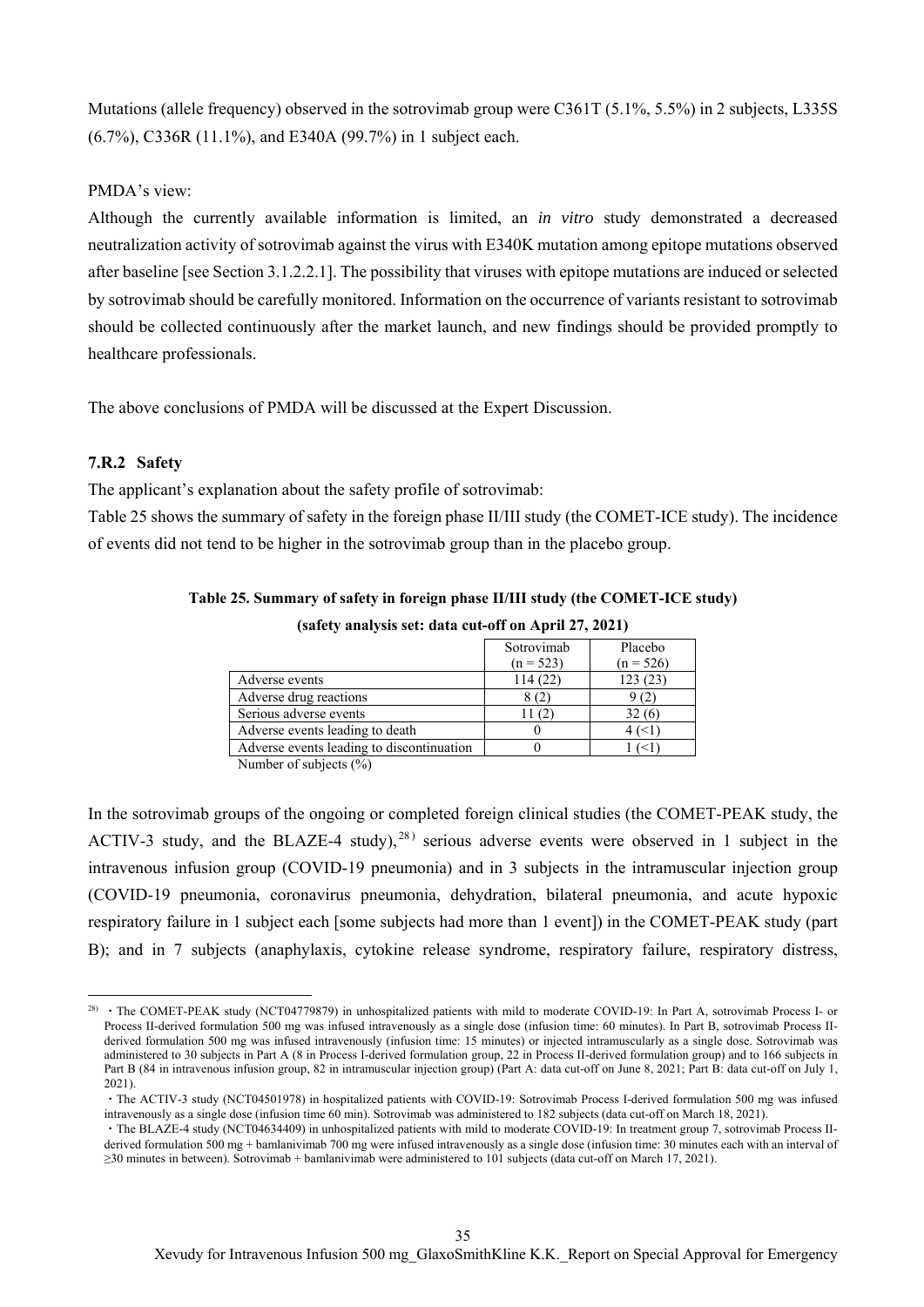hypercalcaemia, hypoxia, and haemolytic anaemia in 1 subject each) in the ACTIV-3 study<sup>29</sup>. Causal relationship to the study drug could not be ruled out in 3 subjects of the ACTIV-3 study (anaphylaxis, cytokine release syndrome, and respiratory distress). The outcome was recovery in all of them. No serious adverse events were observed in the BLAZE-4 study. In the ACTIV-3 study, serious adverse events in 11 subjects in the sotrovimab group (pulseless electrical activity in 2 subjects, acute respiratory failure, cardio-respiratory arrest, cardiogenic shock, respiratory failure, lung neoplasm malignant, multiple organ dysfunction syndrome, COVID-19, COVID-19 pneumonia, and death in 1 subject each) led to death. All of these serious adverse events except those in 2 subjects (lung neoplasm malignant and multiple organ dysfunction syndrome) were considered to be caused by COVID-19.

In the foreign phase II/III study (the COMET-ICE study), infusion related reactions  $30^{\circ}$  including hypersensitivity were observed in 1% (6 of 523) of subjects in the sotrovimab group and in 1% (6 of 526) of subjects in the placebo group (Table 26). All events observed in the sotrovimab group were Grade 1 or 2, and their causal relationship to the study drug was denied. The outcome was recovery in all of them.

|                           | Adverse events |             | Adverse drug reactions |             |
|---------------------------|----------------|-------------|------------------------|-------------|
| Events                    | Sotrovimab     | Placebo     | Sotrovimab             | Placebo     |
|                           | $(n = 523)$    | $(n = 526)$ | $(n = 523)$            | $(n = 526)$ |
| Total                     | 6(1)           | 6 (1)       |                        | $3 \le 1$   |
| Pyrexia                   | 3(1)           | $(\leq 1)$  |                        |             |
| Chills                    | 2(1)           |             |                        |             |
| <b>Dizziness</b>          | ′<1            | 3(1)        |                        | ′<1         |
| Pruritus                  |                | ′<1         |                        | $($ $<$ 1   |
| Rash                      |                | (<1`        |                        | $\leq$ 1    |
| Infusion related reaction | ′<1            |             |                        |             |
| Dyspnoea                  | ′<1            | ั<1`        |                        |             |

**Table 26. Infusion related reactions including hypersensitivity observed in foreign phase II/III study (the COMET-ICE study) (Safety analysis set: data cut-off on April 27, 2021)** 

Number of patients (%)

 $\overline{a}$ 

The following information was obtained from the ACTIV-3 study: Infusion related reactions<sup>31)</sup> were observed in 10% (18 of 182) of subjects in the sotrovimab group and in 8% (14 of 178) of subjects in the placebo group. Among them, Grade 4 events were observed in 2 subjects in the sotrovimab group (anaphylaxis, bronchospasm, and breath shortness in 1 subject each [1 subject had more than 1 event]) and in 1 subject in the placebo group (other reactions). Causal relationship to the study drug could not be ruled out for any of Grade 4 events observed in the sotrovimab group. They were serious adverse events. In the BLAZE-4 study, there was no infusion related reaction.32)

<sup>&</sup>lt;sup>29)</sup> In the ACTIV-3 study, serious symptoms (including death) known to occur as complications of COVID-19 were predefined not to be reported as serious adverse events, except clinical organ failure, serious infection, and those considered to causally related to the study drug.

<sup>&</sup>lt;sup>30)</sup> The following events that occurred within 24 hours after start of the study drug administration: Events coded as "anaphylactic reaction (wide)" or "hypersensitivity (narrow)" in Standardized MedDRA Query (SMQ), and events defined based on the customized PT list derived from infusion related reactions that occurred within 24 hours after the start of infusion, as reported with other approved monoclonal antibodies.

<sup>&</sup>lt;sup>31)</sup> The following events observed during, or within 2 hours after, the study drug administration: Angioedema, anaphylaxis, bronchospasm, chills, diarrhoea, headache, pyrexia, hypotension, pruritus, myalgia, rash (except urticaria), nausea, breath shortness, tachycardia, throat irritation/tightening, vomiting, urticaria, dizziness, change in reality perception, confusion, mental status changes, and other events recognized as infusion related reactions by the investigator, etc.

<sup>32)</sup> Events coded as MedDRA SMQ "anaphylactic reactions (wide)," "angioedema (wide)," or "hypersensitivity (wide)."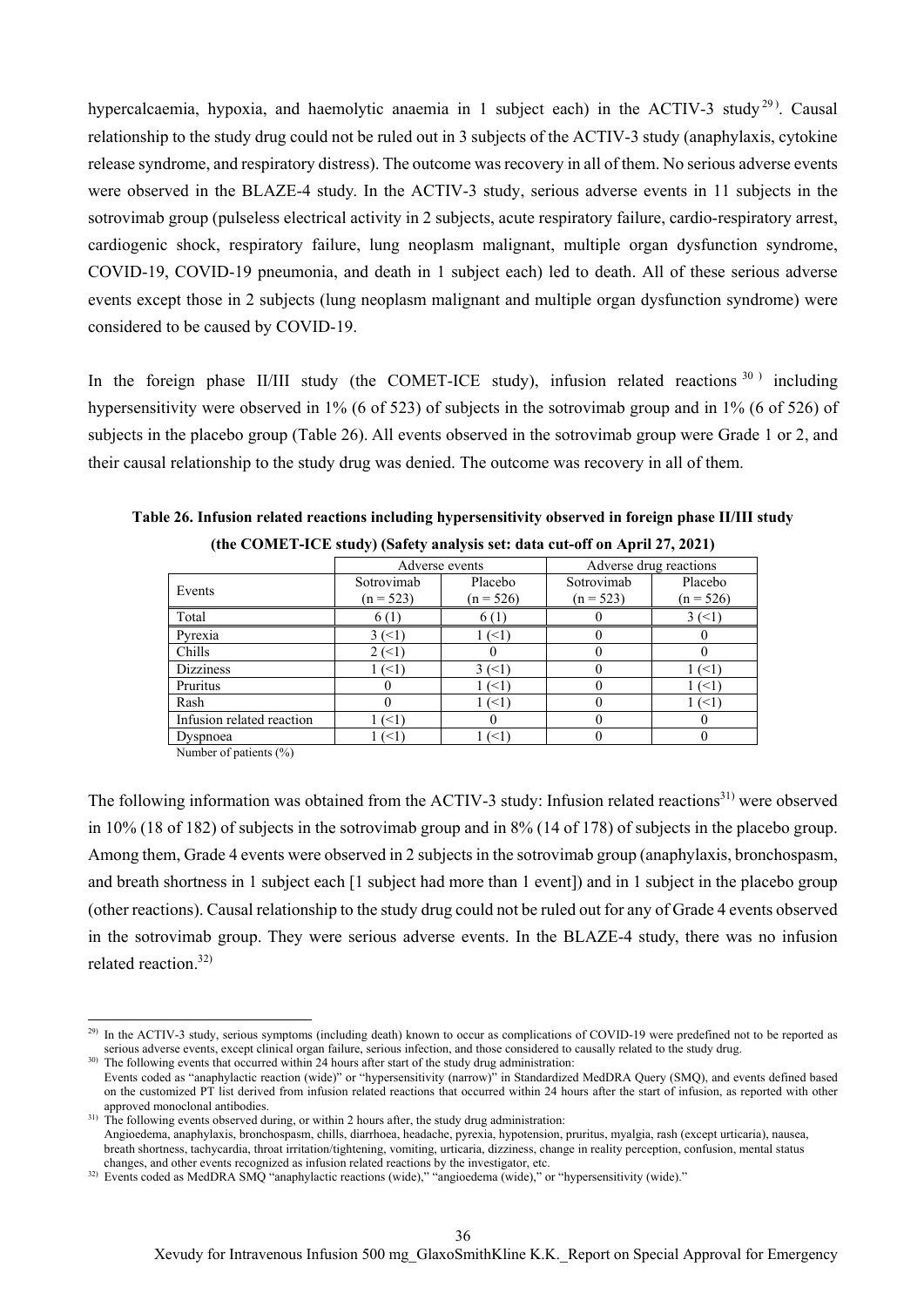Although there are no experiences of administering sotrovimab to Japanese patients with COVID-19, it is possible to evaluate, to a certain extent, the safety of the treatment in Japanese patients with COVID-19 based on the results of the COMET-ICE study, for the following reasons: (a) There is no significant difference in the diagnostic criteria for COVID-19, pathology, risk factors for severe COVID-19, treatment methods, etc., between Japanese and non-Japanese patients, and (b) Sotrovimab is an antibody against an adventitious agent.

After the Emergency Use Authorization in the US up to August 19, 2021, there were spontaneous reports of 1 case of serious adverse event (COVID-19 pneumonia) in the US and 3 cases of serious adverse events (COVID-19 pneumonia) and 1 case of an adverse event (rash) in the United Arab Emirates. However, there have been no events that affect the benefit-risk balance of sotrovimab evaluated based on the results of the COMET-ICE study and other clinical studies.

On the basis of the above, the applicant considers that the safety profile of sotrovimab is acceptable. Since sotrovimab is a protein product and caused hypersensitivity (including anaphylaxis) in clinical studies, the package insert will include a precautionary statement regarding the risk of such reactions.

### PMDA's view:

The safety risk of sotrovimab in patients with COVID-19 is manageable provided that appropriate caution is given, in view of the information on hypersensitivity (including anaphylaxis) obtained in the COMET-ICE study, etc. The safety profile of sotrovimab in Japanese patients is unlikely to be significantly different from that in non-Japanese patients because sotrovimab is an antibody against an adventitious agent, although it is difficult to reach a definite conclusion due to the lack of experience of administering sotrovimab to Japanese patients with COVID-19. Information on the safety in Japanese patients, including that obtained from the ongoing clinical studies, should be collected continuously after the market launch and provided appropriately to healthcare professionals.

The above conclusions of PMDA will be discussed at the Expert Discussion.

## **7.R.3 Clinical positioning**

The applicant's explanation about the clinical positioning of sotrovimab:

In Japan, remdesivir, dexamethasone, and baricitinib have been approved as therapeutic agents against COVID-19, and used in patients with moderate (I and II) to severe disease according to the profile of each drug. Also, co-administration of casirivimab and imdevimab is approved and used in patients with mild to moderate I disease who have risk factors for severe COVID-19.33) In the COMET-ICE study, sotrovimab was shown to have efficacy and safety in patients with Covid-19 who have risk factors for severe COVID-19 but do not require oxygen therapy. Patients not requiring oxygen therapy in the COMET-ICE study correspond to those with mild to moderate I COVID-19 according to the Clinical Practice Guidelines for Novel Coronavirus

 $\overline{a}$ 33) Package insert, Clinical Practice Guidelines for Novel Coronavirus Infection (COVID-19), ver. 5.3 (August 31, 2021)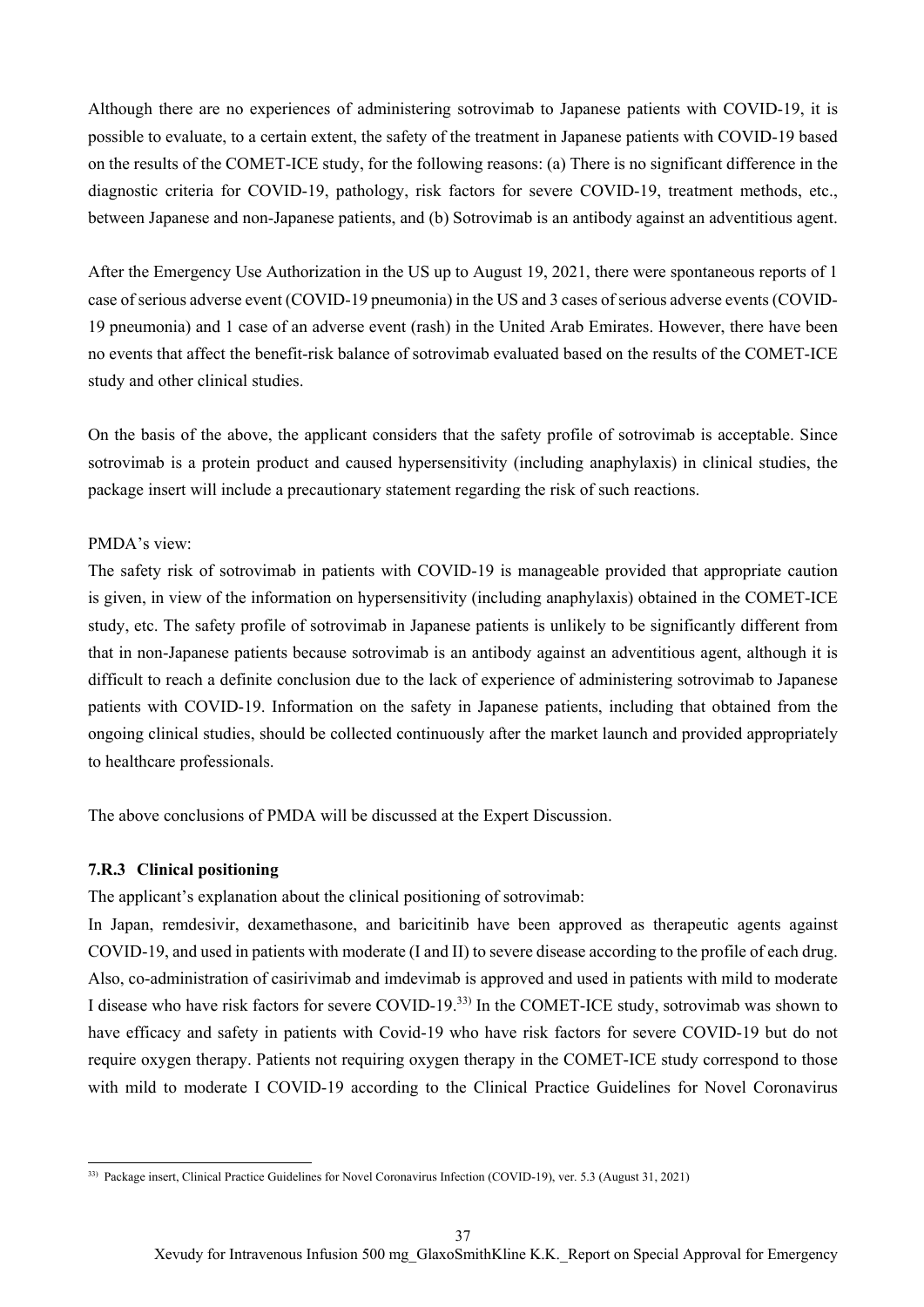Infection (COVID-19), ver. 5.3 (August 31, 2021). Accordingly, sotrovimab would be a treatment option for patients with mild to moderate I COVID-19 who have risk factors for severe COVID-19.

### PMDA's view:

On the basis of the review in Sections 7.R.1 and 7.R.2, PMDA considers that sotrovimab provides a treatment option for patients with mild to moderate I COVID-19 who have risk factors for severe COVID-19. The intended population will be discussed in Section 7.R.4.

The above conclusions of PMDA will be discussed at the Expert Discussion.

## **7.R.4 Indication**

The applicant's explanation about the indication and the intended population for sotrovimab:

The COMET-ICE study demonstrated the efficacy and safety of sotrovimab in patients with COVID-19 who have risk factors for severe COVID-19 but do not require oxygen therapy. Accordingly, the indication should be disease caused by SARS-CoV-2 infection (COVID-19), and the package insert should advise that sotrovimab is intended only for patients who have risk factors for severe COVID-19 but do not require oxygen therapy.

### PMDA's view:

On the basis of the review in Sections 7.R.1 and 7.R.2, the following indication of sotrovimab is acceptable: Disease caused by SARS-CoV-2 infection (COVID-19). The intended population of sotrovimab should be patients with COVID-19 who have risk factors for severe COVID-19 but do not require oxygen therapy, taking account of the inclusion/exclusion criteria of the COMET-ICE study.

The above conclusions of PMDA will be discussed at the Expert Discussion.

## **7.R.5 Dosage and administration**

The applicant's rationale for the proposed dosage and administration:

On the basis of the results of nonclinical studies etc., the dosage regimen of the COMET-ICE study was a single intravenous administration of sotrovimab 500 mg [see Section 6.R.2], and results confirmed the efficacy and safety against disease caused by SARS-CoV-2 infection (COVID-19) [see Sections 7.R.1 and 7.R.2]. Accordingly, the appropriate dosage and administration should be a single intravenous administration of sotrovimab 500 mg. It is considered appropriate to use the same dosage regimen in pediatric patients aged >12 years and weighing ≥40 kg as that in adults, taking account of the results of clinical pharmacology studies [see Section 6.R.3].

## PMDA's view:

The following dosage and administration for adults and pediatric patients aged ≥12 years and weighing ≥40 kg is acceptable: a single intravenous administration of sotrovimab 500 mg. As soon as the results of the ongoing phase I study (Study 217653) on PK, safety, etc., in healthy adults (Japanese and Caucasians) and the clinical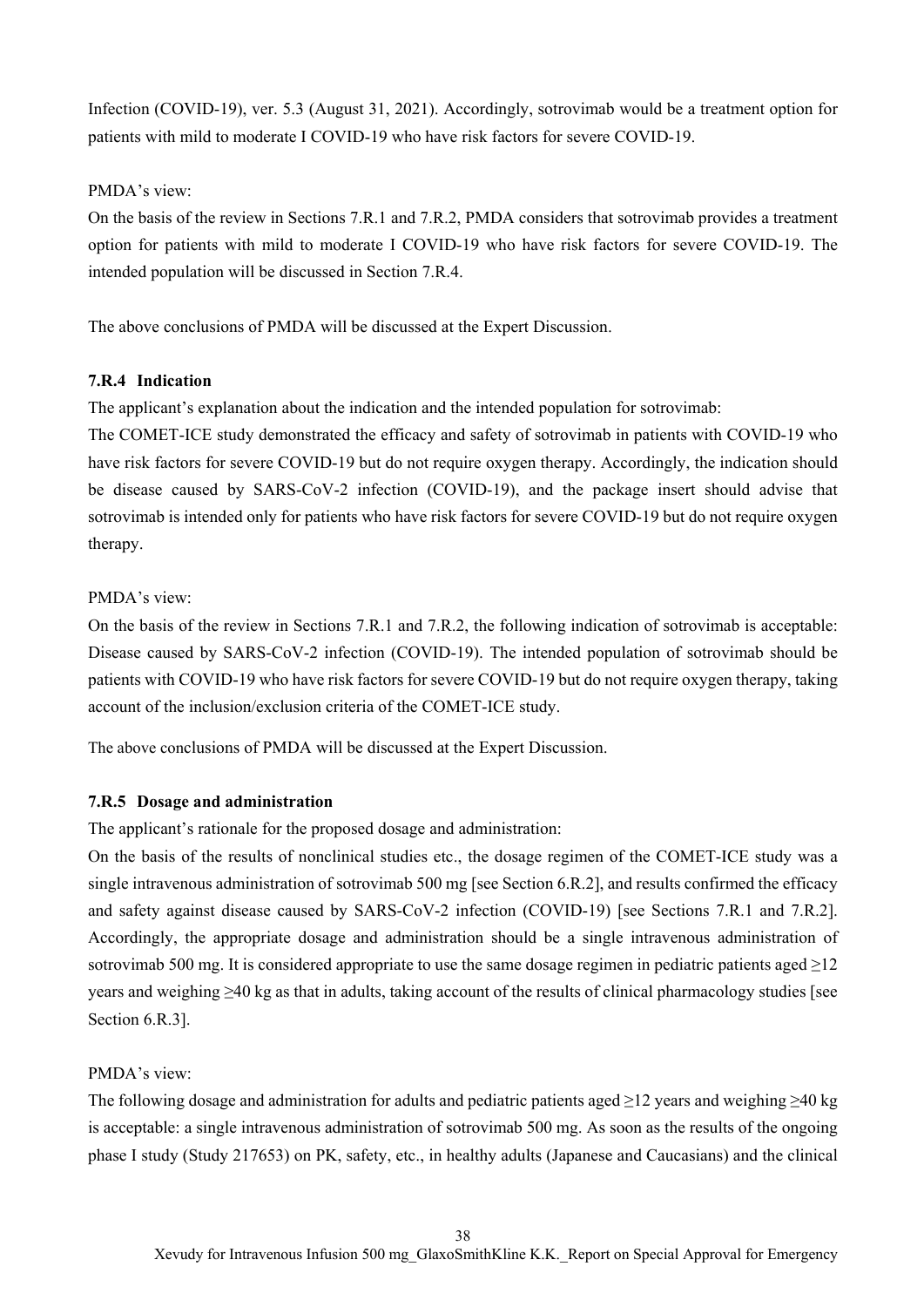study in adults and pediatric patients aged ≥12 years become available, the appropriateness of the dosage and administration in Japanese adults and pediatric patients aged ≥12 years and weighing ≥40 kg should be evaluated, and new findings should be provided promptly to healthcare professionals.

The above conclusions of PMDA will be discussed at the Expert Discussion.

### **7.R.6 Post-marketing investigations**

The applicant plans to conduct a use-results survey (target sample size, 630; follow-up period, 28 days) in addition to the usual pharmacovigilance activities, in order to confirm the safety, etc., in clinical practice after the market launch.

### PMDA's view:

In order to confirm the safety, etc., the applicant should conduct a use-results survey in Japanese patients with COVID-19 after the market launch for the following reasons: (a) There is no experience with sotrovimab in Japanese patients with COVID-19; and (b) Hypersensitivity (including anaphylaxis) occurred after sotrovimab administration (see Section 7.R.2).

The above conclusions of PMDA will be discussed at the Expert Discussion.

**8. Results of Compliance Assessment Concerning the New Drug Application Data and Conclusion Reached by PMDA** 

# **8.1 PMDA's conclusion concerning the results of document-based GLP/GCP inspections and data integrity assessment**

The inspection is currently ongoing. Results and the conclusion of PMDA will be reported in Report on Special Approval for Emergency (2).

### **8.2 PMDA's conclusion concerning the results of the on-site GCP inspection**

The inspection is currently ongoing. Results and the conclusion of PMDA will be reported in Report on Special Approval for Emergency (2).

## **9. Overall Evaluation during Preparation of the Report on Special Approval for Emergency (1)**

On the basis of the data submitted, PMDA has concluded that sotrovimab has efficacy in the treatment of COVID-19, and that sotrovimab has acceptable safety in view of its benefits. Sotrovimab is clinically meaningful because it offers a new treatment option for patients with COVID-19.

PMDA has concluded that sotrovimab may be approved if sotrovimab is not considered to have any particular problems based on comments from the Expert Discussion.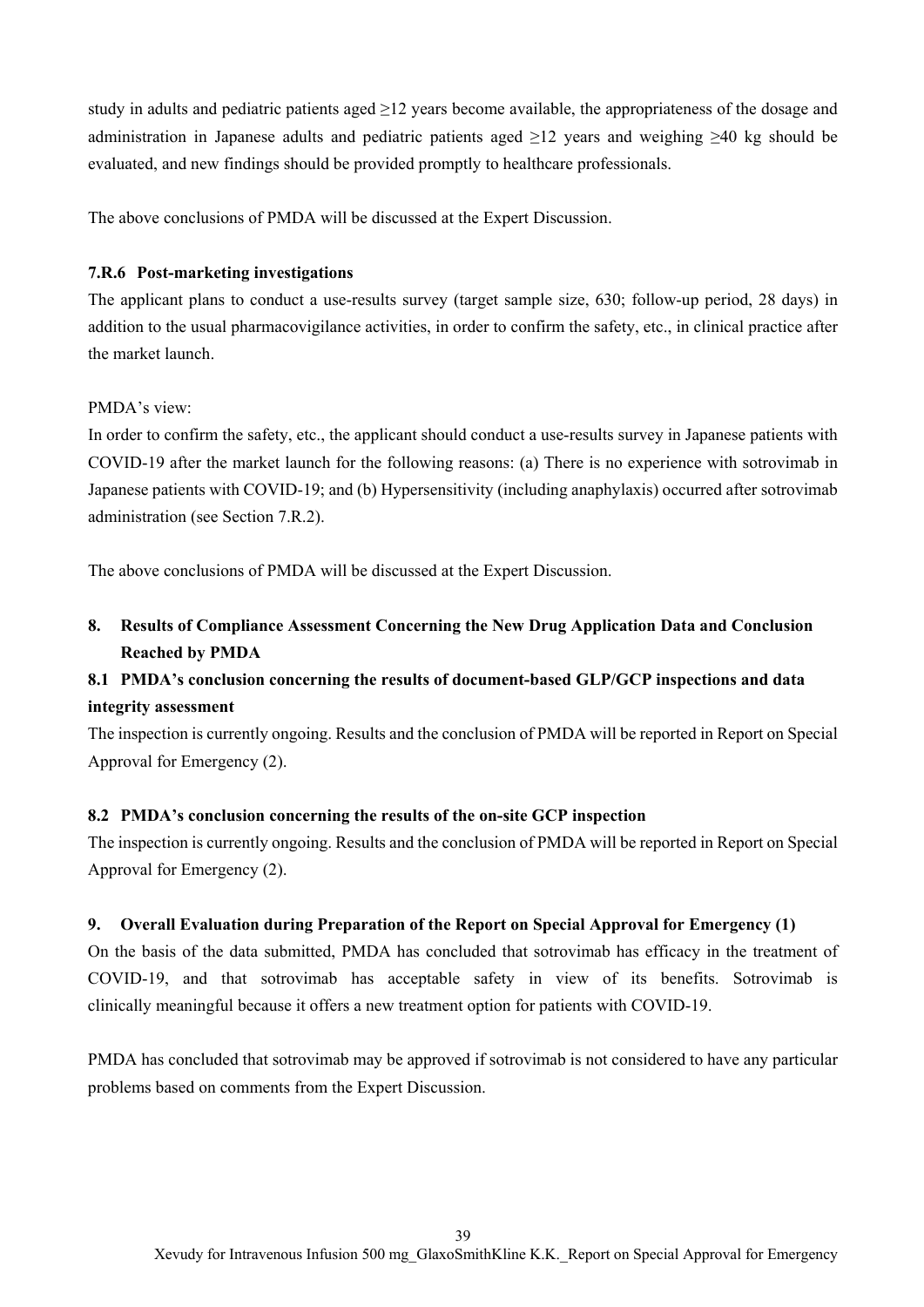### **Report on Special Approval for Emergency (2)**

#### **Product Submitted for Approval**

| <b>Brand Name</b>           | Xevudy for Intravenous Infusion 500 mg |
|-----------------------------|----------------------------------------|
| <b>Non-proprietary Name</b> | Sotrovimab (Genetical Recombination)   |
| Applicant                   | GlaxoSmithKline K.K.                   |
| Date of Application         | September 6, 2021                      |

### **List of Abbreviations**

See Appendix.

### **1. Content of the Review**

Comments made during the Expert Discussion and the subsequent review conducted by the Pharmaceuticals and Medical Devices Agency (PMDA) are summarized below. The expert advisors present during the Expert Discussion were nominated based on their declarations etc. concerning the product submitted for marketing approval, in accordance with the provisions of the Rules for Convening Expert Discussions etc. by Pharmaceuticals and Medical Devices Agency (PMDA Administrative Rule No. 8/2008 dated December 25, 2008).

At the Expert Discussion, the expert advisors supported PMDA's conclusion on issues described in Report on Special Approval for Emergency (1) (Sections "7.R.1 Efficacy," "7.R.2 Safety," "7.R.3 Clinical Positioning," "7.R.4 Indication," "7.R.5 Dosage and Administration," and "7.R.6 Post-marketing investigations").

### **1.1 Neutralization activity against variants (CTD 5.3.5.4: 2021N483004)**

New study data on the neutralization activity against variants were submitted after finalization of the Report on Special Approval for Emergency (1).

Replication-incompetent vesicular stomatitis virus (pseudovirus particles) engineered to express S-protein with amino acid mutations was treated with sotrovimab and incubated with Vero E6 cells and, after cultivation for 20 to 24 hours, the neutralization activity of sotrovimab was investigated by luciferase reporter assay which detects intracellular viral infection. Table 27 shows the results. The neutralization activity against the variants was not significantly different from the activity against the wild-type strain.

PMDA instructed the applicant to provide the above information to healthcare professionals in the form of the package insert. The applicant agreed.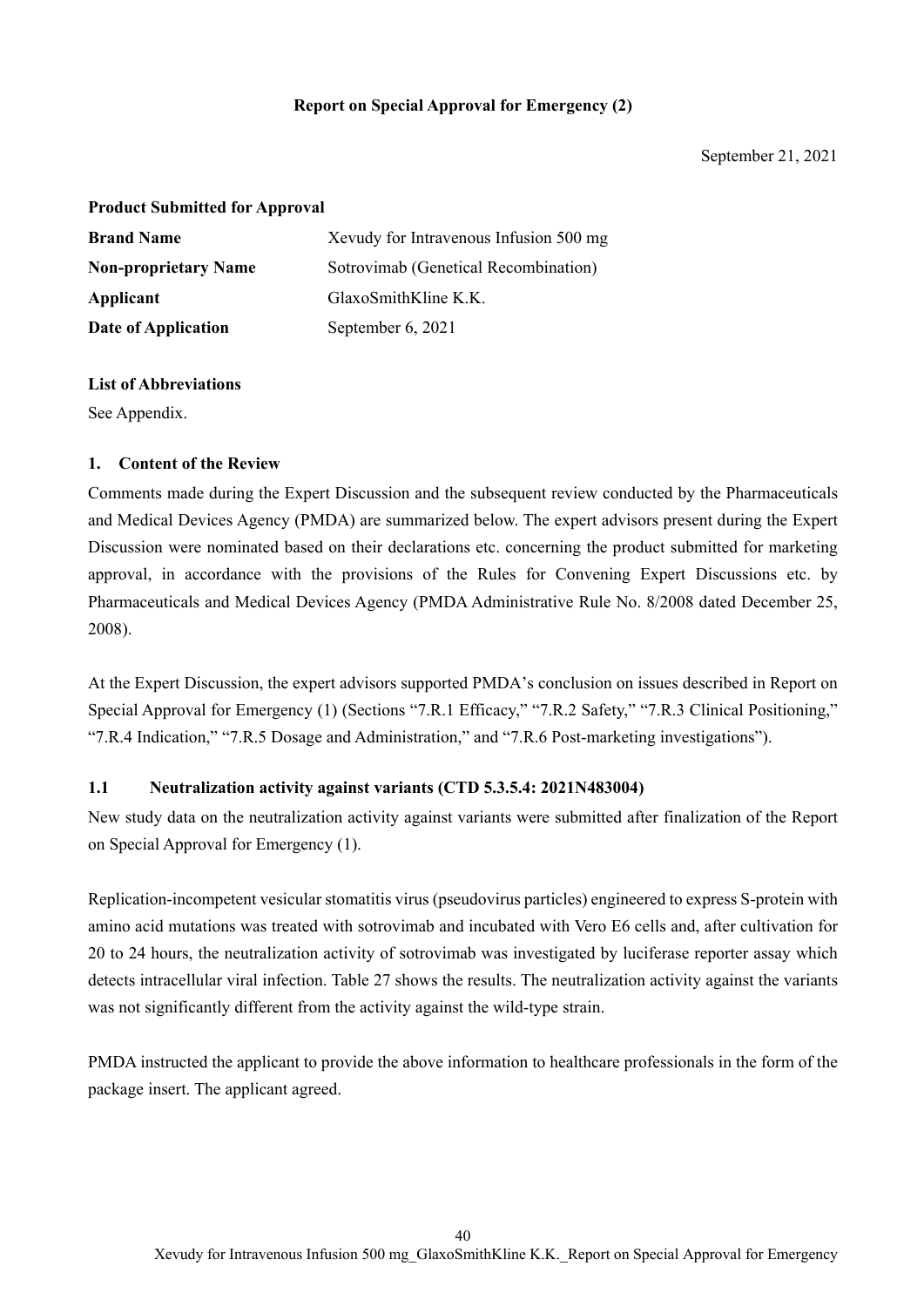| Strain                 | Amino acid mutations tested                             | Fold change in<br>neutralization activity <sup>a)</sup> | Submission data<br>CTD. |
|------------------------|---------------------------------------------------------|---------------------------------------------------------|-------------------------|
| AY.1                   | T19R, T95I, G142D, E156G, deletion F157, deletion R158, |                                                         | CTD 5.3.5.4:            |
| (Delta <sup>b)</sup> ) | W258L, K417N, L452R, T478K, D614G, P681R, D950N         |                                                         | 2021N483004             |
| AY.2                   | T19R, V70F, G142D, E156G, deletion F157, deletion R158, |                                                         | CTD 5.3.5.4:            |
| (Delta <sup>b)</sup> ) | A222V, K417N, L452R, T478K, D614G, P681R, D950N         |                                                         | 2021N483004             |

| Table 27. Neutralization activity against VOC, VOI, etc. |  |  |
|----------------------------------------------------------|--|--|
|                                                          |  |  |

a) EC<sub>50</sub> (geometric mean) against variant/EC<sub>50</sub> (geometric mean) against wild-type strain

b) AY.2 is a strain derived from strain B.1.617.2 and is handled as a substrain of Delta (as of September 15, 2021).

### **1.2 Risk management plan (draft)**

In view of the discussions presented in Section "7.R.6 Post-marketing investigations" in Report on Special Approval for Emergency (1) and comments from the expert advisors at the Expert Discussion, PMDA has concluded that the risk management plan (draft) for sotrovimab should include the safety specifications presented in Table 28, and that the applicant should conduct additional pharmacovigilance activities and risk minimization activities presented in Tables 29 and 30.

**Table 28. Safety and efficacy specifications in the risk management plan (draft)** 

| Safety specifications                                                          |                           |                               |  |
|--------------------------------------------------------------------------------|---------------------------|-------------------------------|--|
| Important identified risks                                                     | Important potential risks | Important missing information |  |
| Serious hypersensitivity reactions such<br>as anaphylaxis<br>Infusion reaction | None                      | None                          |  |
| Efficacy specification                                                         |                           |                               |  |
| None                                                                           |                           |                               |  |

## **Table 29. Summary of additional pharmacovigilance activities, efficacy survey and studies, and additional risk minimization activities included under the risk management plan (draft)**

| Additional pharmacovigilance activities                        | Efficacy survey and studies | Additional risk minimization activities                                                                                                                                                                                                              |
|----------------------------------------------------------------|-----------------------------|------------------------------------------------------------------------------------------------------------------------------------------------------------------------------------------------------------------------------------------------------|
| • Early post-marketing phase vigilance<br>• Use-results survey | None                        | • Disseminate data gathered during<br>early post-marketing phase vigilance<br>• Provide information to patients and<br>enhance their understanding before<br>starting treatment (through an<br>informed consent form and a brochure<br>for patients) |

### **Table 30. Outline of use-results survey (draft)**

| Objective           | To collect information on the safety and efficacy of sotrovimab in clinical use                                 |
|---------------------|-----------------------------------------------------------------------------------------------------------------|
| Survey method       | Central registry system                                                                                         |
| Population          | Patients with COVID-19 who have risk factors for severe COVID-19 but do not require oxygen therapy              |
| Observation period  | From sotrovimab administration (Day 1) up to Day 29 (28 days from the next day of sotrovimab<br>administration) |
|                     |                                                                                                                 |
| Planned sample size | 630 enrolled patients                                                                                           |
|                     | Patient characteristics, past treatments, vaccination status against COVID-19, sotrovimab administration        |
| Main survey items   | status, concomitant drugs, body temperature, $SpO2$ , clinical symptoms, admission to high care unit or         |
|                     | intensive care unit, hospitalization status, pregnancy, and adverse events                                      |

# **2. Results of Compliance Assessment Concerning the New Drug Application Data and Conclusion Reached by PMDA**

# **2.1 PMDA's conclusion concerning the results of document-based GLP/GCP inspections and data integrity assessment**

The new drug application data were subjected to a document-based compliance inspection and a data integrity assessment in accordance with the provisions of the Act on Securing Quality, Efficacy and Safety of Products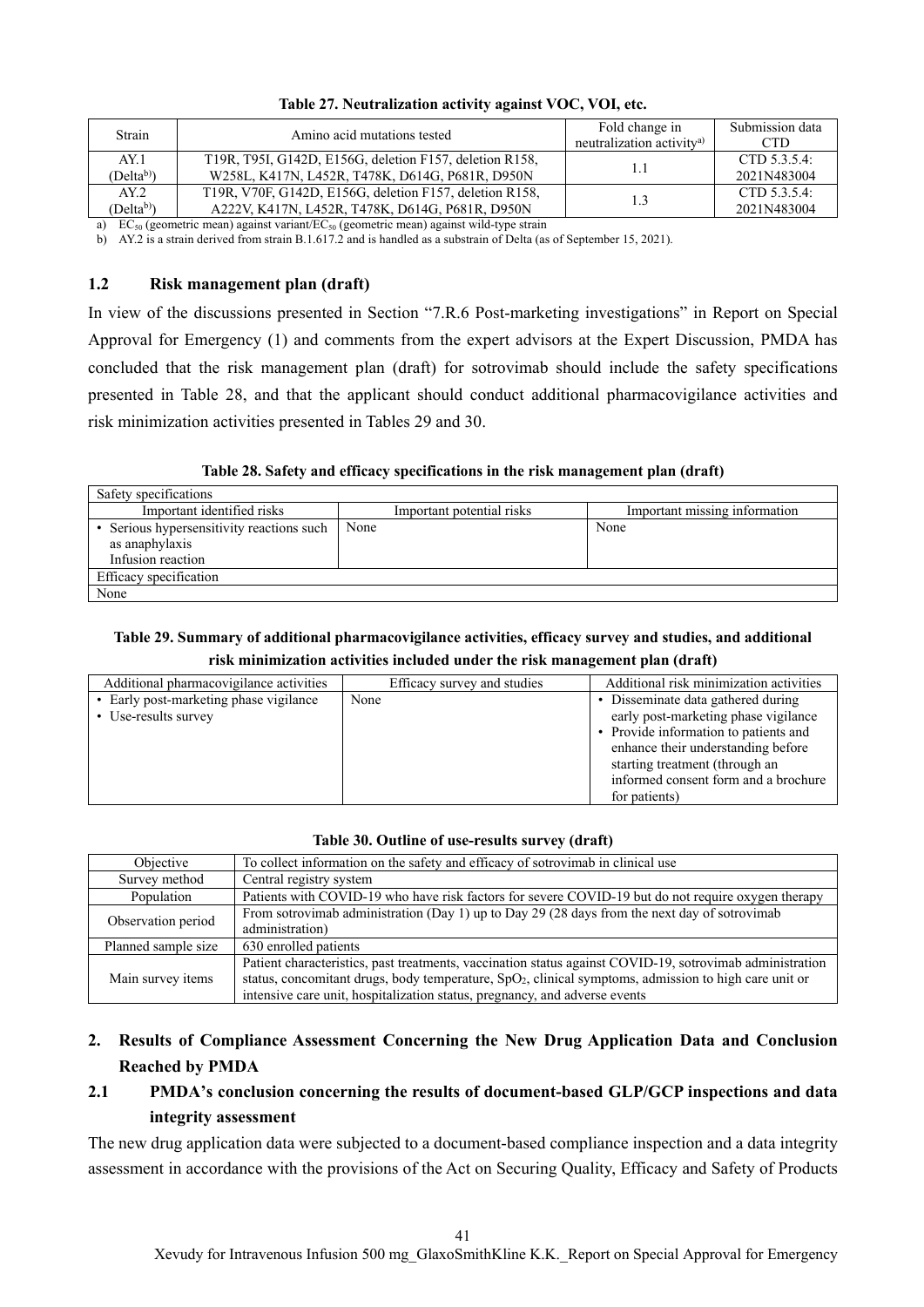Including Pharmaceuticals and Medical Devices. On the basis of the inspection and assessment, PMDA concluded that there were no obstacles to conducting its review based on the application documents submitted.

## **2.2 PMDA's conclusion concerning the results of the on-site GCP inspection**

The new drug application data (CTD 5.3.5.1) were subjected to an on-site GCP inspection, in accordance with the provisions of the Act on Securing Quality, Efficacy and Safety of Products Including Pharmaceuticals and Medical Devices. On the basis of the inspection, PMDA concluded that there were no obstacles to conducting its review based on the application documents submitted.

## **3. Overall Evaluation**

As a result of the above review, PMDA has concluded that the product may be approved for the indication and dosage and administration shown below, with the following approval conditions. Since the product is a drug with a new active ingredient, the re-examination period is 8 years. The product is classified as a biological product. Neither the drug product nor drug substance is classified as a poisonous or powerful drug.

## **Indication**

Disease caused by SARS-CoV-2 infection (COVID-19)

## **Dosage and Administration**

The usual dosage in adults and pediatric patients (≥12 years of age weighing ≥40 kg) is 500 mg of Sotrovimab (Genetical Recombination) administered as a single intravenous infusion.

## **Approval Conditions**

- 1. The applicant is obliged to fulfill the following duties set forth in each Item of Article 28, Paragraph 3 of the Cabinet Order for Enforcement of Pharmaceuticals and Medical Devices Act, pursuant to the provisions of Article 14-3, Paragraph 2 of the Pharmaceuticals and Medical Devices Act.
	- (1) Matters related to Item 1 Some of the data of clinical studies were not available for evaluation in the application review. The complete data should be submitted as soon as additional clinical data become available.
	- (2) Matters related to Item 2 When learning about diseases, disorders, or death suspected to be caused by the product, the applicant is required to report them promptly.
	- (3) Matters related to Item 3

The applicant is required to take necessary actions to ensure that healthcare professionals who use the product can understand, and appropriately explain to patients (or their legally acceptable representatives), that the product has been granted Special Approval for Emergency and the objectives of said approval.

(4) Matters related to Item 4

The applicant is required to report the quantity of the product sold or provided, as necessary.

2. The product is approved with the following conditions, based on the provisions of Article 79, Paragraph 1 of the Pharmaceuticals and Medical Devices Act: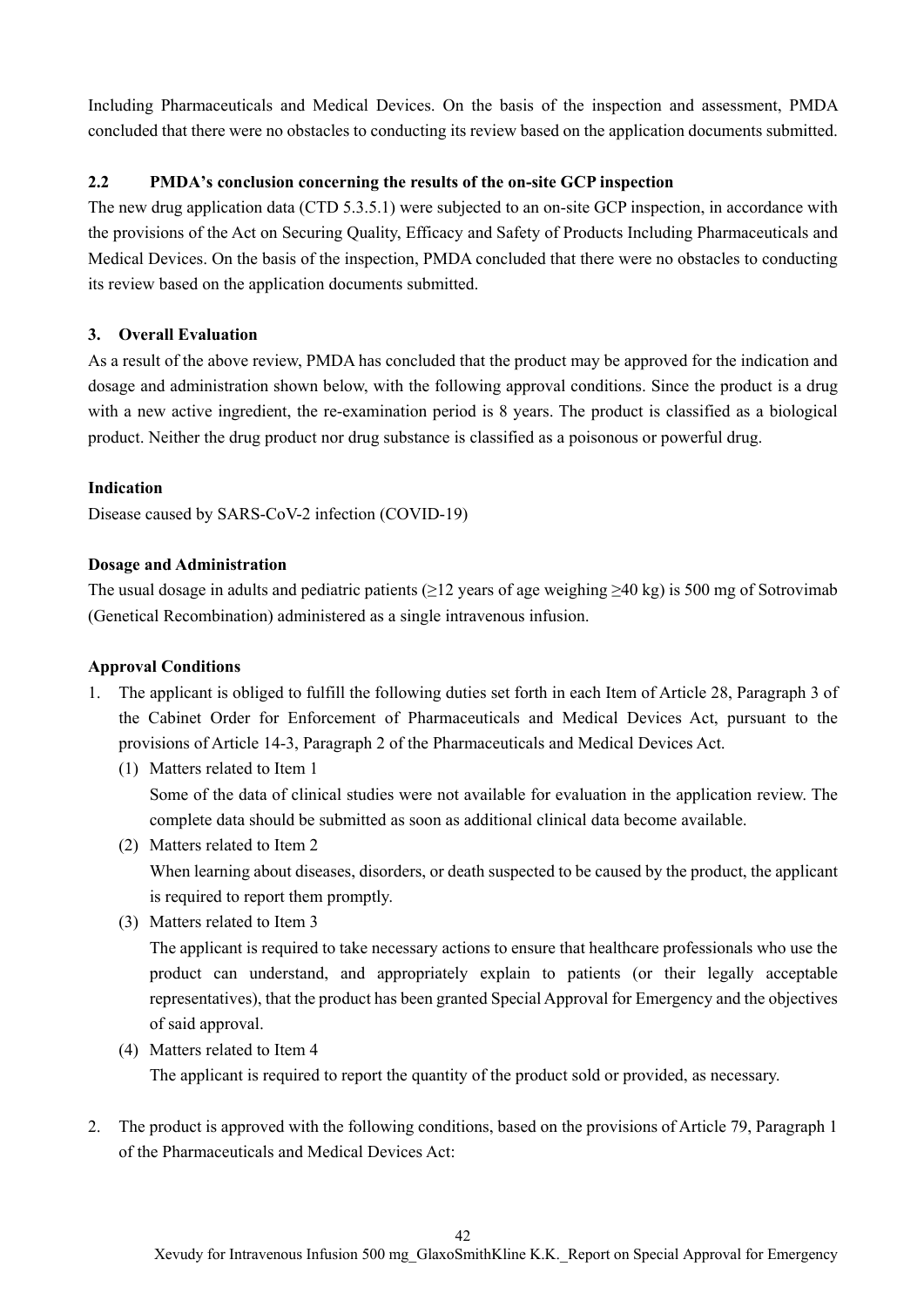- (1) The applicant is required to develop and appropriately implement a risk management plan.
- (2) The applicant is required to request that physicians administer the product only to patients considered eligible for treatment with the product who, or whose legally acceptable representatives, have been provided with the efficacy and safety information of the product in written form, and have provided written informed consent before the treatment.
- (3) Under Article 41 of the Ministerial Ordinance for Enforcement of the Pharmaceuticals and Medical Devices Act, the grace period for data submission is 4 months after the approval. If newly submitted data, etc., necessitate a change in the approved product information, the change may be ordered in accordance with the provision in Article 74-2, Paragraph 3 of the Pharmaceuticals and Medical Devices Act.
- 3. The product is approved based on Article 14-3, Paragraph 1 of the Pharmaceuticals and Medical Devices Act. The approval may be withdrawn in accordance with the provision in Article 75-3 of the Act in a case where (1) the product does not conform to any Item of Article 14-3, Paragraph 1 of the Act or (2) the withdrawal is necessary to prevent the emergence or expansion of public health risks.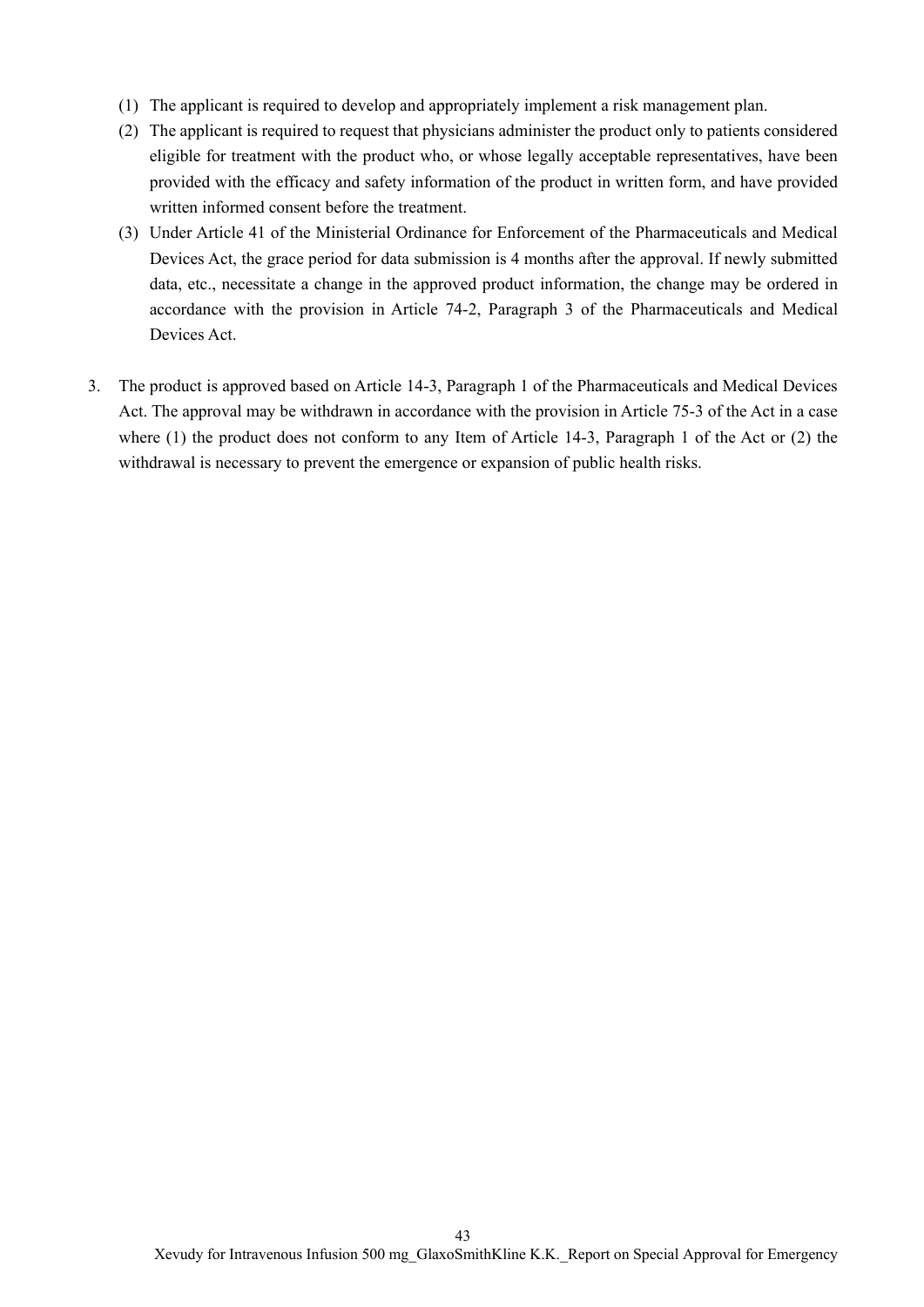# **Appendix**

### **List of Abbreviations**

| ACE2                                  | Angiotensin-converting enzyme 2                                        |
|---------------------------------------|------------------------------------------------------------------------|
| <b>ADA</b>                            | Anti-drug antibodies                                                   |
| <b>ADCC</b>                           | Antibody-dependent cellular cytotoxicity                               |
| <b>ADCP</b>                           | Antibody-dependent cellular phagocytosis                               |
| <b>ADE</b>                            | Antibody-dependent enhancement                                         |
| <b>ALT</b>                            | Alanine aminotransferase                                               |
| <b>AST</b>                            | Aspartate aminotransferase                                             |
| <b>AUC</b>                            | Area under the serum concentration-time curve                          |
| $AUC_{0-28 \frac{day}{x}}$            | Area under the serum concentration-time curve up to 28 days            |
| AUC <sub>inf</sub>                    | Area under the serum concentration-time curve up to infinity           |
|                                       | Area under the serum concentration-time curve up to the time of        |
| AUC <sub>last</sub>                   | last measurable drug concentration                                     |
| $AUC_{tau}$                           | Area under the serum concentration-time curve over the dosing interval |
| <b>BMI</b>                            | Body mass index                                                        |
| C1q                                   | Complement 1, q subcomponent                                           |
| $C_{28 \text{ day}}$                  | Observed serum concentration 28 days after dosing                      |
| Cabinet Order for Enforcement         | Cabinet Order for Enforcement of the Act on Securing Quality, Efficacy |
| of Pharmaceuticals and Medical        | and Safety of Products Including Pharmaceuticals and Medical Devices   |
| Devices Act                           | (Cabinet Order No. 11, dated February 1, 1961)                         |
| <b>CE-SDS</b>                         | Capillary gel electrophoresis-sodium dodecyl sulfate                   |
| <b>CHO</b>                            | Chinese hamster ovary                                                  |
| cIEF                                  | Capillary isoelectric focusing                                         |
| CL                                    | Total body clearance                                                   |
| $C_{max}$                             | Maximum serum concentration                                            |
| COVID-19                              | Coronavirus disease caused by SARS-CoV-2 infection                     |
| <b>CQA</b>                            | Critical quality attribute                                             |
| <b>DNA</b>                            | Deoxyribonucleic acid                                                  |
| $EC_{50}$                             | Half maximal effective concentration                                   |
| $EC_{90}$                             | $\overline{90\%}$ effective concentration                              |
| eGFR                                  | Estimated glomerular filtration rate                                   |
| <b>ELISA</b>                          | Enzyme-linked immunosorbent assay                                      |
| <b>EOPCB</b>                          | End of production cell bank                                            |
|                                       |                                                                        |
| FcRn                                  | Neonatal Fc receptor                                                   |
|                                       |                                                                        |
| $Fc\gamma R$<br><b>GISAID</b>         | Fc gamma receptor                                                      |
| <b>HCP</b>                            | Global initiative on sharing avian influenza data<br>Host cell protein |
| <b>IDMC</b>                           | Independent data monitoring committee                                  |
| <b>IFN</b>                            | Interferon                                                             |
|                                       |                                                                        |
| IgG<br>$\rm IL$                       | Immunoglobulin G                                                       |
|                                       | Interleukin                                                            |
| $IP-10$                               | Interferon inducible protein-10                                        |
| <b>ITT</b>                            | Intent-to-treat                                                        |
| <b>LDH</b>                            | Lactate dehydrogenase                                                  |
| <b>MCB</b>                            | Master cell bank                                                       |
| $MCP-1$                               | Monocyte chemoattractant protein-1                                     |
| Ministerial<br>Ordinance<br>for       | Enforcement Ordinance for the Act on Securing Quality, Efficacy and    |
| <b>Enforcement of Pharmaceuticals</b> | Safety of Products Including Pharmaceuticals and Medical Devices       |
| and Medical Devices Act               | (Ordinance of the Ministry of Health and Welfare No. 1 of February 1,  |
|                                       | 1961)                                                                  |